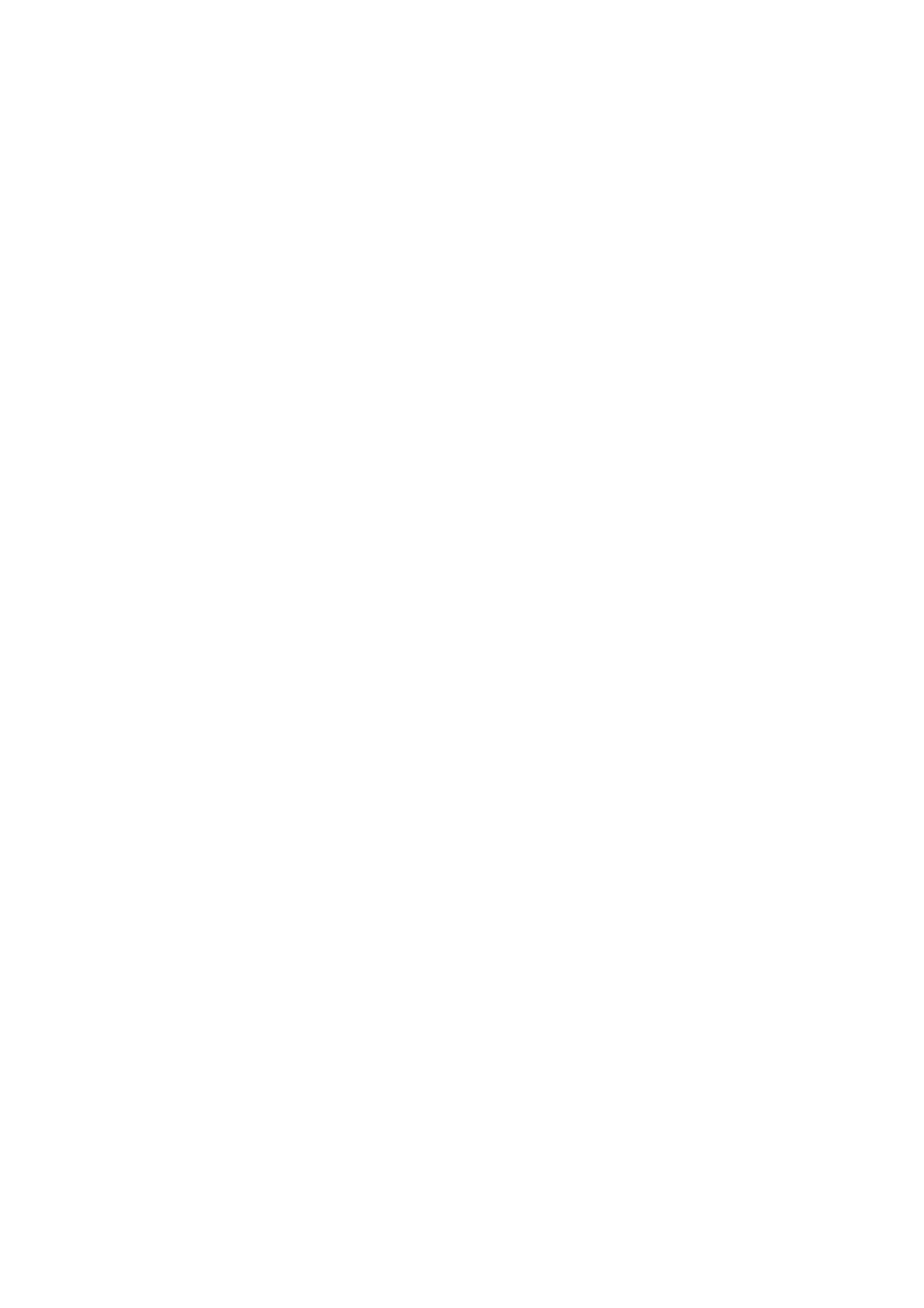# **TABLE OF CONTENTS**

#### **PARAGRAPH**

#### PAGE NO.

| 1                |                                                              |
|------------------|--------------------------------------------------------------|
| $\overline{2}$   |                                                              |
| $\mathfrak{z}$   |                                                              |
|                  | 3.1                                                          |
|                  | 3.2                                                          |
| $\boldsymbol{4}$ |                                                              |
|                  | 4.1                                                          |
|                  | 4.2                                                          |
| 5                |                                                              |
| 6                |                                                              |
|                  | 6. 1                                                         |
| 7                |                                                              |
|                  | 7.1                                                          |
|                  | 7.2                                                          |
|                  | 7.3                                                          |
|                  | 7.4                                                          |
|                  | 7.5                                                          |
|                  | 7.6                                                          |
|                  | 7.7                                                          |
|                  | 7.8                                                          |
|                  | Cleaning and Replacing the Water Level Electrodes  22<br>7.9 |
|                  |                                                              |
|                  |                                                              |
|                  |                                                              |
|                  |                                                              |
|                  |                                                              |
|                  |                                                              |
|                  |                                                              |
|                  |                                                              |
|                  |                                                              |
|                  |                                                              |
|                  |                                                              |
|                  |                                                              |
| 8                |                                                              |
|                  | 8.1                                                          |
| 9                | TEST POINTS - TABLE AUTOCLAVE (AJUNC 3 BOARD)  37            |
| 10               | <b>DETAILED DESCRIPTION OF ELECTRONIC SUB-ASSEMBLIES 38</b>  |
|                  |                                                              |
|                  |                                                              |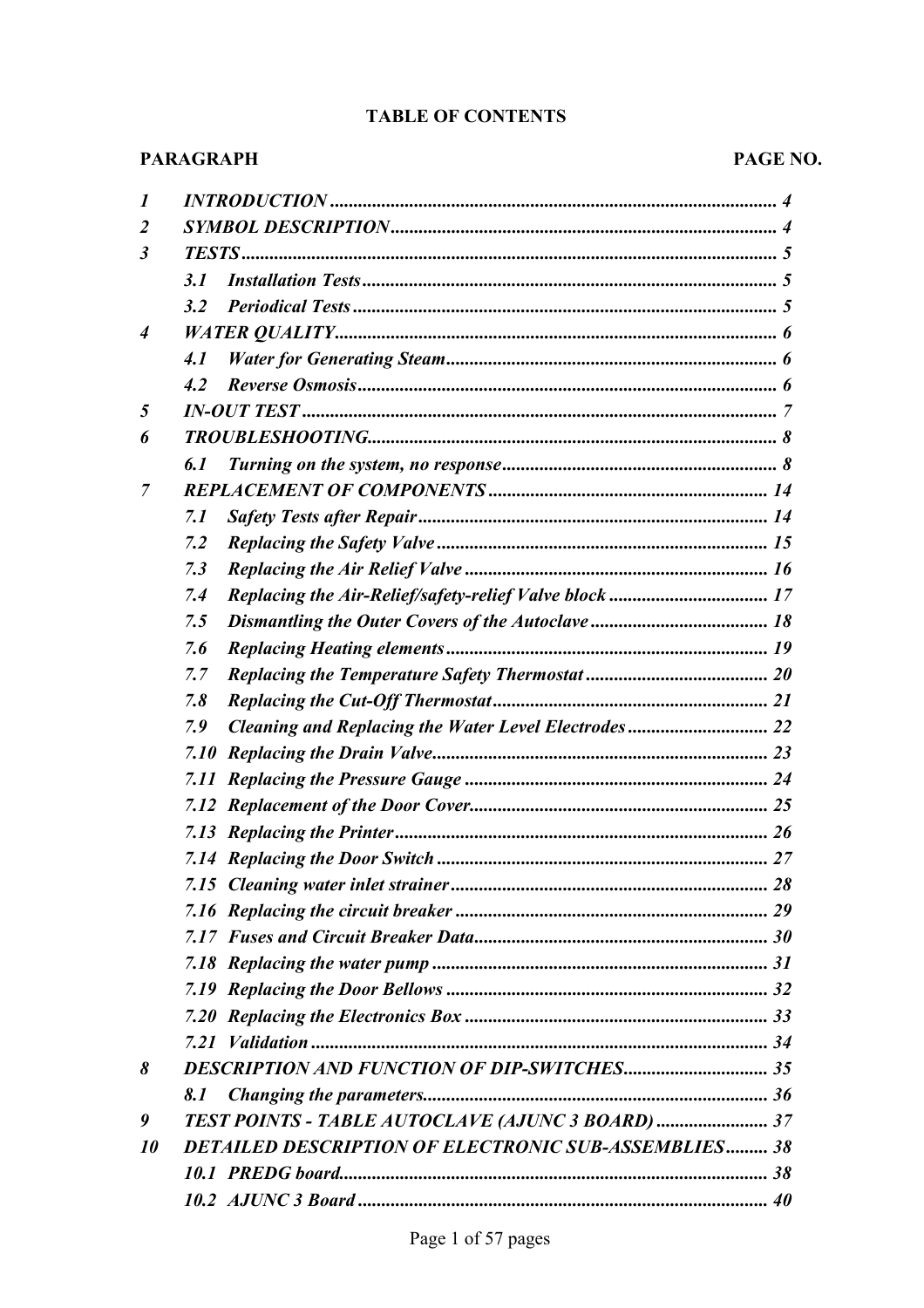#### **TABLE OF CONTENT (Cont.)**

# **PARAGRAPH PAGE NO.** *11 CALIBRATION AND TESTING PROCEDURE ............................................. 42 11.1 Check-Up of Voltages ............................................................................... 42 11.2 Calibration Procedure............................................................................... 42 12 LIST OF SPARE PARTS................................................................................... 43 13 PRESSURE VS TEMPERATURE FOR SATURATED STEAM.................... 46 14 VALVES NUMBERING .................................................................................... 54*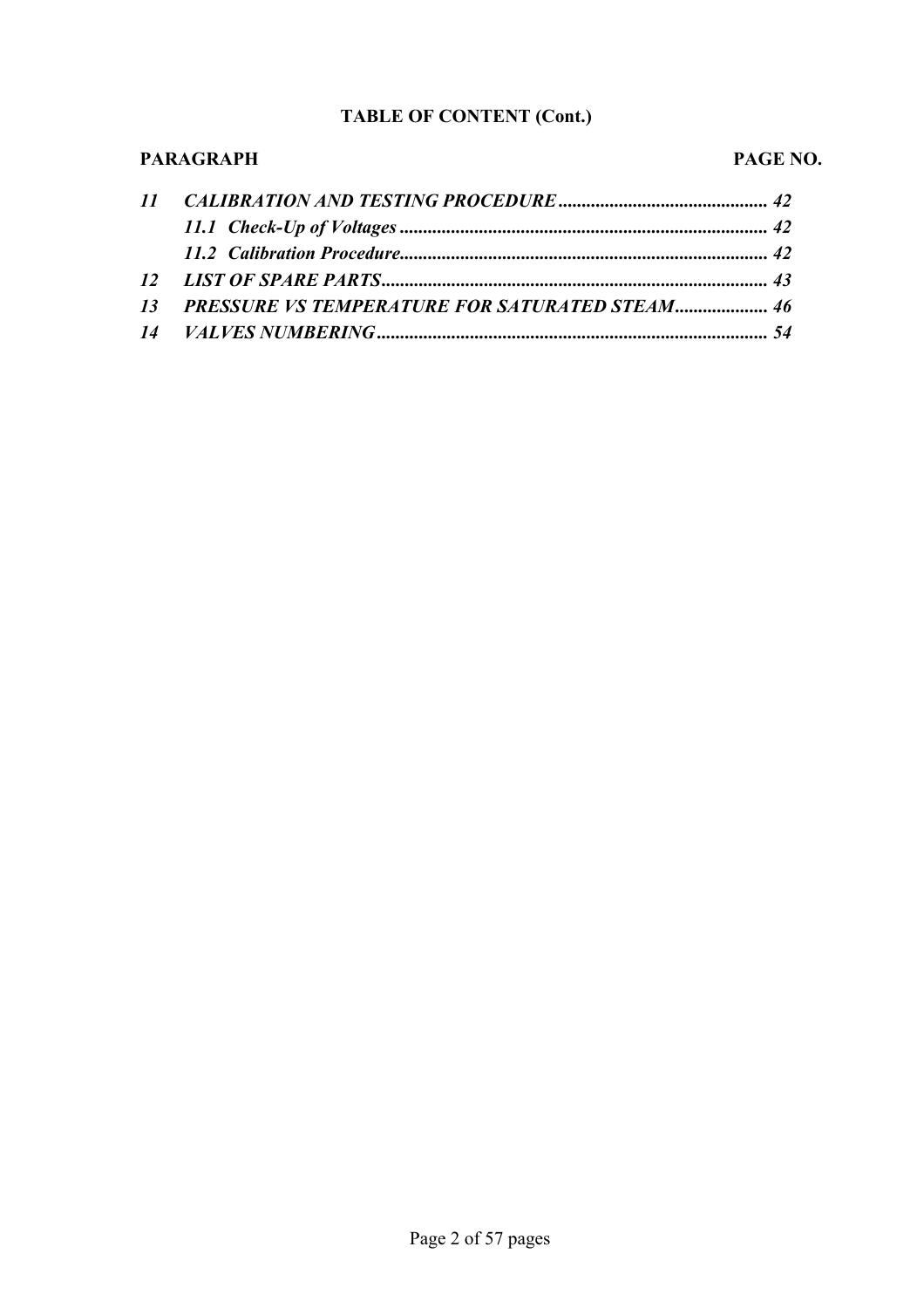# TABLE OF CONTENT (Cont.)

#### **DRAWINGS**

# PAGE NO.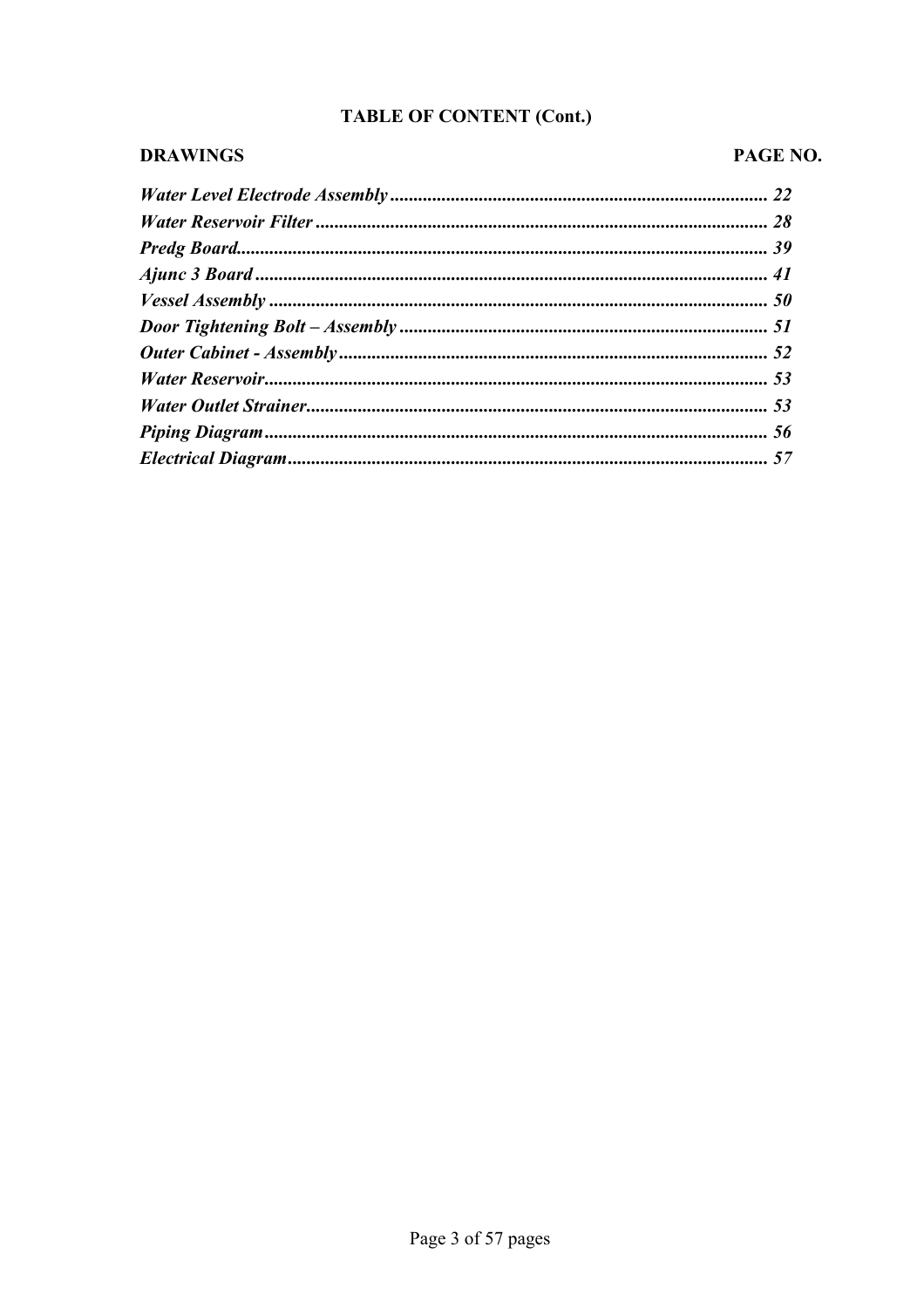# *1 INTRODUCTION*

 This manual, together with the operator's manual, forms the complete edition of the Operation and Maintenance instructions. This manual is intended for the use of the technician. It is forbidden for unqualified and unauthorized personnel to service the autoclave in accordance with the instructions in this manual. Any unauthorized service may result in the invalidation of the manufacturer's guarantee.

 The qualified technician shall be an authorized electrician with the right qualifications in electronics and shall be familiar with the local technical/electrical regulations.

# *2 SYMBOL DESCRIPTION*

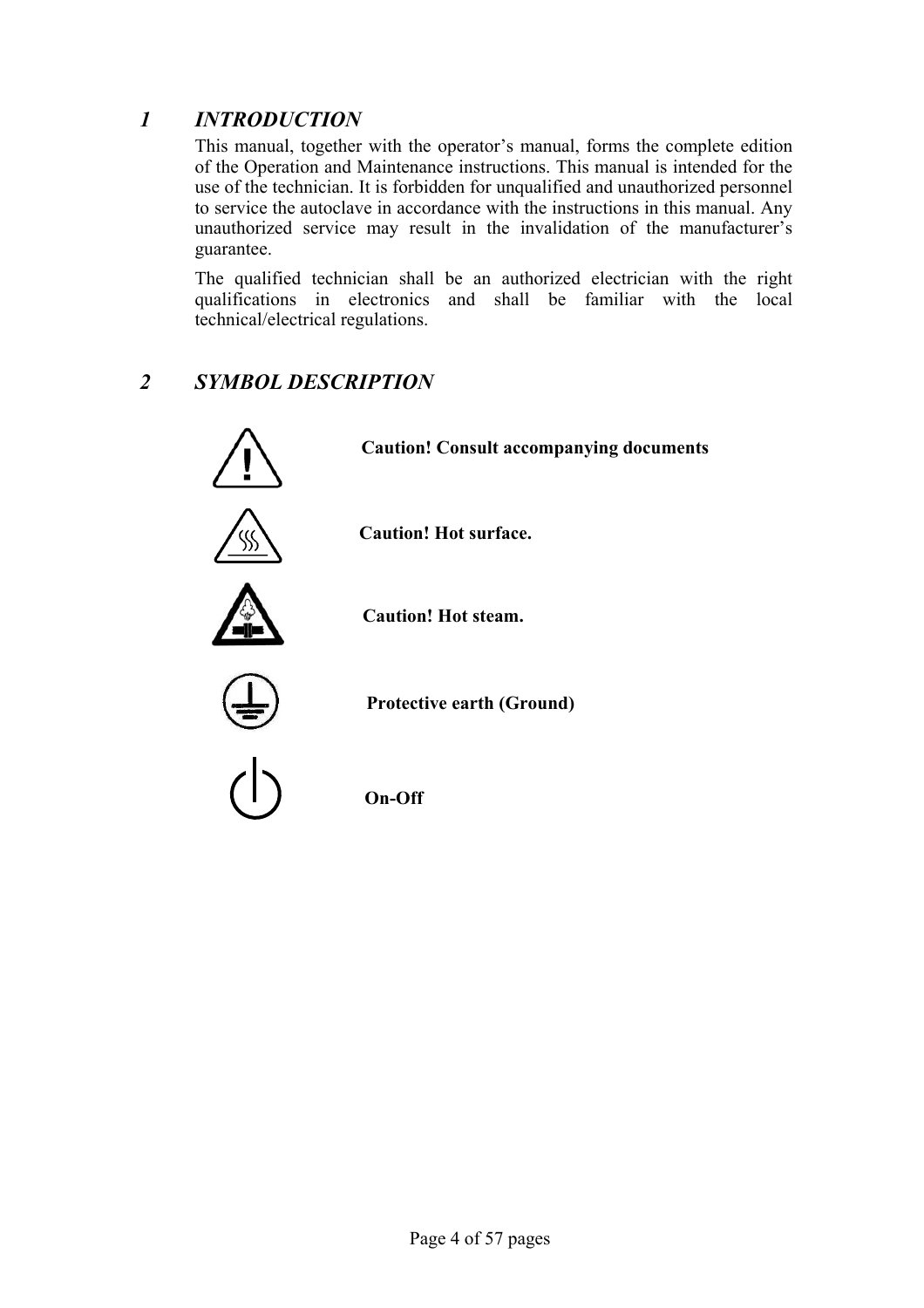#### *3 TESTS*

#### *3.1 Installation Tests*

 **The service technician shall perform the following preliminary checks before operating the autoclave:** 

**a. Integrity Check** 

Perform a visual check to verify that there are no dents, scratches, broken gauges, etc.

- **b Leveling Check**
- Check that the autoclave is leveled.
- **c. Leakage current test** 
	- Check the precise operation of the earth leakage relay.
- **d. Continuity Check**

Check the continuity of the grounding connection.

#### **At this stage operate the autoclave and continue with the tests:**

**e. Safety Check** 

 Check the safety elements; safety valve and the door locking mechanisms.

**f. Programs Check** 

 Run basic programs of the autoclave and check the operation sequences, the sterilization parameters etc.

- **g. Validation** 
	- Validate the sterilization cycles, taking in consideration the interface of packaging/goods/autoclave.

After the above steps are performed, the autoclave is ready for operation.

*3.2 Periodical Tests* 

| <b>ERIOD</b>                                                               | TEST                                                                         |  |  |  |  |
|----------------------------------------------------------------------------|------------------------------------------------------------------------------|--|--|--|--|
| 1 months                                                                   | Test the safety valve by operating it.                                       |  |  |  |  |
| 6 months                                                                   | Remove the autoclave's cover, tighten the heaters' screws and                |  |  |  |  |
|                                                                            | electrical connections, valves and connectors in the control box.            |  |  |  |  |
|                                                                            | Check the continuity of the grounding connections.                           |  |  |  |  |
|                                                                            | Check the temperature and pressure calibration.                              |  |  |  |  |
|                                                                            | Perform validation of the autoclave.                                         |  |  |  |  |
|                                                                            | Check the precise operation of the earth leakage relay.                      |  |  |  |  |
|                                                                            | Check that the autoclave is leveled.                                         |  |  |  |  |
|                                                                            | Check the safety elements; safety valve, safety and cut-off                  |  |  |  |  |
|                                                                            | thermostats door locking mechanisms.                                         |  |  |  |  |
| Year                                                                       | Run basic programs of the autoclave and check the operation                  |  |  |  |  |
|                                                                            | sequences, the sterilization parameters etc.                                 |  |  |  |  |
|                                                                            | Check the water reservoir, piping, plastic parts and electric wires.         |  |  |  |  |
|                                                                            | Check and tighten the piping joints to avoid leakage.                        |  |  |  |  |
|                                                                            | Check and tighten all screw connections in the control box,                  |  |  |  |  |
|                                                                            | heaters and valves and instrumentation.                                      |  |  |  |  |
|                                                                            | Calibrate the temperature and pressure once a year or in                     |  |  |  |  |
|                                                                            | reference to local rules or regulations (refer to the section on             |  |  |  |  |
|                                                                            | Calibration).                                                                |  |  |  |  |
| 5 years                                                                    | Observe the closing device for excessive wear                                |  |  |  |  |
|                                                                            | Safety tests (pressure vessel, efficiency, electrical) shall be performed in |  |  |  |  |
| accordance with local rules or regulations, by an authorized inspector.    |                                                                              |  |  |  |  |
| Only an authorized technician shall perform the 6-months and yearly tests! |                                                                              |  |  |  |  |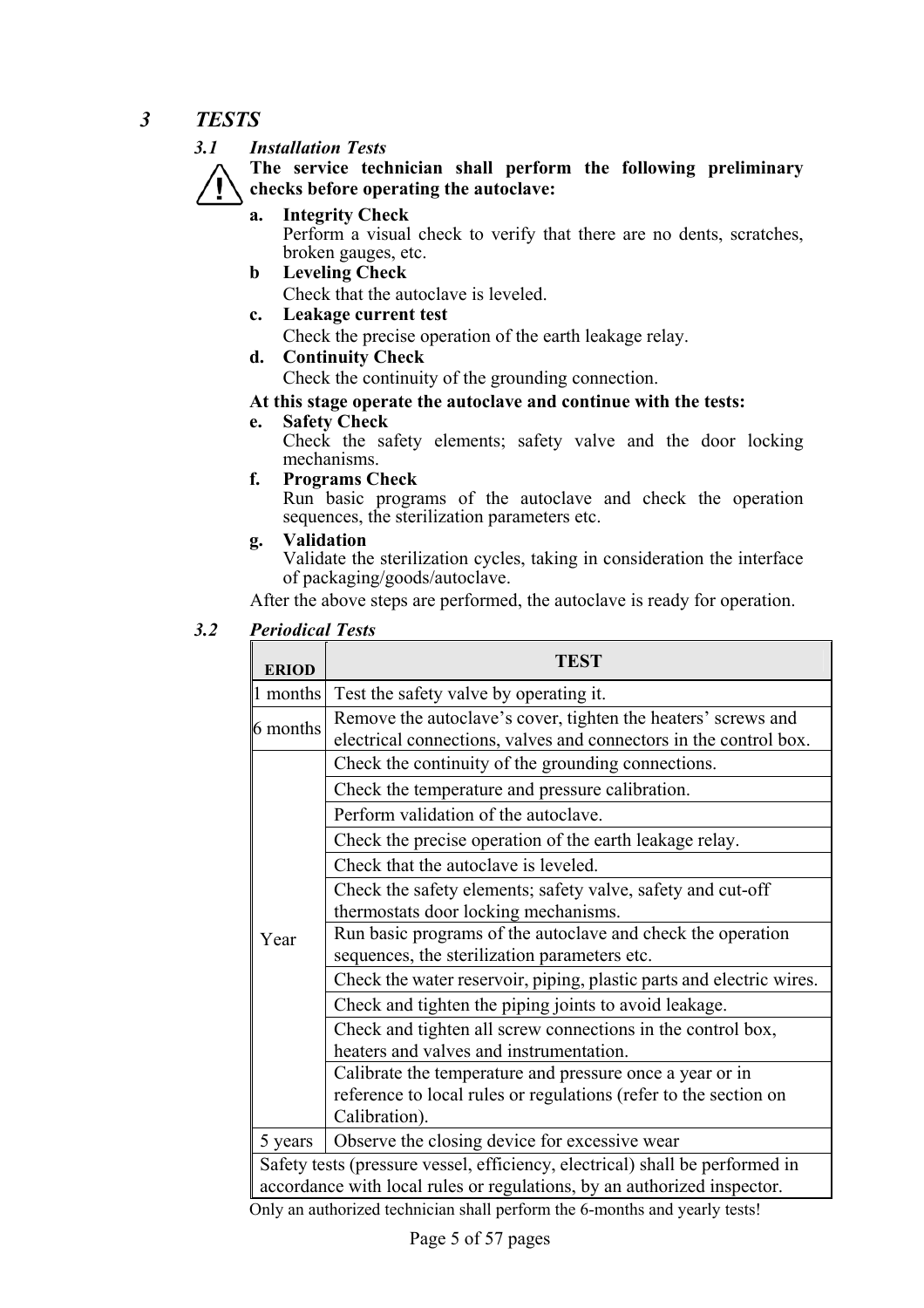# *4 WATER QUALITY*

#### *4.1 Water for Generating Steam*

 The distilled or mineral – free water supplied to the sterlizer shall be according to the table below:

#### **Physical Characteristics and Maximum acceptable contaminants levels in steam for sterlizers (According to EN 13060:2004).**

| ACCORDING TO ETT TO THE SUPER                  |                                   |  |  |  |
|------------------------------------------------|-----------------------------------|--|--|--|
| <b>Element</b>                                 | Condensate – allowable content    |  |  |  |
| Silicium oxide. $SiO2$                         | $\leq 0.1$ mg/kg                  |  |  |  |
| Iron                                           | $\leq 0.1$ mg/kg                  |  |  |  |
| Cadmium                                        | $\leq$ 0.005 mg/kg                |  |  |  |
| Lead                                           | $\leq 0.05$ mg/kg                 |  |  |  |
| Rest of metals except iron,<br>cadmium, lead   | $\leq 0.1$ mg/kg                  |  |  |  |
| Chloride (Cl)                                  | $\leq 0.1$ mg/kg                  |  |  |  |
| Phosphate $(P_2O_5)$                           | $\leq 0.1$ mg/kg                  |  |  |  |
| Conductivity (at $20^{\circ}$ C)               | $\leq$ 3 µs/cm                    |  |  |  |
| pH value (degree of acidity)                   | 5 to 7                            |  |  |  |
| Appearance                                     | Colourless clean without sediment |  |  |  |
| Hardness ( $\Sigma$ Ions of alkaline<br>earth) | $\leq 0.02$ mmol/l                |  |  |  |

Compliance with the above data should be tested in accordance with acknowledged analytical methods, by an authorized laboratory.

#### *Attention:*

 *We recommend testing the water quality once a month. The use of water that does not comply with the table above may have severe impact on the working life of the sterilizer and can invalidate the manufacturer's guarantee.* 

#### *4.2 Reverse Osmosis*

 A Reverse Osmosis system may be used to improve the quality of the water used to generate steam in the autoclave chamber. The use of mineral free will contribute to better performance and longer life of the autoclave.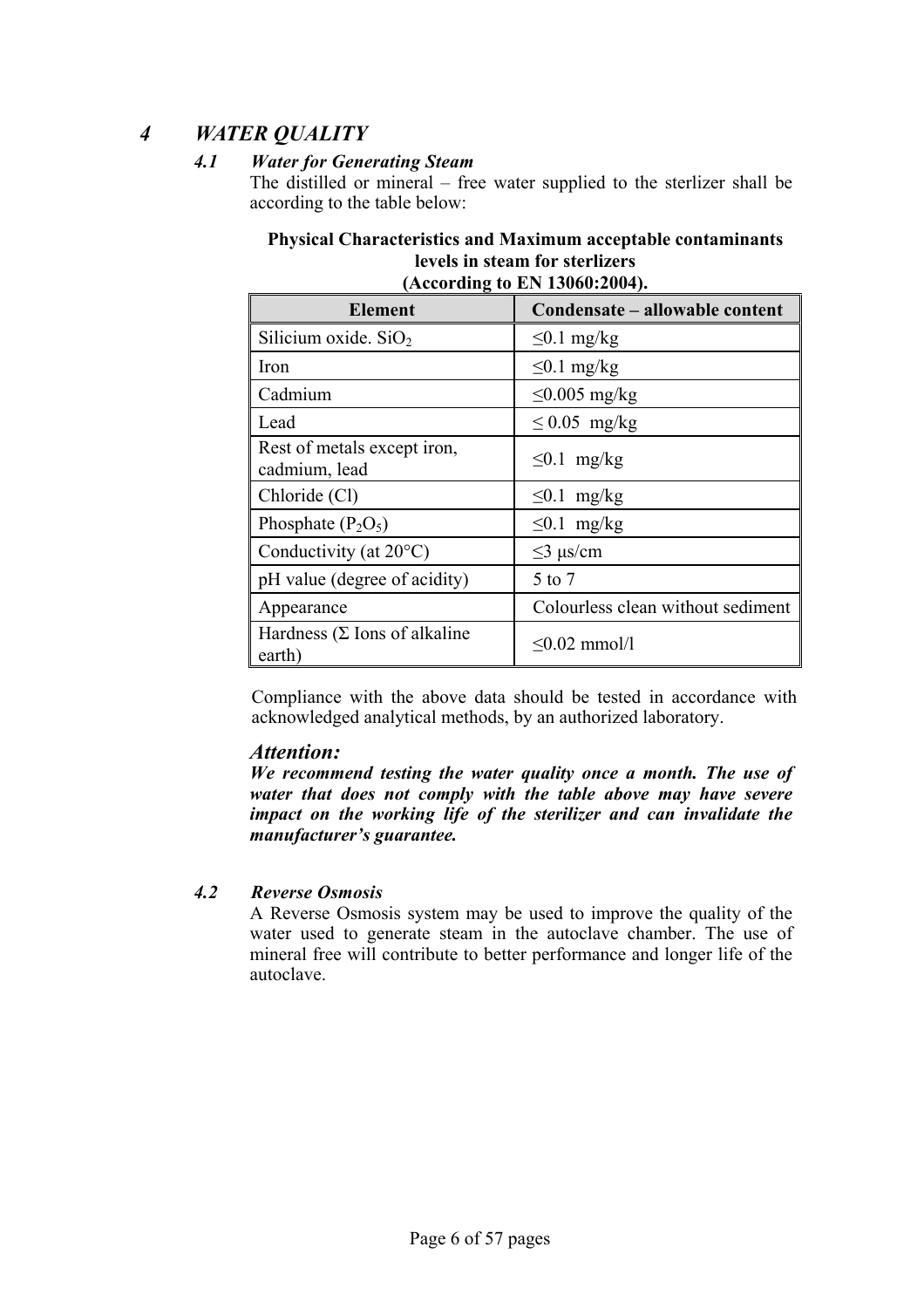# *5 IN-OUT TEST*

 Before performing any trouble shooting on the autoclave, perform an "in-out test". In this test the technician tests all the components of the system as follows:

1. Turn on the autoclave.

**Note:** if, for any reason, one of the parameters is corrupted and out of range, the autoclave will perform an automatic reset to the parameters set by the manufacturer upon turning on the autoclave.

- 2. Press the Up button until the autoclave beeps. This beep indicates that the autoclave is in "IN-OUT TEST" mode.
- 3. Release the button.
- 4. To proceed, press the UP button. Each time the UP button is pressed the test advances one step, and the tested component is displayed on the display.
- 5. When a solenoid is tested, verify that it is activated by touching it with a screwdriver. If the solenoid is magnetized – it is activated.
- 6. To stop the IN-OUT TEST press the Up button.

| <b>DISPLAYED</b><br><b>NOTICE</b> | <b>ITEM ACTIVATED</b>                          | <b>REMARKS</b>                                                                                                                              |
|-----------------------------------|------------------------------------------------|---------------------------------------------------------------------------------------------------------------------------------------------|
| WATER $V +$<br><b>WATER PUMP</b>  | Water valve $+$ water pump                     | Verify water enters the chamber                                                                                                             |
| EXH                               | Exhaust valve                                  |                                                                                                                                             |
| <b>HEATERS</b>                    | Heating elements                               | Begins heating. Do not maintain for<br>long time since it works without water.                                                              |
| <b>AIR</b>                        | Air valve                                      |                                                                                                                                             |
| <b>WATER P</b>                    | Water pump                                     | Verify you hear the pump is operating.                                                                                                      |
| DOOR L                            | N/A                                            | N/A                                                                                                                                         |
| <b>PUMP</b>                       | Air pump                                       | Verify you hear the pump is<br>operating.                                                                                                   |
| FLOAT <sub>1</sub>                | Water level switch<br>indicates "no water"     | Change position of the float switch and<br>verify that the display reflects the                                                             |
| FLOAT <sub>0</sub>                | Water level switch<br>indicates "enough water" | change.                                                                                                                                     |
| DOOR <sub>0</sub>                 | Door switch indicates<br>"closed door"         | Press and release the door switch and<br>verify that the display reflects the                                                               |
| DOOR 1                            | Door switch indicates<br>"open door"           | change.                                                                                                                                     |
| <b>THERM O</b>                    | Safety thermostat<br>grounded                  |                                                                                                                                             |
| THERM 1                           | Safety thermostat not<br>grounded              |                                                                                                                                             |
| PT100                             | Temperature sensor                             | Displays ambient temperature.                                                                                                               |
| <b>PRESSURE</b>                   | Pressure transducer                            | Open door and verify ambient<br>temperature is displayed.                                                                                   |
| <b>ELECTRODE X</b>                | Water level electrode                          | X may vary between 100 and 255.<br>255 indicate "no water in chamber"<br>150 indicates "water in chamber" or<br>"electrode short-circuited" |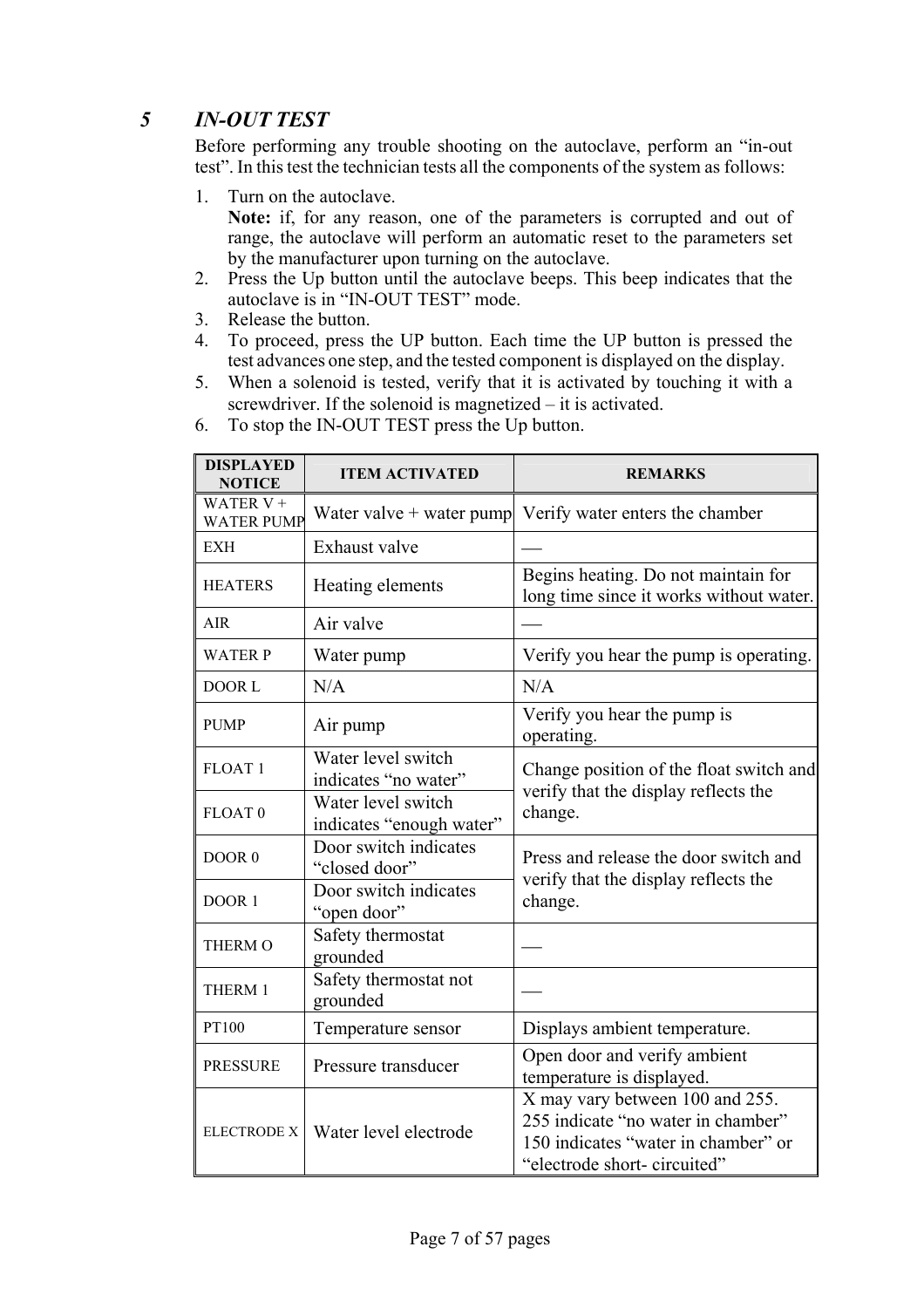# *6 TROUBLESHOOTING*

- a) At the customer's location, avoid replacing any component, which is not connected to a socket or to a flat cable. If necessary, replace the complete board or box. If problem persists service the autoclave at the service lab.
- b) Whenever the AJUNC3 board of the complete electrical assembly (CB90030) is replaced without replacing the pressure transducer, or after replacing the pressure transducer, the pressure must be re-calibrated.
- c) When working with the autoclave, DISCONNECT the power cord from the socket or turn the circuit breaker OFF.

#### *6.1 Turning on the system, no response*

- a) Check the voltage at the terminal (is the power cord damaged? change the power cord if necessary.
- b) Check the flat cable connecting the PREDG and the AJUNC3, replace it if necessary.
- c) Check the circuit breaker, if it is off, turn it on.
- d) Check the cut off position pushes it in and turn it on.
- e) Check the power supply input fuse and replace the fuse if necessary.

 If the network input is o.k., the problem must be with one of the elements along the line, the power supply, the PREDG or AJUNC boards and the elements they are connected to.

f) Check the voltages by means of connecting the Test board to JP14 on the AJUNC 3 board as detailed in the voltage checking procedure.

#### *6.1.1 If there is no 12V nor 5V*

- a) Does the power supply receive the network voltage?
- b) Is the power supply output OK? Disconnect the connector to JP3 (AJUNC3 board) and check for voltage on the female connector no. 12V at the female connector indicates a faulty power supply that should be replaced. At the client's location replace the whole electrical box (C B 90030). 12V at that location indicates that the power supply is functioning and that the problem is somewhere else.
- c) Check the AJUNC3 board. Disconnect the fan (JP5), the valves (JP2) and the printer (if present). If disconnecting any of these elements brings up the voltage, that element is damaged and has to be replaced.
- d) Disconnect the PREDG board and the printer from the AJUNC 3 board. If any of these elements are faulty, 5V appears as it is disconnected. If there is still no 5V, the power supply is damaged.

#### *6.2 System is ON - display is lit*

 If the other LEDS are functioning the display is most likely damaged. Replace the PREDG board.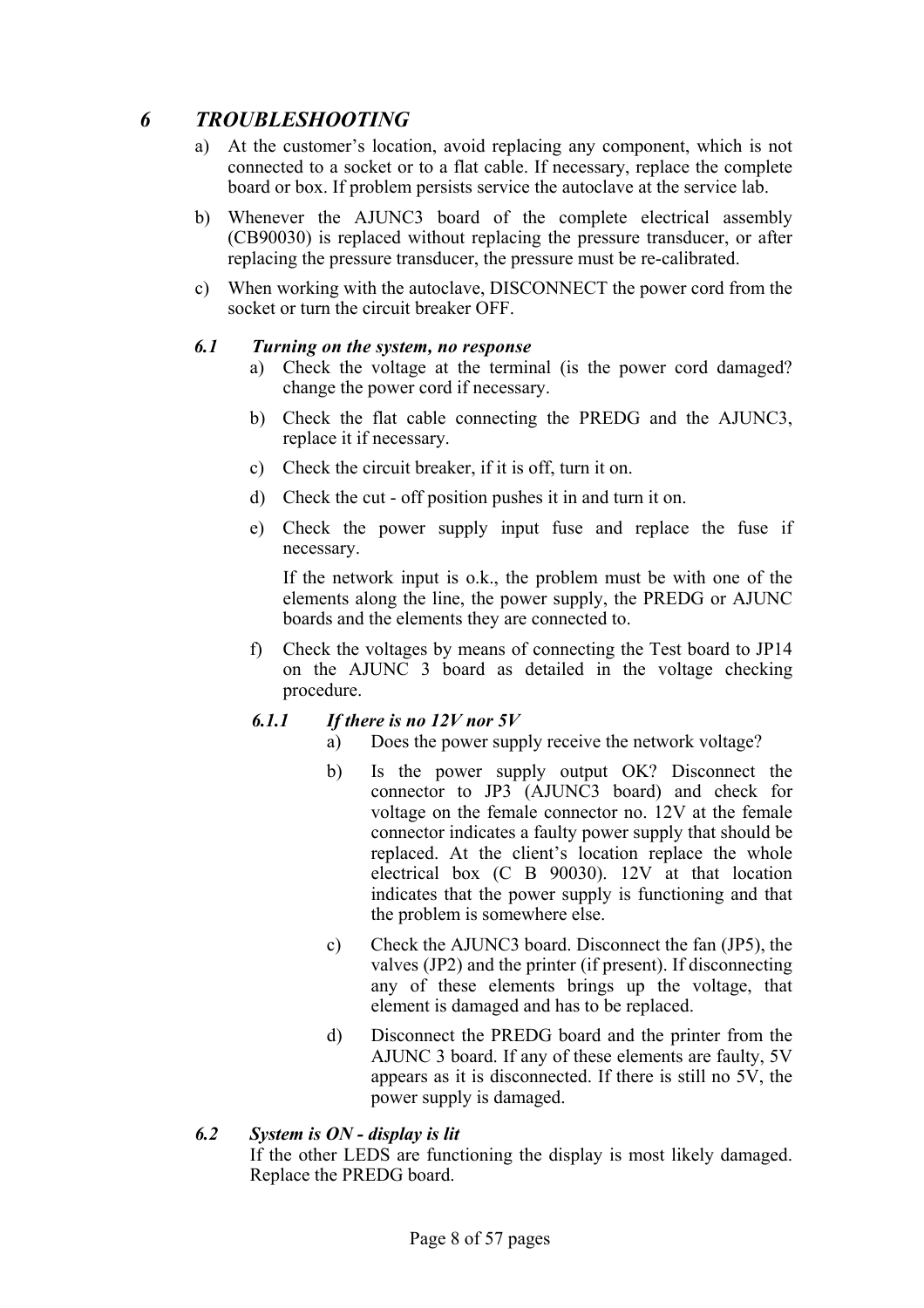#### *6.3 System ON, display lit, erroneous or fragmented digits*

 The reasons for that may be faulty Real Time Clock, displays or microcontroller. Replace them or replace the complete PREDG board.

#### *6.4 System ON, display lit, digits are not visible*

- ♦ Check for 5 V between TP1and TP17
- ♦ If yes, calibrate POT 1 on PREDG board.
- ♦ If digits remain invisible, this may be due to a faulty display or a faulty microcontroller. Replace them or replace the complete PREDG board.

#### *6.5 System ON, key responds without beeping*

 The problem may be with the buzzer or the buzzer driver. Replace the complete PREDG board, replace the buzzer or transistor 2N2222A, Q1.

#### *6.6 Exhaust valve is always on*

 The problem could be with the solenoid, the transistors, or the digital control, or a bad connection.

- ♦ Check and connect or replace all connections to and from the exhaust valve.
- ♦ The problem could be with Q4 or Q5 on the PREDG board. If after pressing START and the water enters the chamber, the voltage on TP11 is between 10V - 12V the control and the transistors are O.K. If not, replace the PREDG board. At this point disconnect connector JP2 from the AJUNC3 board, and check the valve's control.

 If the connection to the valve is OK, (please refer to the wiring diagram) there must be a mechanical problem with the valve or the solenoid may be damaged.

 If the control is faulty, check and connect the flat cable between AJUNC3 and PREDG, replace the cable if necessary. If this does not help, there may be a problem in the LATCH DRIVE at U4 in PREDG. In that case the electronics unit should be replaced.

#### *6.7 Exhaust valve is always off*

- ♦ Check and connect or replace the connector between the EXHAUST valve and the AJUNC3.
- ♦ Repeat transistors and control checks as in 7.6 but this time the voltage for the transistors should be vice versa: 0.0-1.0 DC. volt (on TP11) for open position.
- ♦ Check and replace the valve or the coil.

#### *6.8 Water valve is always on and there is a continuous flow of water into the chamber.*

- ♦ Check the valve's solenoid and the control circuit as you have checked the respective exhaust valve and circuit. The valve could also be checked by pressing the MANUAL water inlet key. If water flows in the chamber, or if there is no flow of water once the system is initiated, the valve and its control are o.k., but the water level detector electrode may be damaged, or the connection between the electrode and the circuit may be bad.
- ♦ Check wire and connector connecting electrode to AJUNC3 board.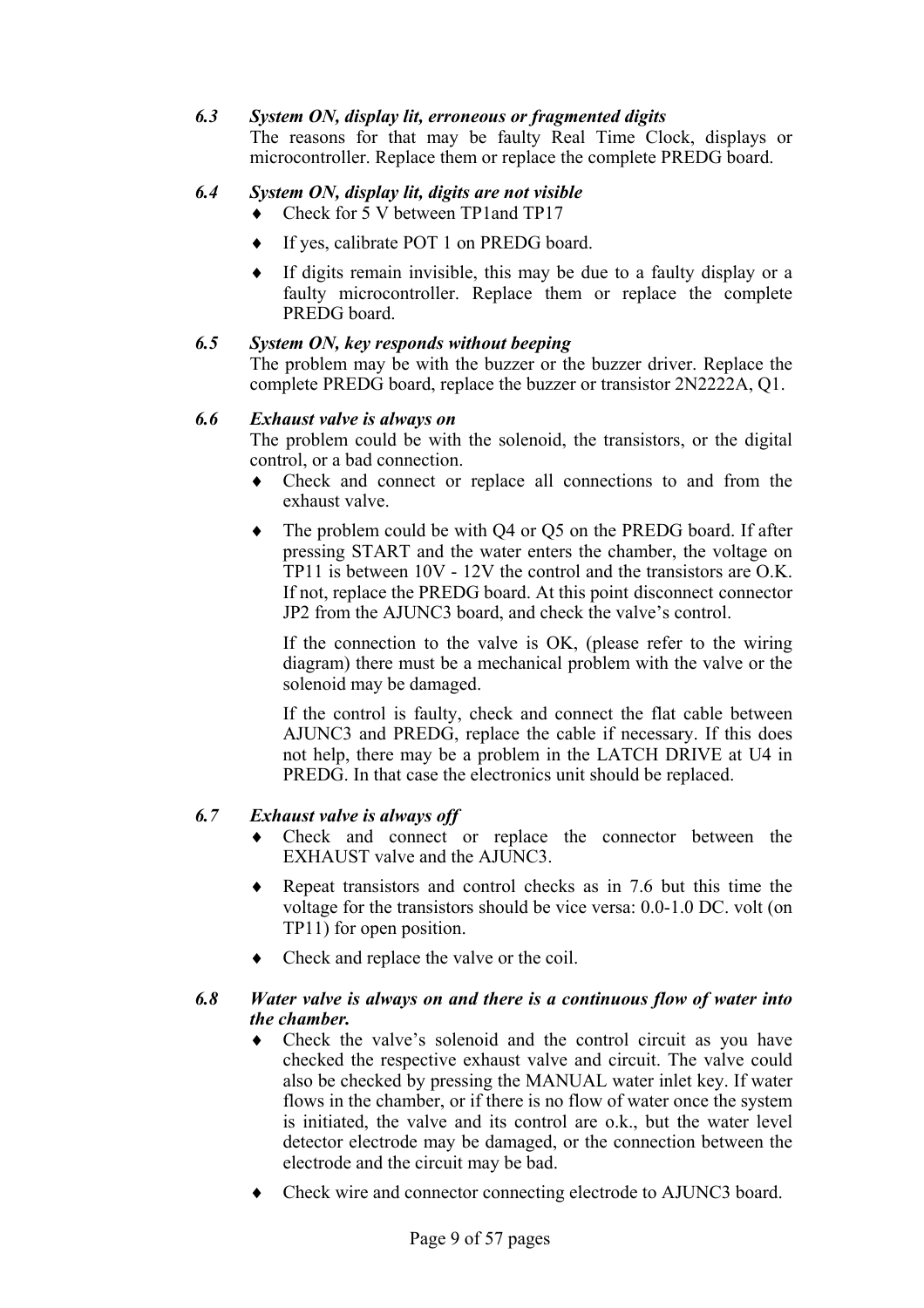#### *6.9 Inlet key does not let water into the chamber*

- Check if this key is faulty. If it beeps when pressed it is  $O.K.$  if not, replace the keypad. If this does not help, replace the complete PREDG and keypad unit.
- ♦ Check the float at the water reservoir by manipulating it using a screwdriver or a tool and repair/replace it. If the float is functioning, the problem could be with the control circuit at the PREDG board: the test board between TP1 (GND) and TP10 (water valve):  $GOOD = 0.0V$  to  $0.05V$ .
- ♦ If the control is OK, there may be a problem with the valve itself or with its connector.
- Check and replace the coil if necessary.

#### *6.10 Pressure stays close to 100 kPa (0 psi), temperature does not exceed 110 - 115*°*C (207*°*F) or, water inlet lasts a longer time than usual*

 This phenomenon is most likely due to malfunction of the air valve. The air valve's normal operation is as follows:

 OPEN whilst turning the system on, OPEN throughout WATER INLET and HEAT until temperature has reached 90°C or 194°F, CLOSED from that stage on, and OPEN during DRY.

The valve's control on the AJUNC3 board should act as follows:

 $0.0V$  = valve OPEN

5.0V = valve CLOSED

 If the problem lies on the AJUNC 3 board it should be replaced. It is recommended to replace both the AJUNC3 and the solenoid because a damaged solenoid may affect the AJUNC3 board. If the control circuit on the AJUNC3 is OK, the problem is probably with the PREDG board.

#### *6.11 Heaters are always ON or OFF Warning: If you need to tighten a screw, make sure to do so only when the power cord is disconnected.*

- ♦ Check the heaters connections.
- ♦ Check the cutoff thermostat position and turn it clockwise to the end.
- $\triangle$  Check the control at TP1 and TP12 for ON = 0.0V, OFF = 5v
- ♦ Check connections between AJUNC3 to SSR at TP4.
- Does AC voltage enter the SSR at AC connector and SSR pin 2?
- ♦ Is SSR output the AC voltage? Check AC connector and at SSR pin 1.
- ♦ Is the control OK? Check the SSR for 5.0V between pins 3&4. If control is OK, but SSR output is not the AC voltage, replace the SSR.

#### *6.12 Heaters o.k. but autoclave does not reach sterilization temperature*

- Check and calibrate the cutoff position.
- ♦ Check and clean/ replace leakage at the exhaust valve.
- ♦ It is also possible that there is a calibration variance, check the GAIN pressure calibration, perhaps it should be lowered or, the GAIN temperature should be increased.
- ♦ Another possibility is that insufficient water level in the chamber does not allow the pressure to build up. Check the water level detector electrode, or the leveling of the autoclave.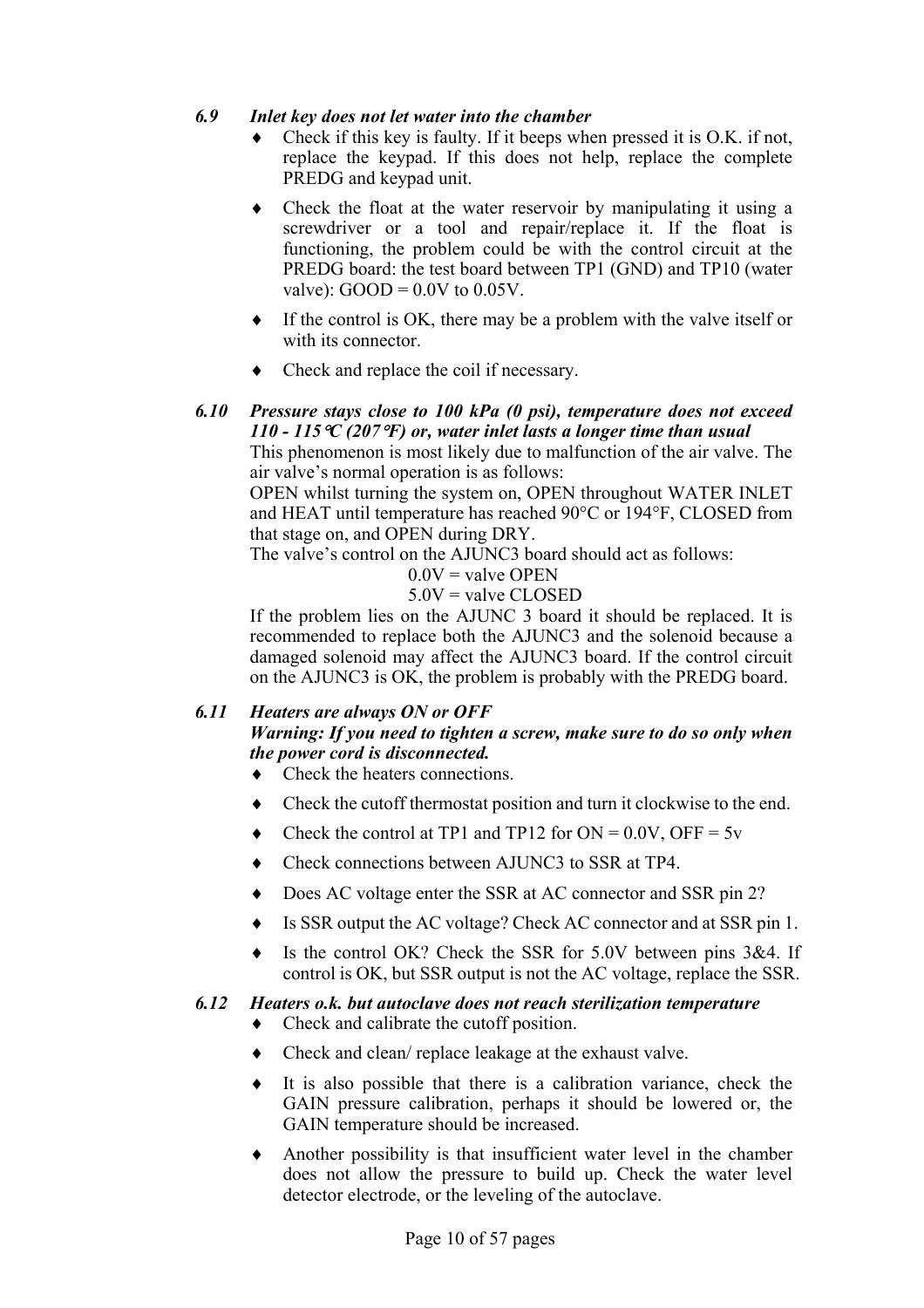#### *6.13 Fan is not on during the cycle*

- ♦ Check and connect properly the FAN'S connector at JP5 on the AJUNC3 board.
- Disconnect FAN and check the control TP1 and TP-13:

 $ON = 0.0V$  OFF = 5.0V

- *6.14 Pressure display is incorrect (discrepancy between ANALOG and Digital displays)* 
	- ♦ Re-calibrate the displayed pressure by manipulating POT2 on the AJUNC3 board.
	- ♦ Check the MPX2200A pressure transducer between TP2 & TP3:
	- Working condition =  $20mV$  for 100 kPa.
	- ♦ If pressure transducer is faulty, replace it, and calibrate it according to the instructions in the Chapter on Calibration.
	- ♦ If the pressure transducer is OK but display incorrect, replace the AJUNC3.

#### *6.15 Temperature display is incorrect*

- Check the temperature sensor PT100.
- ♦ Check the calibration of the temperature circuit.

#### *6.16 ADD WATER (to reservoir) Indicator is always ON*

- ♦ Check the connector at JP2 on AJUNC3 board.
- ♦ Check if the float at the water reservoir is stuck.
- $\triangle$  Check the input: TP1 and TP8 FULL = 0.0V, EMPTY = 5.0V
- ♦ Check the float's buffer, it may be, the input at U5 on PREDG is damaged. PREDG board should be replaced.

#### *6.17 DOOR CLOSED indicator is always ON/OFF*

- ♦ Check and fine tune the switch at the upper front left side of the autoclave, while the door is open. Check the switch with an ohmmeter. If the microswitch is damaged, replace it.
- ♦ Check the LED, if it is burnt, change the PREDG and keypad.
- Check the connector between microswitch and AJUNC3 on TP2.
- ♦ Check the connection on GND to the microswitch with an ohmmeter and be sure that the GND to the micro switch.
- ♦ If the switch and microswitch are OK, buffer at U5on PREDG may be damaged, in that case, replace the PREDG board.

#### *Note:*

#### *If replacing the microswitch is necessary, VERIFY THE ELECTRIC CORD IS DISCONNECTED.*

#### *6.18 Start key does not let water into the chamber*

- ♦ Follow previous procedures for float, controls and valve.
- ♦ Check the water level electrode: Connect TP1 and TP6, close the door, press START.
- ♦ If 4V the electrode is short circuited or faulty. Same procedure may be followed without pressing START, if the door is open.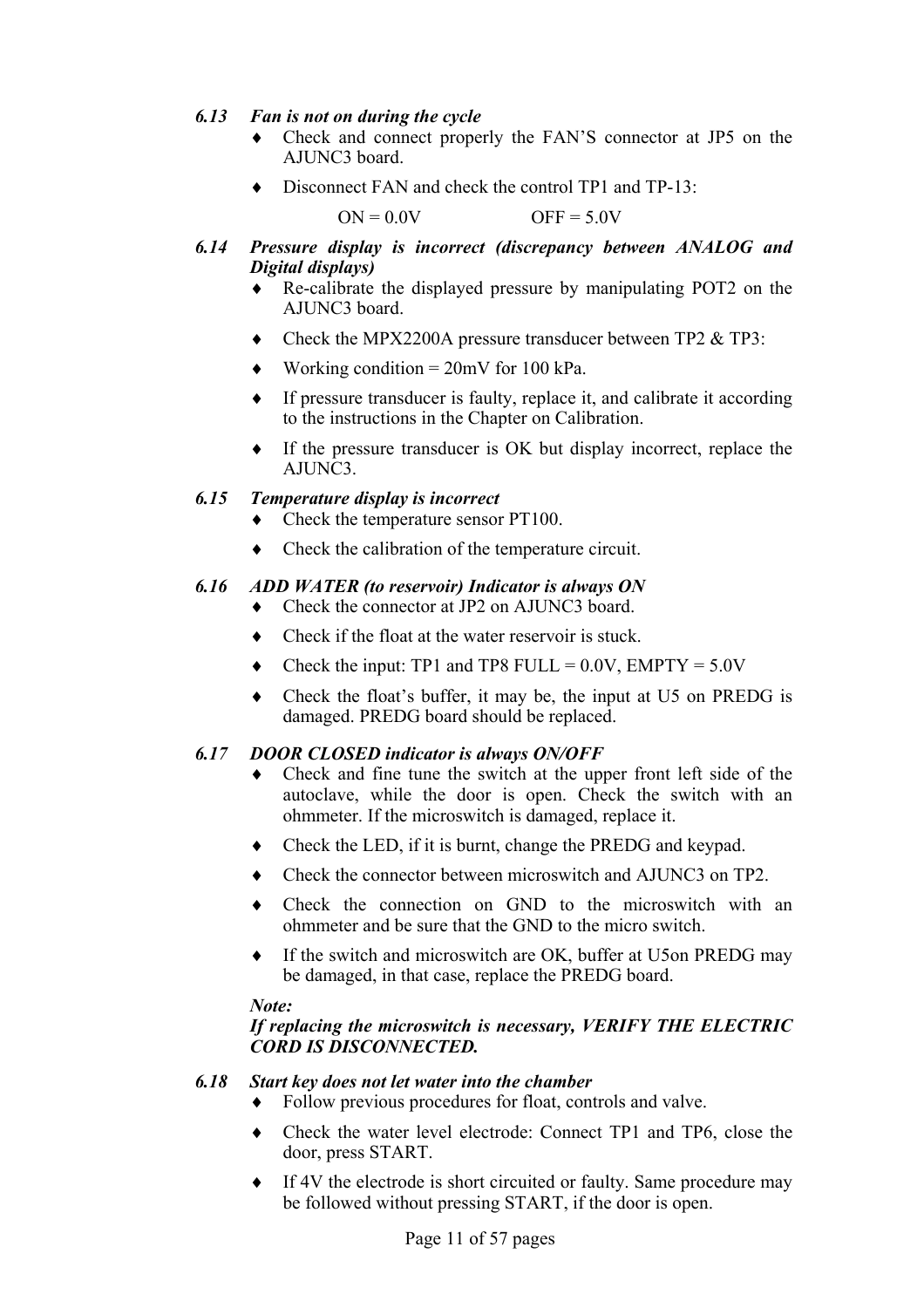#### *6.19 Back-up memory does not function does not function, new parameters are not stored in memory*

♦ The backup battery in the Real Time Clock is damaged so component U2 should be replaced.

# *6.20 LOW PRESSURE message is displayed*

#### *This is usually due to insufficient water inside the chamber.*

- $\bullet$  If the water valve is OK, the electrode detecting the water level may be damaged. It may detect water in the chamber although it is actually empty.
- ♦ The normal operation procedure of the electrode is to let water in the chamber 8 additional seconds after it has detected a sufficient water level.
- If the electrode is short circuited, it may let water into the chamber for only a few seconds.
- ♦ Check if there is any contact between the electrode and the chamber. Use an ohmmeter for that purpose. Make sure none of the tools to be sterilized has any contact with the electrode. If the problem persists, the electrode circuit on the AJUNC3 board may be short circuited or damaged.

#### *6.21 Clock and date are inaccurate, new data is not stored in memory*

- ♦ If new data (operator's own parameters) is not kept in memory, then the backup battery is down, and the same unit has to be replaced as the backup battery is an integral part of the Real Time Clock. Change the Real Time Clock (U2), on PREDG.
- ♦ The battery manufacturer offers a ten-year guarantee, but it is recommended to change the Real Time Clock including the integrated backup battery once every 8 years.

#### *6.22 Unpredicted function of the autoclave*

Check the input and output voltages. Disconnect the printer as it may be causing a short circuit if it is faulty. If the problem persists, the keypad may be short circuited, replace it with the PREDG board, if that does not help, replace the complete electronic system.

#### *6.23 Displaying of low temperature*

 If LOW TEMPERATURE is displayed, the following should be checked:

- 1. The proper amount of water is in the chamber.
- 2. The air jet has to be checked and cleaned.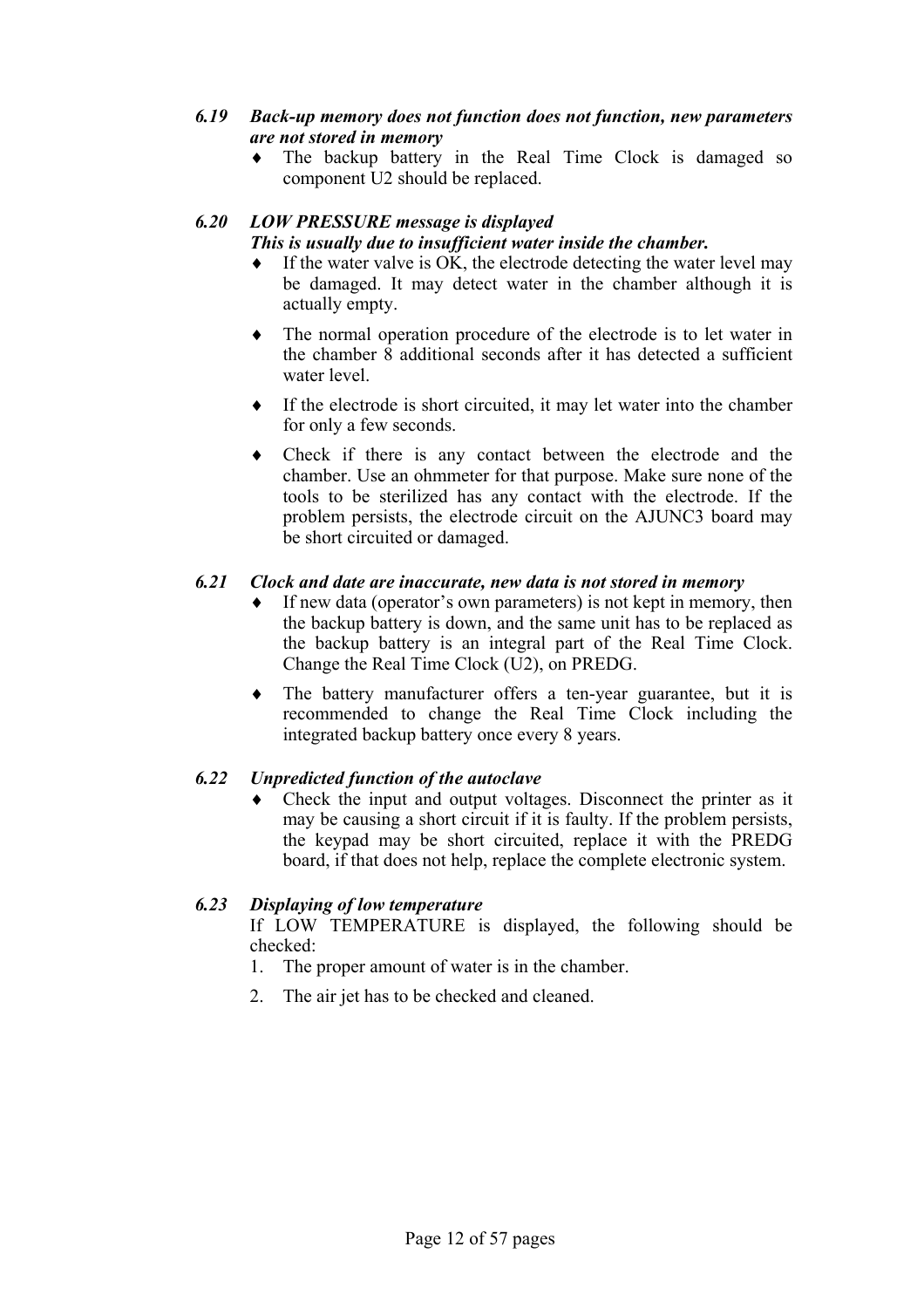#### *6.24 Memory reset*

 To reset the memory of the autoclave control unit backed up by a battery, proceed as follows: Verify that there is no pressure in the autoclave chamber.

- 1. Turn the main switch to OFF position.
- 2. Press the STOP key. At the same time turn the main switch to ON position.
- 3. Keep pressing the STOP key until the program parameters are displayed.
- 4. Set the Sterilization temperature, Sterilization time, Date and Time.
- 5. Repeat the procedure of automatic water filling.

#### *6.25 Cycle counter reset*

To reset the cycle counter proceed as follows:

- 1. Press the STOP key a few times, till CODE 102 is displayed.
- 2. Press the UP key (8) up to CODE 134.
- 3. Press any key to continue.

The counter is now reset.

#### *6.26 EZ10K ONLY - Air pump and valve always ON or OFF*

- $\triangle$  Check the S S R2 in the electric box.
- ♦ Check if TP 18 is in 0.0V if on and 5.0V if off, if yes replace PREDG.

If not replace the AJUNC3 board.

#### *6.27 EZ10K - Air pump is always on, valve is off*

 $\bullet$  The problem is in the pump or in SSR2 located in the electric box.

#### *6.28 Pump is operating but no or low water flow.*

#### **Check pipes connecting the water reservoir, strainer and pump.**

- 1 Air accumulates at the pump inlet. Disconnect pipe from the pump, let water flow to remove air accumulation and reconnect pipe.
- 2 Pipe is clogged. Clean pipe.
- 3 Strainer is clogged. Clean strainer according to instructions.

#### *6.29 Water does not exit chamber.*

Outlet strainer is clogged. Clean strainer according to instructions.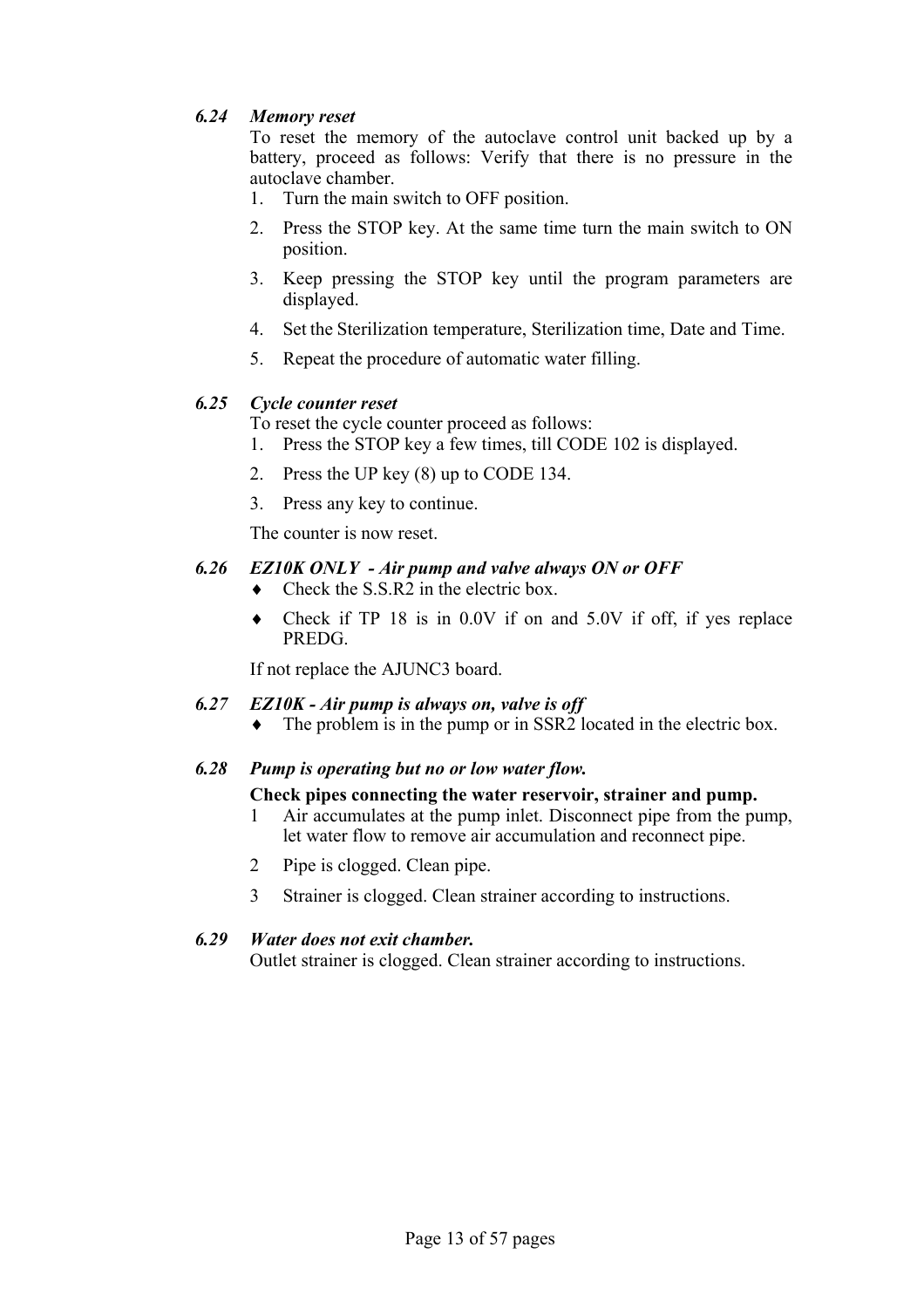#### *7 REPLACEMENT OF COMPONENTS*

#### *7.1 Safety Tests after Repair*

#### *ATTENTION!*



**After every repair or dismantling the enclosure, the autoclave should pass two safety electrical test by the Service Engineer. The following shall be performed:** 

#### **1. Enclosure Leakage Current Test.**

Every autoclave should pass this test as follows:

- 1. Connect the electrical cord to the autoclave.
- 2. Turn on the main switch and the circuit breaker.
- 3. Short-circuit the L and N pins on the cord's plug.
- 4. Connect the Short-circuit pins to the L pole on the Megger.
- 5. Connect the earth pins to the earth pole on the Megger.
- 6. Impose an electrical potential of 500-1000V on the tested autoclave. The insulation resistance should be at least  $2 \text{ M}\Omega$ . The test is successful if there was no leakage.

#### **2. Protective Earth Impedance Test**

Connect the grounding pin of the power cord plug to one pole of an Ohmmeter.

- 1. Connect any other metallic part (preferable the metallic part of the locking screw) to the second pole of the Ohmmeter.
- 2. The resistance should not exceed 0.3  $\Omega$ .

 After performing these tests, the Service Engineer should complete and sign the Work Order.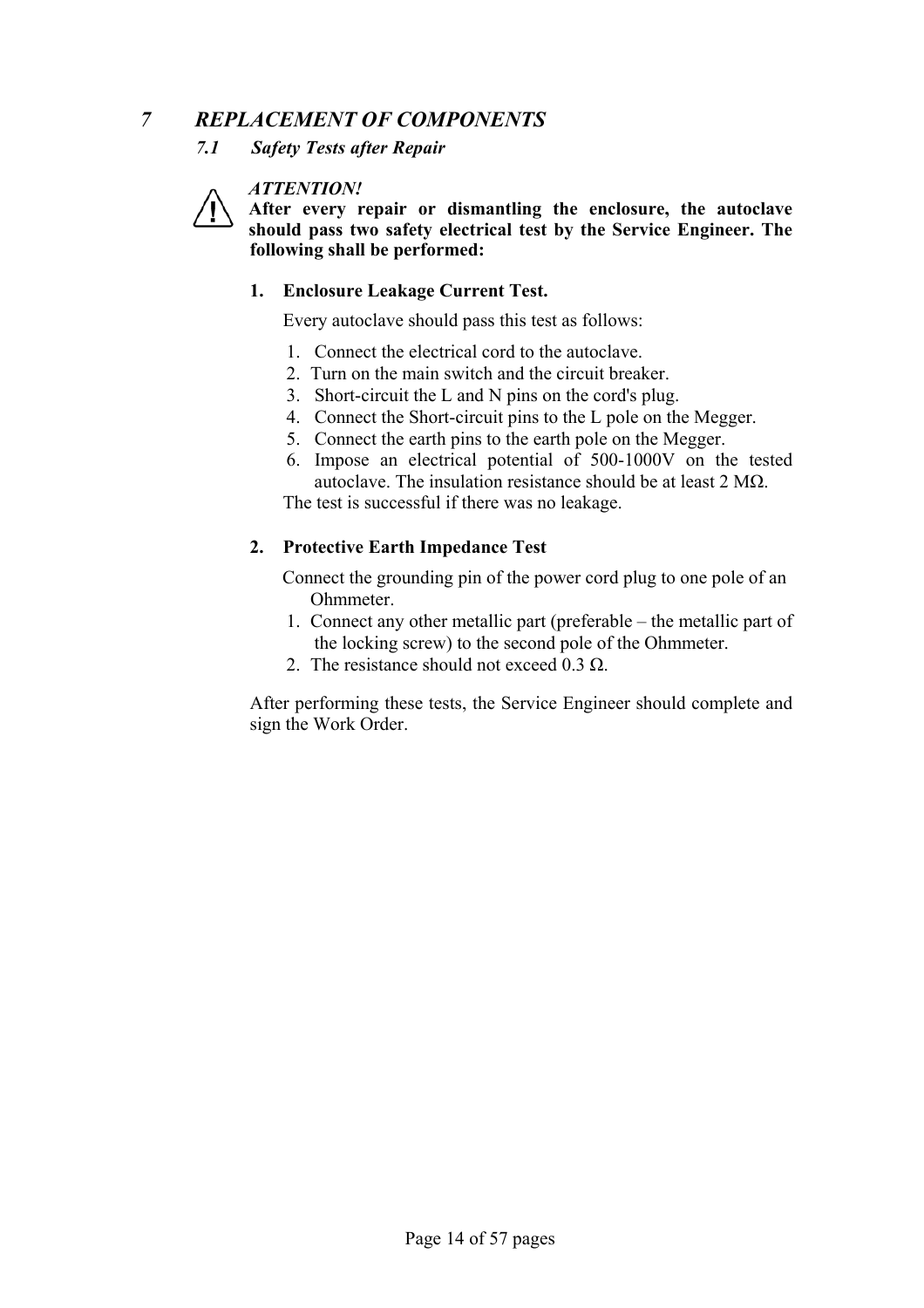#### *7.2 Replacing the Safety Valve Caution! Before starting, be sure that the electric cord is disconnected and that there is no pressure in the autoclave.*

- 1. Remove the autoclave cover (see para. 7.5 **"**Dismantling the Outer Covers of the Autoclave**"**).
- 2. Remove the water reservoir cover.
- 3. Unscrew the safety valve and remove it from the safety valve base.
- 4. Replace the valve with a new safety valve (install an original only!). Use Teflon tape for sealing the thread.
- 5. Perform one cycle and verify that the valve operates correctly.

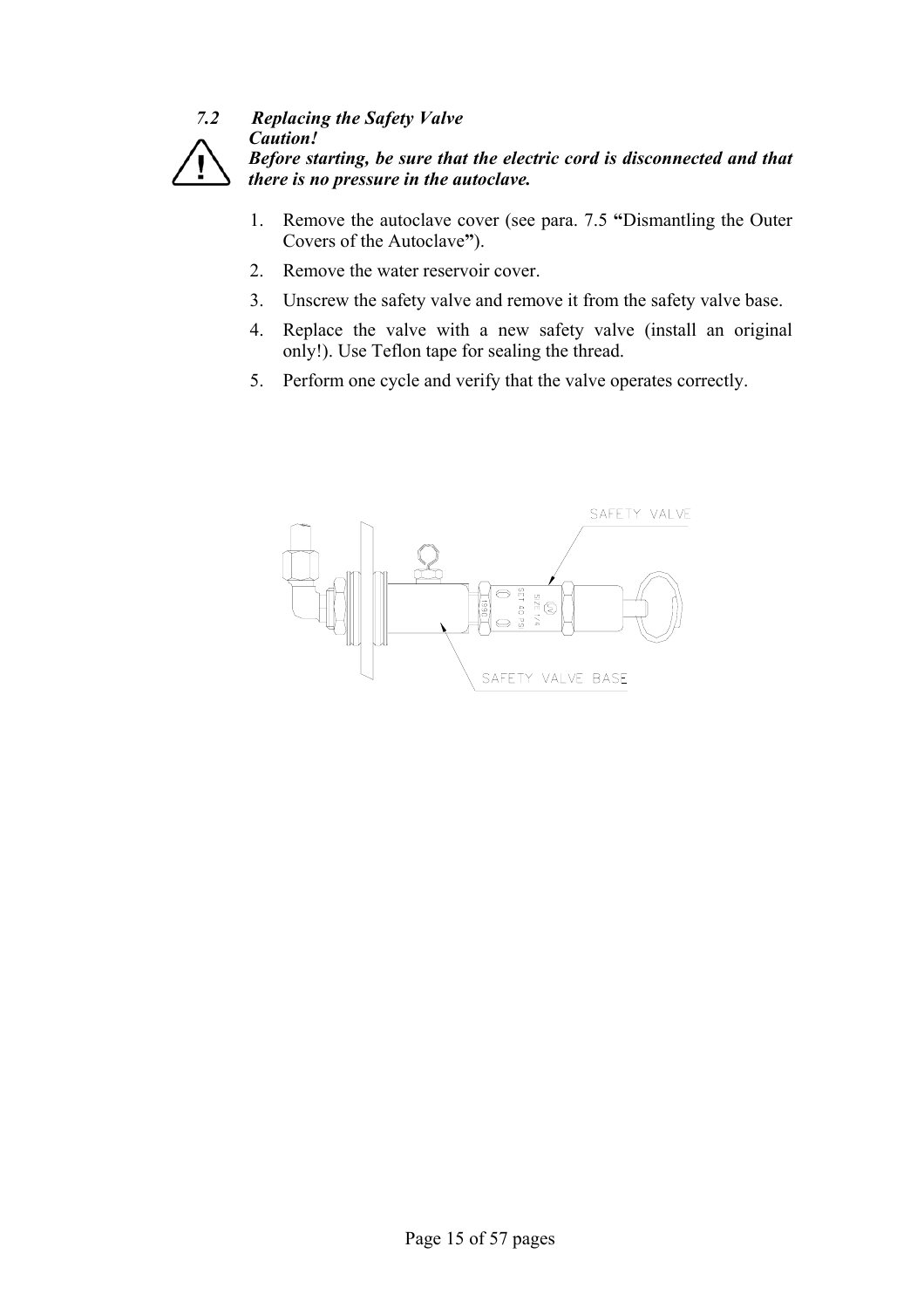#### *7.3 Replacing the Air Relief Valve Caution! Before starting, be sure that the electric cord is disconnected and that there is no pressure in the autoclave.*

- 1. Remove the autoclave cover (see para. 7.5 **"**Dismantling the Outer Covers of the Autoclave**"**).
- 2. Remove the water reservoir cover.
- 3. Remove the water reservoir silicon gasket.
- 4. Unscrew the air relief Valve with a 10 mm wrench and remove it from the safety valve base.
- 5. Replace the valve with a new air relief (install an original only!). use Teflon tape for sealing the thread.
- 6. Test any autoclave cycle to verify that the valve operates correctly.

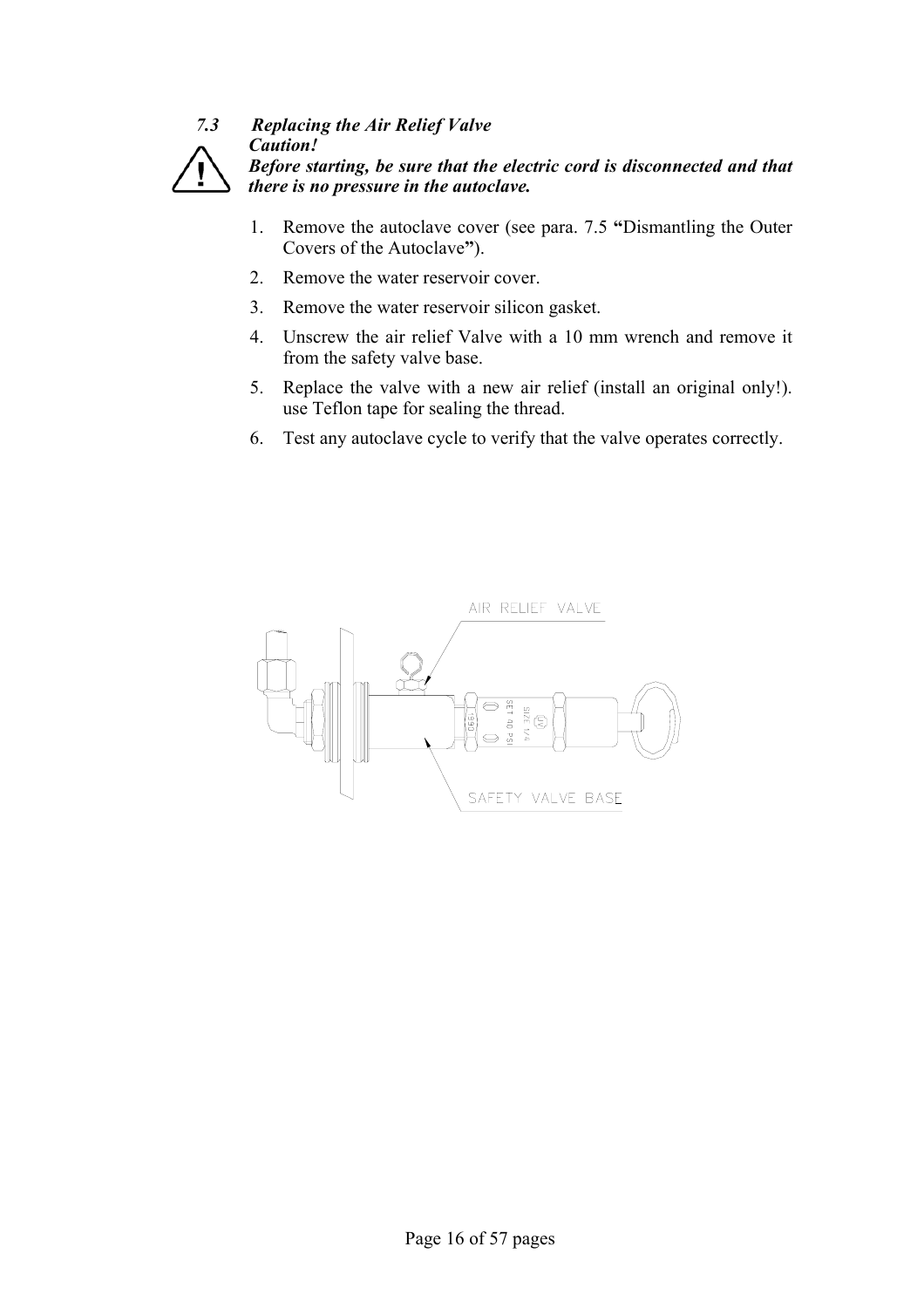#### *7.4 Replacing the Air-Relief/safety-relief Valve block Caution! Before starting, be sure that the electric cord is disconnected and that there is no pressure in the autoclave.*

 In case the water reservoir is deeply contaminated (soil, lime stone. etc.) it is recommended to replace the entire unit.

- 1. Remove the autoclave cover (see para. 7.5 **"**Dismantling the Outer Covers of the Autoclave**"**).
- 2 Remove the water reservoir cover.
- 3. Remove the water reservoir silicon gasket.
- 4. Unscrew and remove nut (1) with a  $\frac{1}{2}$ " wrench.
- 5. Remove angle 1/8"-1/4" (2) from the relief valve base.
- 6. Unscrew and remove nut (3).
- 7. Remove the air-relief-safety valve block (4).
- 8. Install the new unit using Teflon tape for sealing the thread.
- 9. Perform one cycle and verify that the valve operates correctly.



L:\\.doc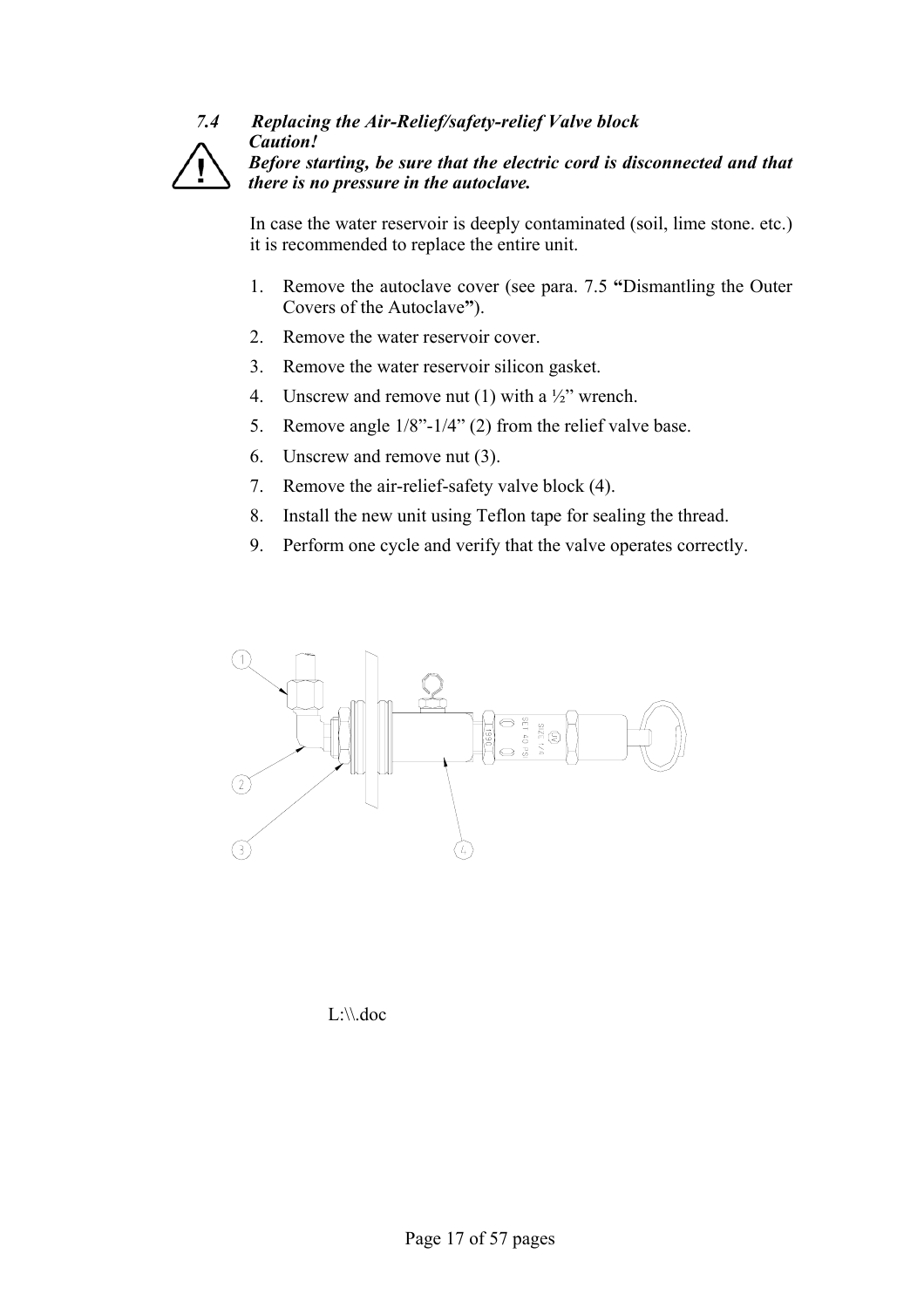

# *7.5 Dismantling the Outer Covers of the Autoclave*  **Caution!**

**Before starting, disconnect the instrument from the power source and ensure that there is no pressure in the autoclave. Allow the autoclave to cool before removing outer covers.** 

- 1. Remove the screws holding the rear cover (1).
- 2. Remove the screws holding the cover to the base (2).
- 3. Dismantle the air filter from the service opening cover (3).
- 4. Remove the grounding wires from the cover.
- 5. Pull the cover upwards.

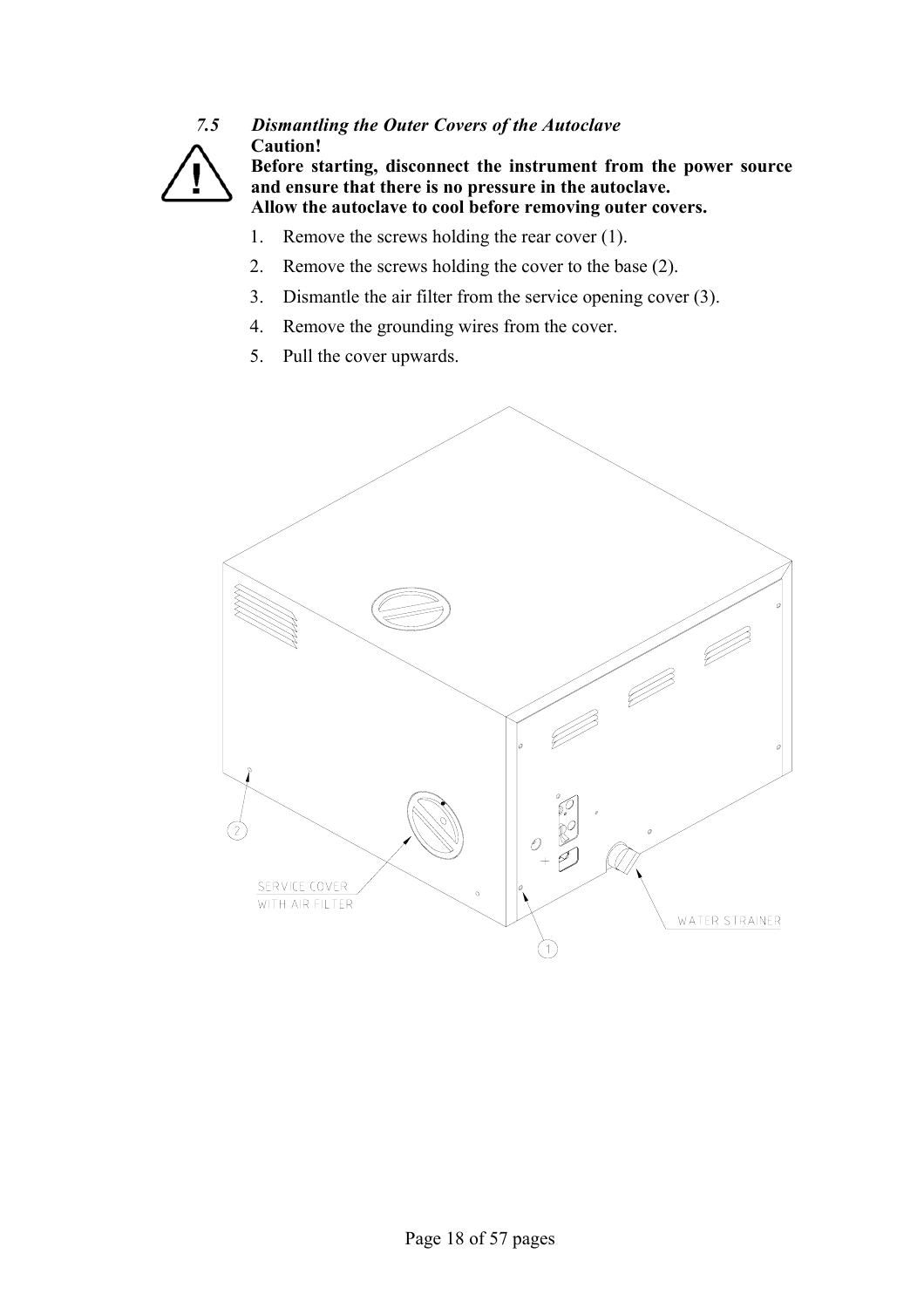# *7.6 Replacing Heating elements*

*Caution:* 

*Before starting, be sure that the electric cord is disconnected from the power source and that there is no pressure in the autoclave chamber.* 

- 1. Remove the autoclave cover (see para. 7.5 **"**Dismantling the Outer Covers of the Autoclave**"**).
- 2. Remove the insulation.
- 3. Remove the heating element tightening bolts (1).
- 4. Release the two terminal wires from the heating element.
- 5. Replace the heating element (s)
	- 5.1 verify that the thermo-couple upper tube is connected to the upper (cut-off) thermostat and the lower thermo-couple to the lower (safety) thermostat.
- 6. Ensure that the heating element strap is well tightened to the autoclave body, ensuring proper heat dissipation from the heating element.
- 7. Re-assemble the autoclave insulation and cover.
- 8. After replacing one or more heating elements run a cycle and verify that it operates as required.
- 9. Retighten the fixing screws of the heaters. This operation is done with the autoclave hot, but with the power cord disconnected from the power outlet and autoclave door open, to ensure that the chamber is not pressurized.
- 10. Re-assemble the autoclave's cover.
- 11. Test the autoclave by performing a full cycle.

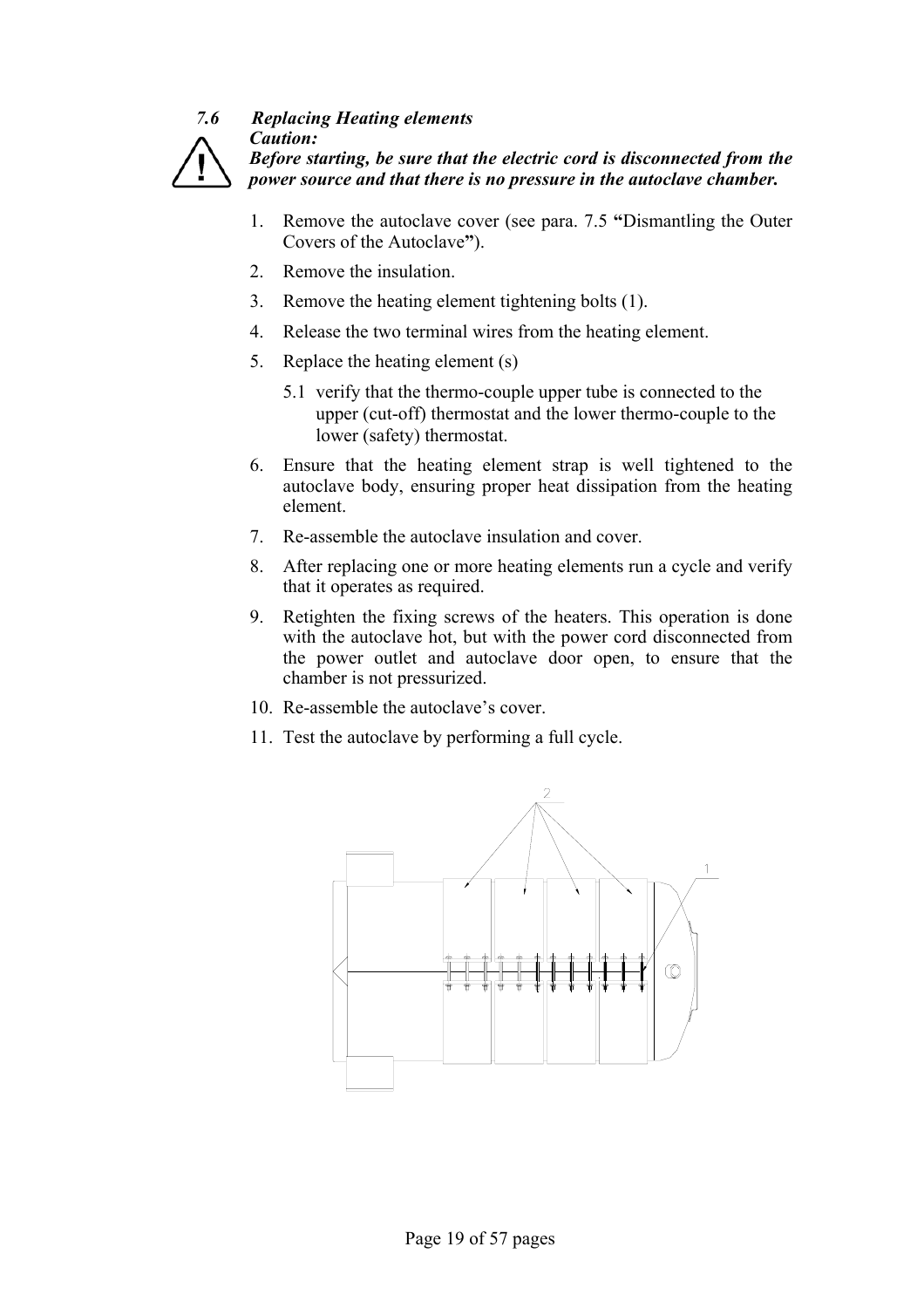#### *7.7 Replacing the Temperature Safety Thermostat*

 The autoclave is supplied with a temperature thermostat, which protects the heaters and autoclave against overheating, during the dry cycle. This device reconnects automatically when the chamber cools down. *Caution* 



*Before starting, disconnect the instrument from the power source and ensure that there is no pressure in the autoclave. Allow the autoclave to cool before removing outer covers.* 

 The temperature safety thermostat is located on the lower side of the fuse and socket panel on the rear of the autoclave.

- 1. Remove the rear cover.
- 2. Loosen the heating band.
- 3. Unscrew the thermostat and replace it with a new one.
- 4. Perform any dry cycle to verify that the temperature safety thermostat disconnects the heating units.

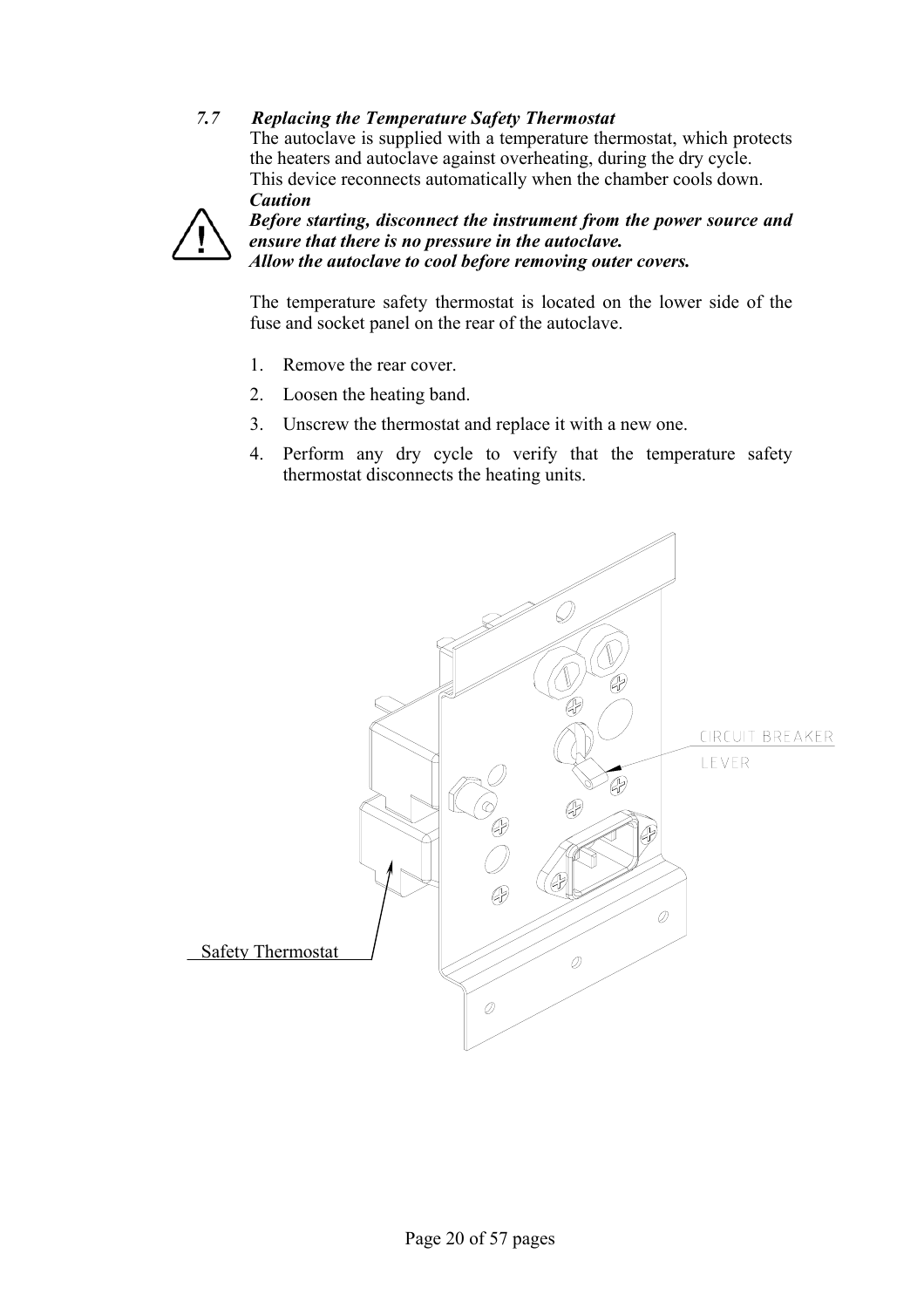#### *7.8 Replacing the Cut-Off Thermostat*

 This thermostat cuts out power to the autoclave, in the event that all other safety means do not function.

 For example: If the safety thermostat is defective and the temperature continues to rise, then the cut-off thermostat cuts out the power to the autoclave. In order to restart the operation press the Reset Button. If the autoclave is operated according to the instructions, and the thermostat again cuts out, the Cut-Off Thermostat must be replaced. *Caution* 



*Before starting, disconnect the instrument from the power source and ensure that there is no pressure in the autoclave. Allow the autoclave to cool before removing outer covers.* 

 The Cut-Off Thermostat is located on the upper side of the fuse and socket panel on the rear of the autoclave.

- 1. Remove the rear cover.
- 2. Loosen the heating band.
- 3. Unscrew the thermostat and replace it with a new one.

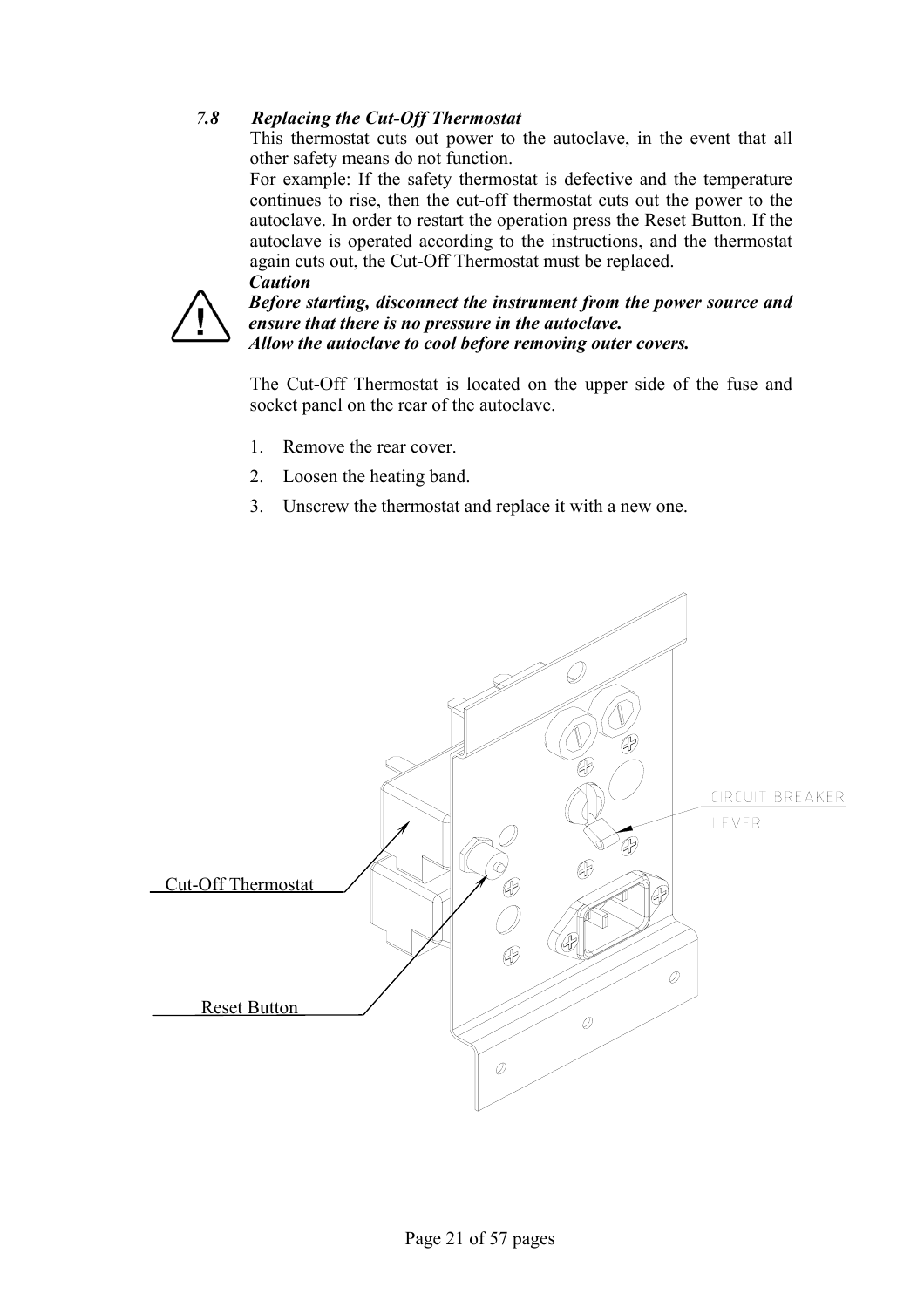#### *7.9 Cleaning and Replacing the Water Level Electrodes*

 The water level electrode is located at the rear bottom area of the chamber.

#### *7.9.1. Replacing*



*Caution Before starting, disconnect the instrument from the power source and ensure that there is no pressure in the autoclave. Allow the autoclave to cool before removing outer covers.* 

- 1. Remove the rear cover.
- 2. Disconnect the wire from the electrode connection.
- 3. Open the nut that tightens the electrode.
- 4. Insert a new electrode and tighten the fixing nut to avoid leakage.
- 5. Reconnect the wire to the electrode.
- 6. Test the unit.

#### *7.9.2. Cleaning*

- 1. Pull out the trays and tray holder.
- 2. Clean the electrode tip.
- 3. Test the unit.



#### **Water Level Electrode Assembly**  *Cat No. CMT196-0004*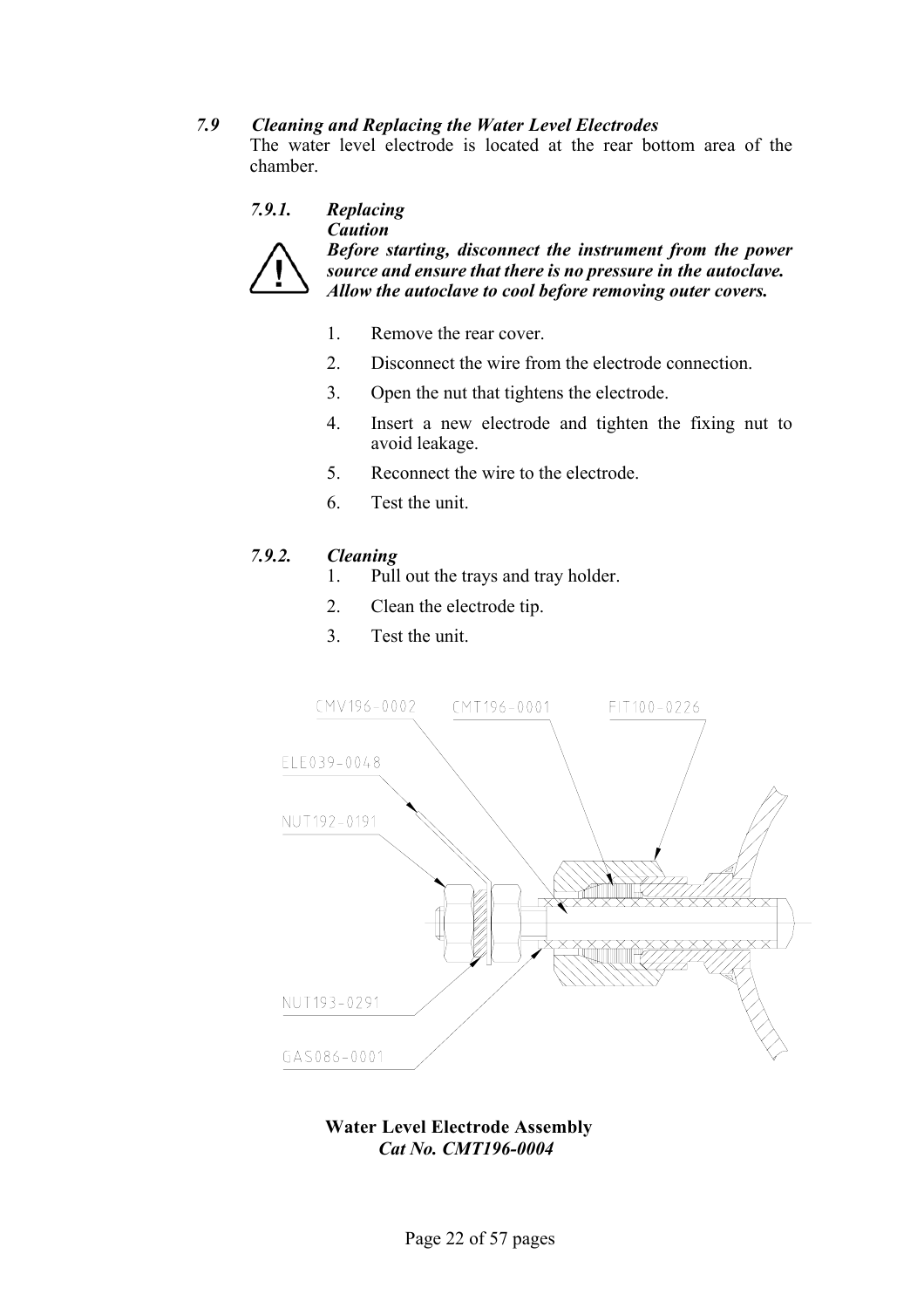

*7.10 Replacing the Drain Valve Caution! Before starting, disconnect the instrument from the power source and ensure that there is no pressure in the autoclave. Allow the autoclave to cool before removing outer covers.* 

- 1. Remove the autoclave cover (see para. 7.5 **"**Dismantling the Outer Covers of the Autoclave**"**).
- 2. Disconnect the drainpipe from the valve, using a 9/16**"** wrench.
- 3. Remove the nut (3) and the "ring for drain valve" (2).
- 3. Remove the drain valve (1) from the panel.
- 4. Install a new valve according to the drawing below.
- 5. Verify that there is no leakage.



CMT240-0020 CMT240-0003 VLV170-0066



| <b>Item</b> | Cat No.     |
|-------------|-------------|
|             | GAS082-0020 |
|             | GAS082-0021 |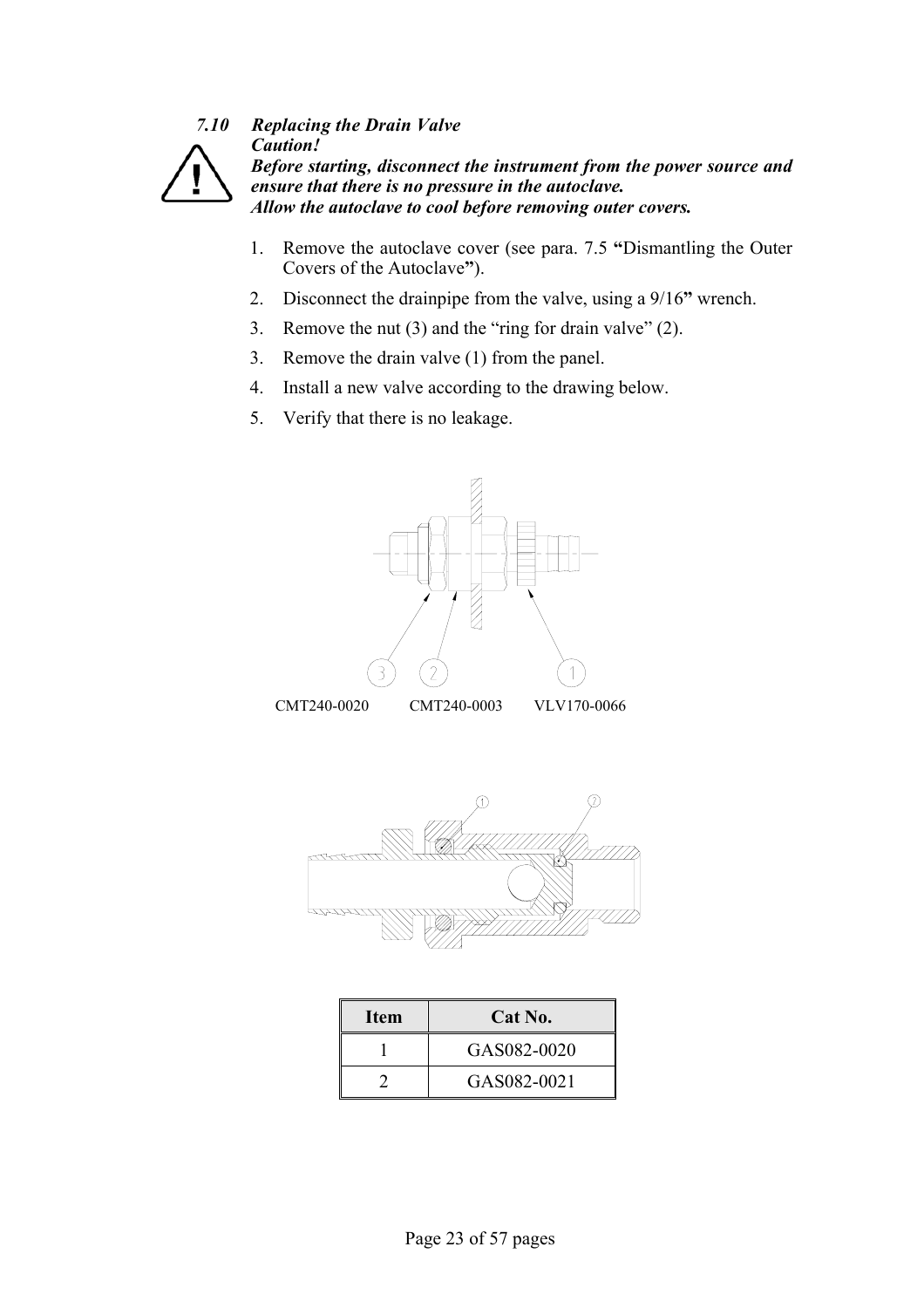#### *7.11 Replacing the Pressure Gauge*



*Caution! Before starting, disconnect the instrument from the power source and ensure that there is no pressure in the autoclave.* 

- 1. Remove the door cover.
- 2. Remove the pressure gauge from the door.
- 3. Install the new pressure gauge using Teflon tape for sealing the thread.
- 4. Operate the autoclave and verify that there is no leakage.
- 5. Install the door cover.
- 6. Readjust the screw pressing the door microswitch (see para. 7.11, Replacement of the Door Cover).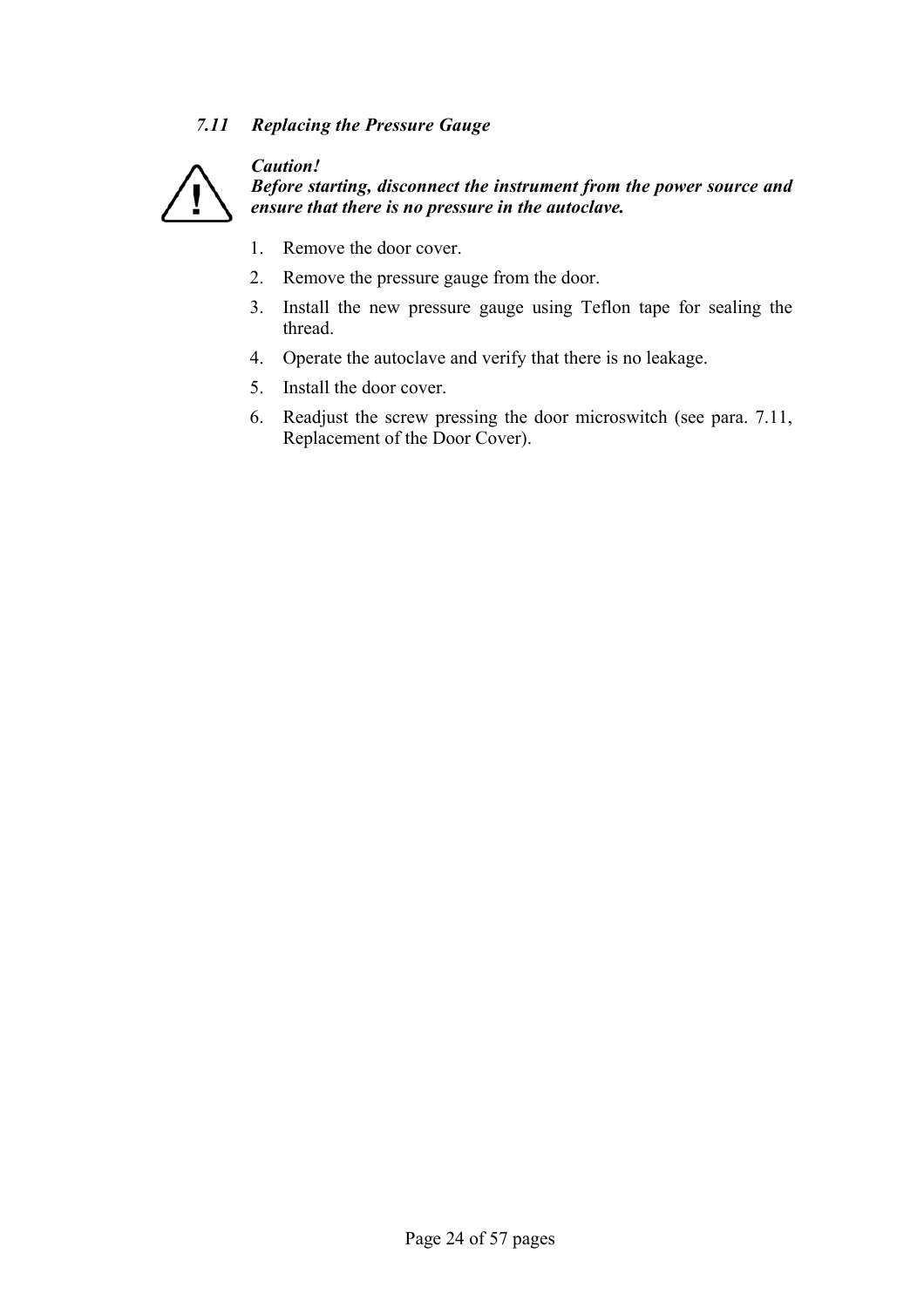#### *7.12 Replacement of the Door Cover Caution:*

*Before starting, be sure that the electric cord is disconnected from the power source and that there is no pressure in the autoclave chamber.* 

- 1. Unscrew the four screws attaching the door cover and remove the door cover. Since the screw pressing the door microswitch includes two washers and a spring, be aware not to lose them.
- 2. Reassemble the new cover.
- 3. Insert screw (1) until dimension A is approximately 15 mm.
- 4. Perform final adjustment of the screw as follows:
	- 4.1 While the autoclave is disconnected from electricity turn on the circuit breaker.
	- 4.2 Connect the electrical plug to a multi-meter.
	- 4.3 Press the microswitch and verify that the microswitch functions as required.
	- 4.4 Close the door and verify that the microswitch operates.
	- 4.5 If the microswitch does not operate unscrew the screw one turn counter-clockwise and check per point 4.4 above. Repeat until microswitch operates.
	- 4.6 Connect the autoclave to electricity.
	- 4.7 Close the door until the microswitch indicates that the door is closed. Operate the autoclave and verify that there is no steam or pressure leak.
	- 4.8 If there is a steam leak stop, the autoclave's operation, reduce steam pressure, open the door and turn the screw one turn clockwis e and check per point 4.7 above. Repeat until leakage ceases.



| No. | <b>Description</b> | <b>Model</b>             | Cat. No.    | No. | <b>Description</b> | <b>Model</b> | Cat. No.    |
|-----|--------------------|--------------------------|-------------|-----|--------------------|--------------|-------------|
|     | Screw              | 2340, 2540               | BOL191-0032 |     | Washer             | All models   | ELE036-0009 |
|     |                    | 1730, 3140<br>3850, 3870 | BOL191-0091 | 4   | Spring             | All models   | SPR177-0012 |
| 2   | Screw              | 2340, 2540               | BOL191-0033 |     |                    | 1730         | POL065-0001 |
|     |                    | 3140                     | BOL191-0115 |     | Door cover         | 2340, 2540   | POL066-0002 |
|     |                    | 1730, 3850,              | BOL191-0140 |     |                    | 3140         | COV314-0001 |
|     |                    | 3870                     |             |     |                    | 3850, 3870   | POL065-0004 |

Page 25 of 57 pages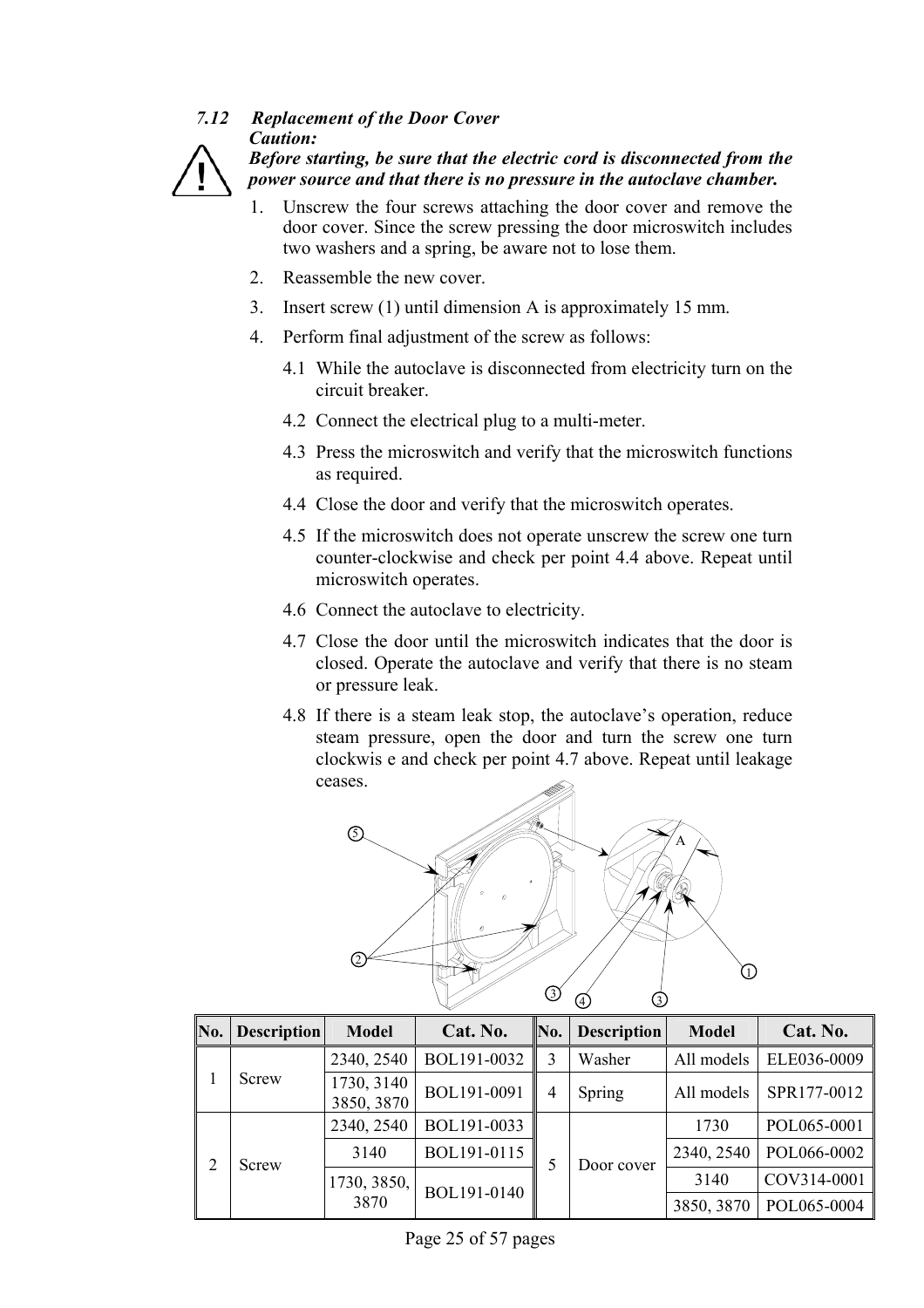#### *7.13 Replacing the Printer*

 *Caution!* 



 *Before starting, disconnect the instrument from the power source.* 

- 1. Remove the autoclave cover (see para. 7.5 "Dismantling the Outer Covers of the Autoclave").
- 2. Disconnect the connector of the flat cable (1) connecting the electronic box to the printer (2).
- 3. Unscrew the two screws (3) attaching the fastening bracket (4) to the printer.
- 4. Remove the printer and insert the new one.
- 5. Assemble the fastening bracket to the printer with the two screws (2) and verify that it "sits" firmly in its seat.
- 6. Connect the flat cable (1) to the printer.
- 7. Verify connection of power by performing a self-test.
- 8. Run a cycle and verify that the printer operates correctly.



| No. | Cat. No.      | <b>Description</b>                     |  |  |
|-----|---------------|----------------------------------------|--|--|
|     | WIR040-0070   | Cable, Flat, Printer, DPU20, 25CM, 34P |  |  |
|     | THE002-0005   | Printer, DPU-20, Seiko                 |  |  |
|     | BOL190-0144   | Screw, printer tightening              |  |  |
|     | Supplied with | Fastening bracket                      |  |  |
|     | the printer   |                                        |  |  |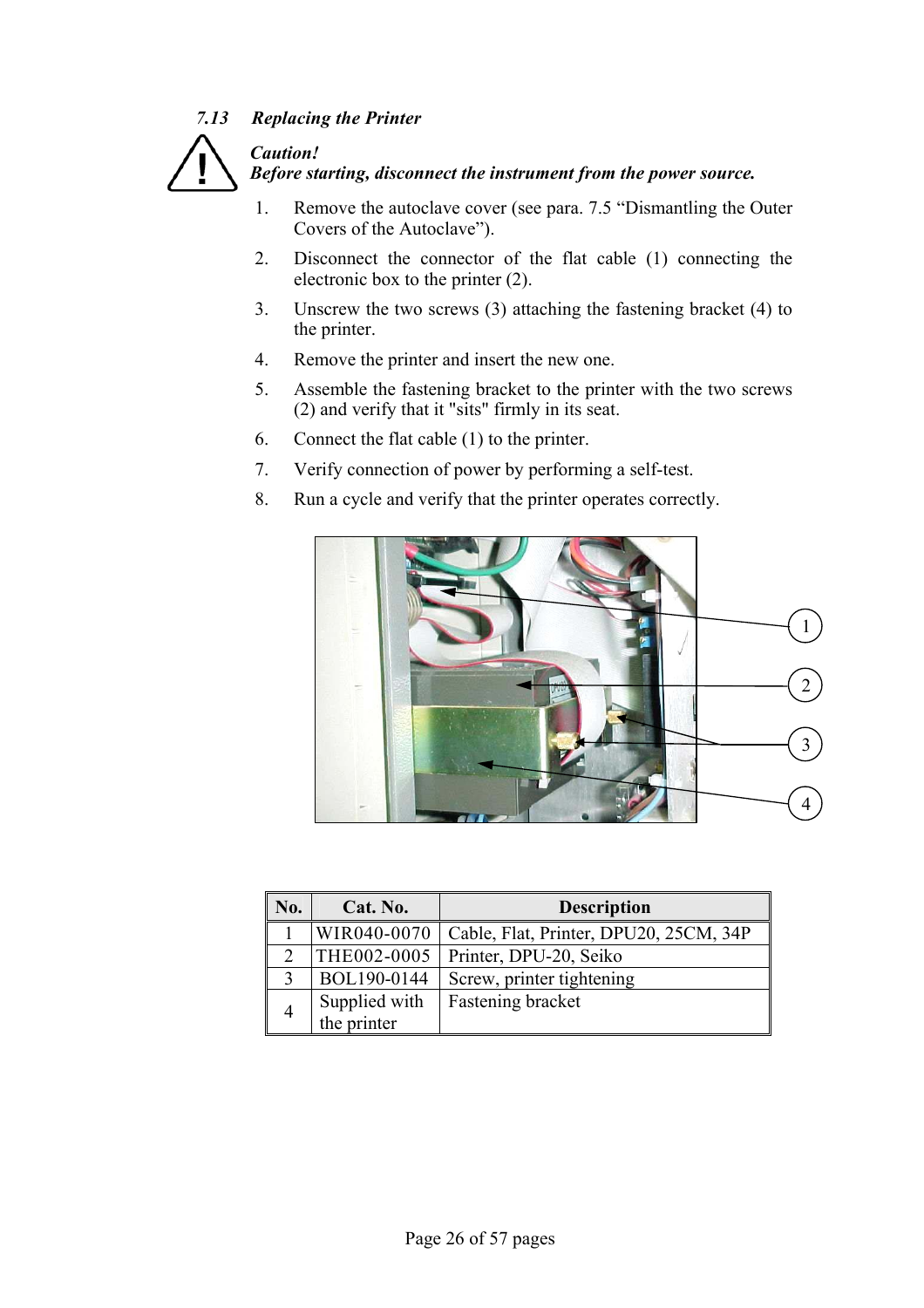

*7.14 Replacing the Door Switch Caution! Before starting, disconnect the instrument from the power source and ensure that there is no pressure in the autoclave. Allow the autoclave to cool before removing outer covers.* 

- 1. Remove the autoclave cover (see para. 7.5 **"**Dismantling the Outer Covers of the Autoclave**"**).
- 2. Disconnect wires (1), (2) from the door switch (3).
- 3. Remove the microswitch and replace it with a new one.
- 4. Reconnect the wires the microswitch. Verify that the wire is placed on the isolating cover (4) and does not touch the chamber.
- 5. Reassemble the door cover.
- 6. Test the connection with an ohmmeter. In "open" position the ohmmeter shows disconnection and in "close" position the ohmmeter shows connection.

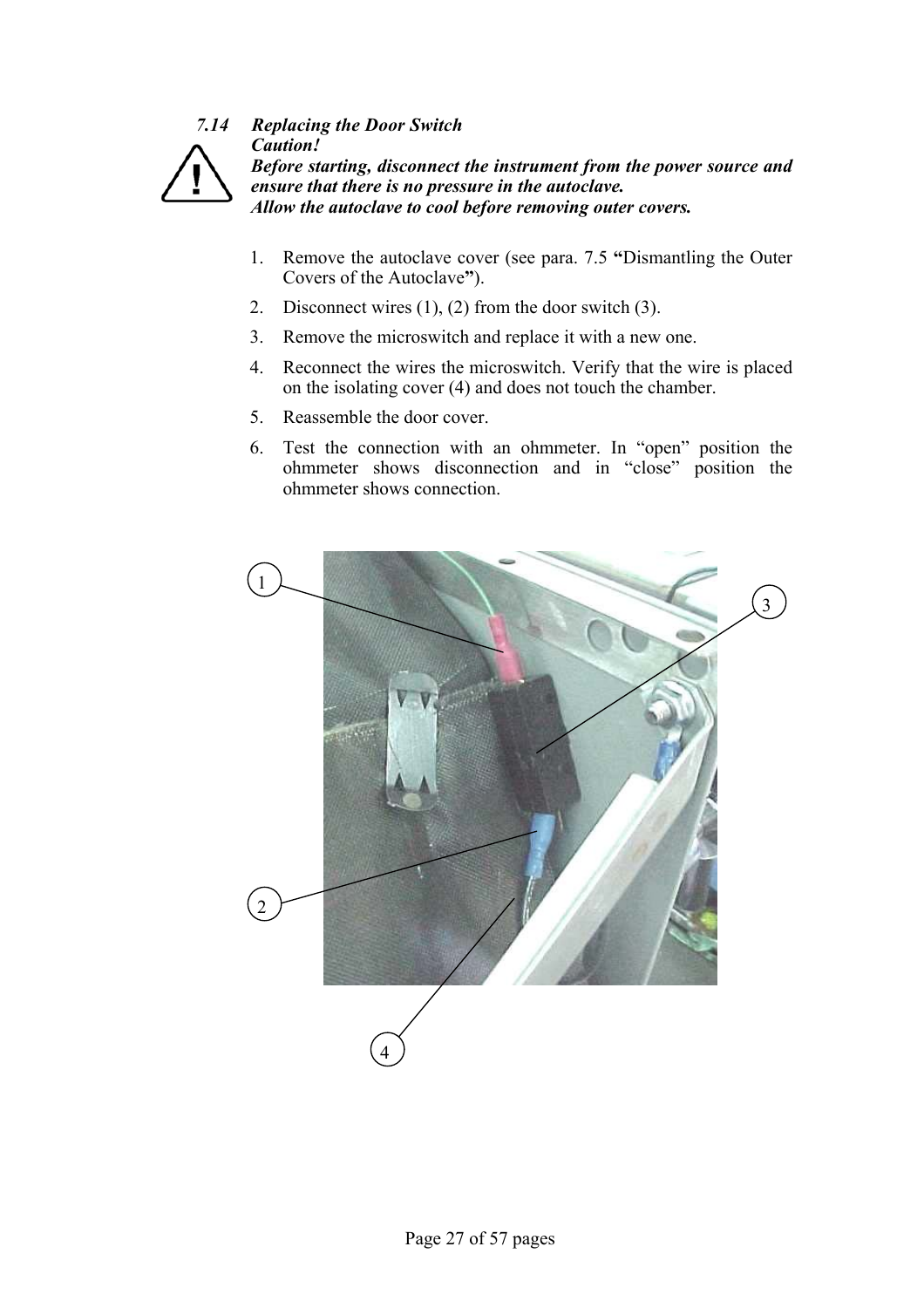

#### *7.15 Cleaning water inlet strainer*  **Caution!**

**Before proceeding, make sure that the electric cord is disconnected and there is no pressure in the autoclave.** 

- 1. Remove the cover of the autoclave.
- 2. Drain the water from the water reservoir.
- 3. Remove the water filter from the silicon tube.
- 4. Open the filter by unscrewing the two filter parts.
- 5. Clean the filter by flushing it under running water for a few minutes.
- 6. Replace the filter parts and reconnect it to the silicon tube.
- 7. Open the water valve.



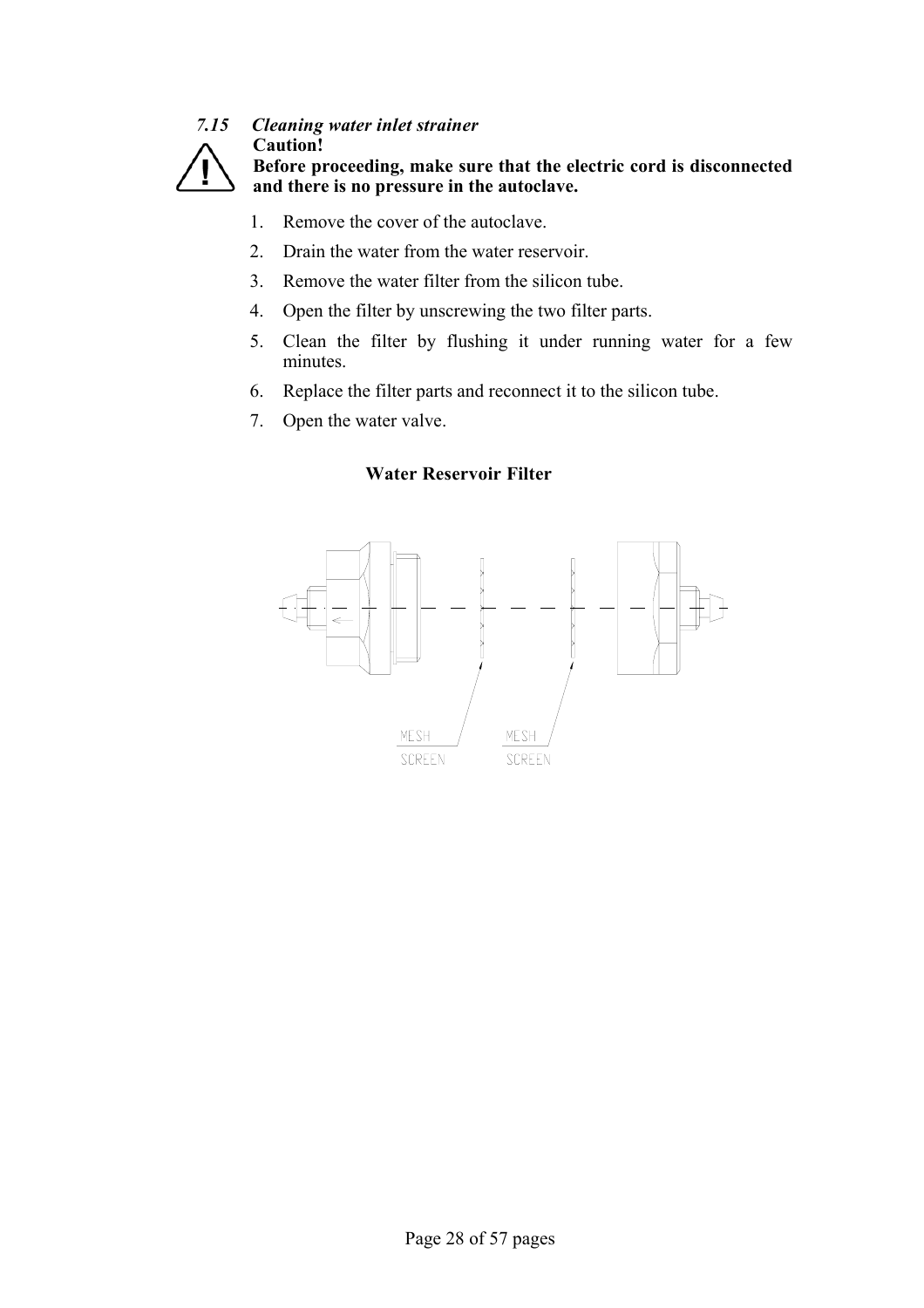#### *7.16 Replacing the circuit breaker*  **Caution!**



**Before starting, disconnect the instrument from the power source.** 

- 1. Remove the autoclave cover (see para. 7.5 **"**Dismantling the Outer Covers of the Autoclave**"**).
- 2. Disconnect the wires from the circuit breaker.
- 3. Remove the four screws connecting the circuit breaker to the panel (1).
- 4. Replace the circuit breaker with a new one.
- 5. Reconnect the electrical wires.
- 6. Reassemble the cover.
- 7. Turn on the autoclave and verify it operates correctly.
- 8. Move the circuit breaker's lever to the "tripped" position and verify that the autoclave turns off.



**Make sure that the correct circuit breaker is installed as marked in para**. **7.16** (Fuses and Circuit Breaker Data)**!** 

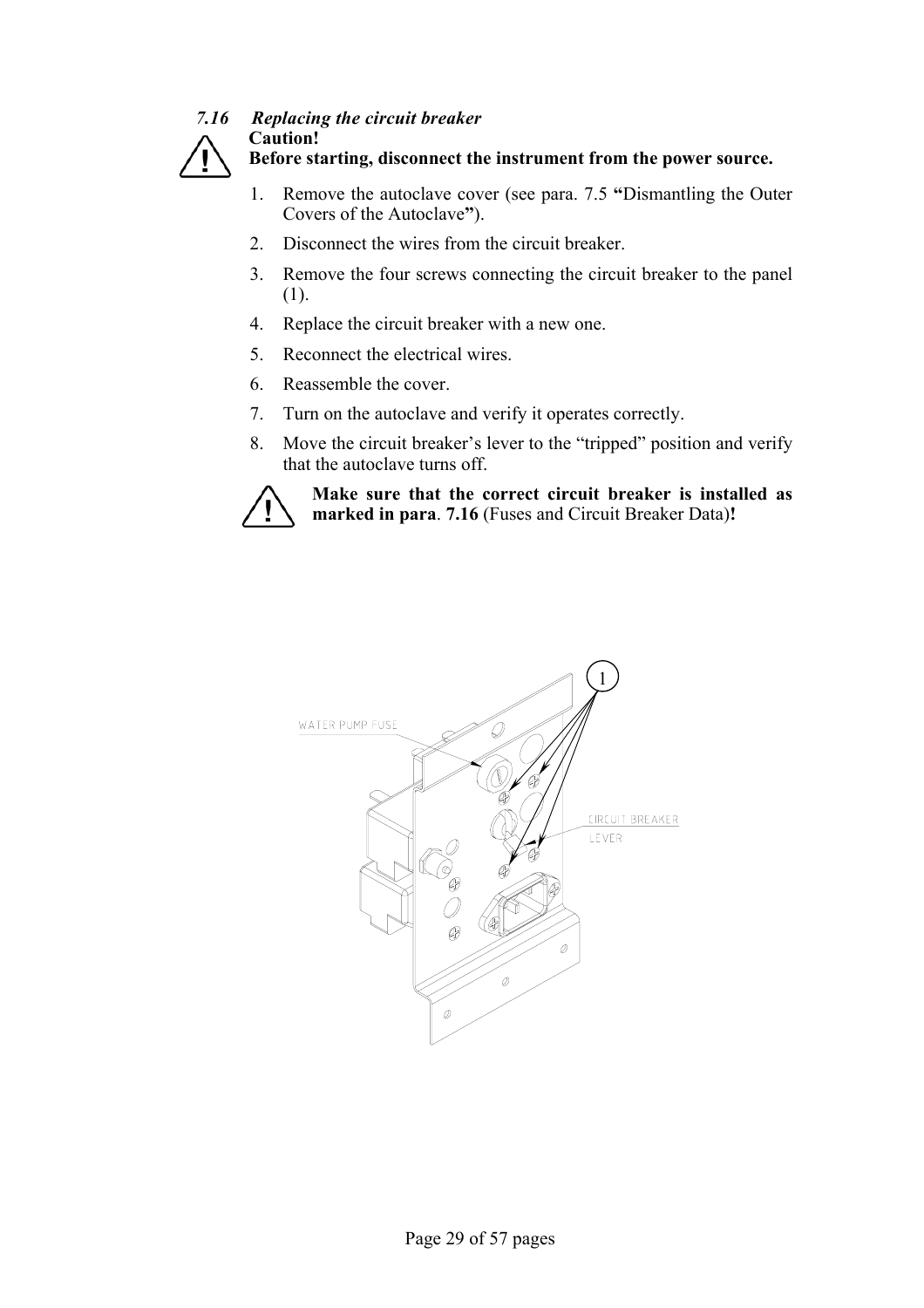|                       | <b>AUTOCLAVE TYPE</b> |                  |              |             |  |  |
|-----------------------|-----------------------|------------------|--------------|-------------|--|--|
| <b>DESCRIPTION</b>    |                       | <b>EZ9, EZ10</b> | <b>EZ10K</b> |             |  |  |
|                       | 120V                  | 230V             | <b>120V</b>  | <b>230V</b> |  |  |
| Circuit breaker (A)   |                       | 15               |              | 15          |  |  |
| Air pump fuse $(A)$   |                       |                  |              | 1.25        |  |  |
| Water pump fuse $(A)$ |                       | 1.25             |              | 1.25        |  |  |

#### *7.17 Fuses and Circuit Breaker Data*

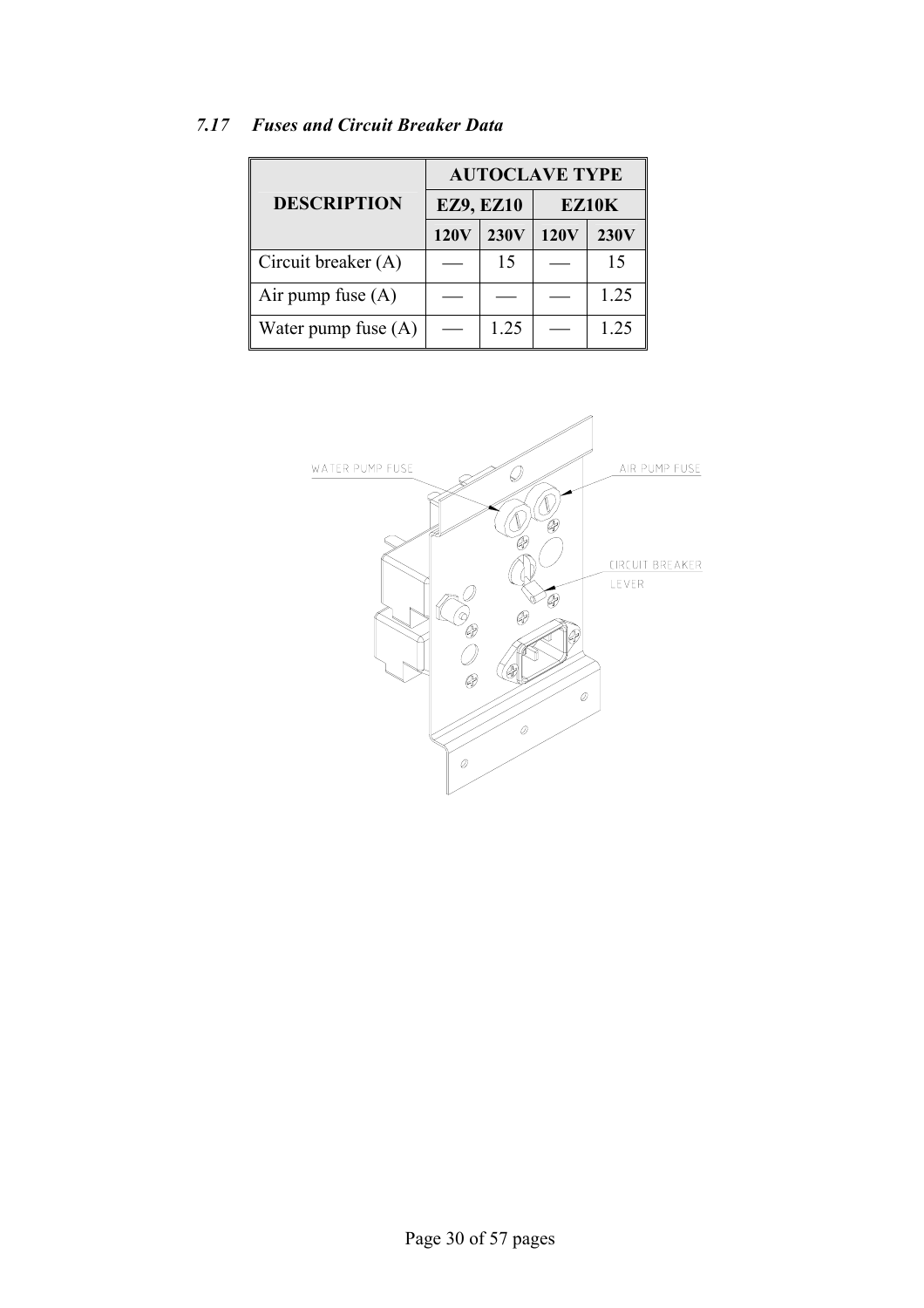#### *7.18 Replacing the water pump*

 *Caution!* 



#### *Before starting, disconnect the instrument from the power source.*

- 1. Remove the autoclave cover (see para. 7.5 **"**Dismantling the Outer Covers of the Autoclave**"**).
- 2. Disconnect the wires from the pump
- 3. Empty the water reservoir.
- 4. Disconnect the piping from the pump.
- 5. Remove the pump from the rubber shock absorbers.
	- 5.1 If the rubber shock absorbers are damaged, replace them. Note that the shock absorber's bases are pointed outward.
- 6. Replace the damaged pump with a new pump.
- 7. Reconnect wiring and piping.
- 8. Reassemble the cover.
- 9. Turn on the autoclave and verify it operates correctly.



| No. | <b>Description</b>                                   | Cat. No.    |
|-----|------------------------------------------------------|-------------|
|     | Pump, Water, EXA7, 220V, Ulka                        | PUM055-0014 |
| 2   | Rubber shock absorber                                | SKR203-0006 |
| 3   | Hose adaptor, male, elbow,<br>1/8BSP, for 6 mm Hose. | FIT100-0806 |
| 4   | washer                                               | NUT193-0347 |
| 5   | Rivet, Dome Head, Aluminum,<br>4x14                  | BOL194-0331 |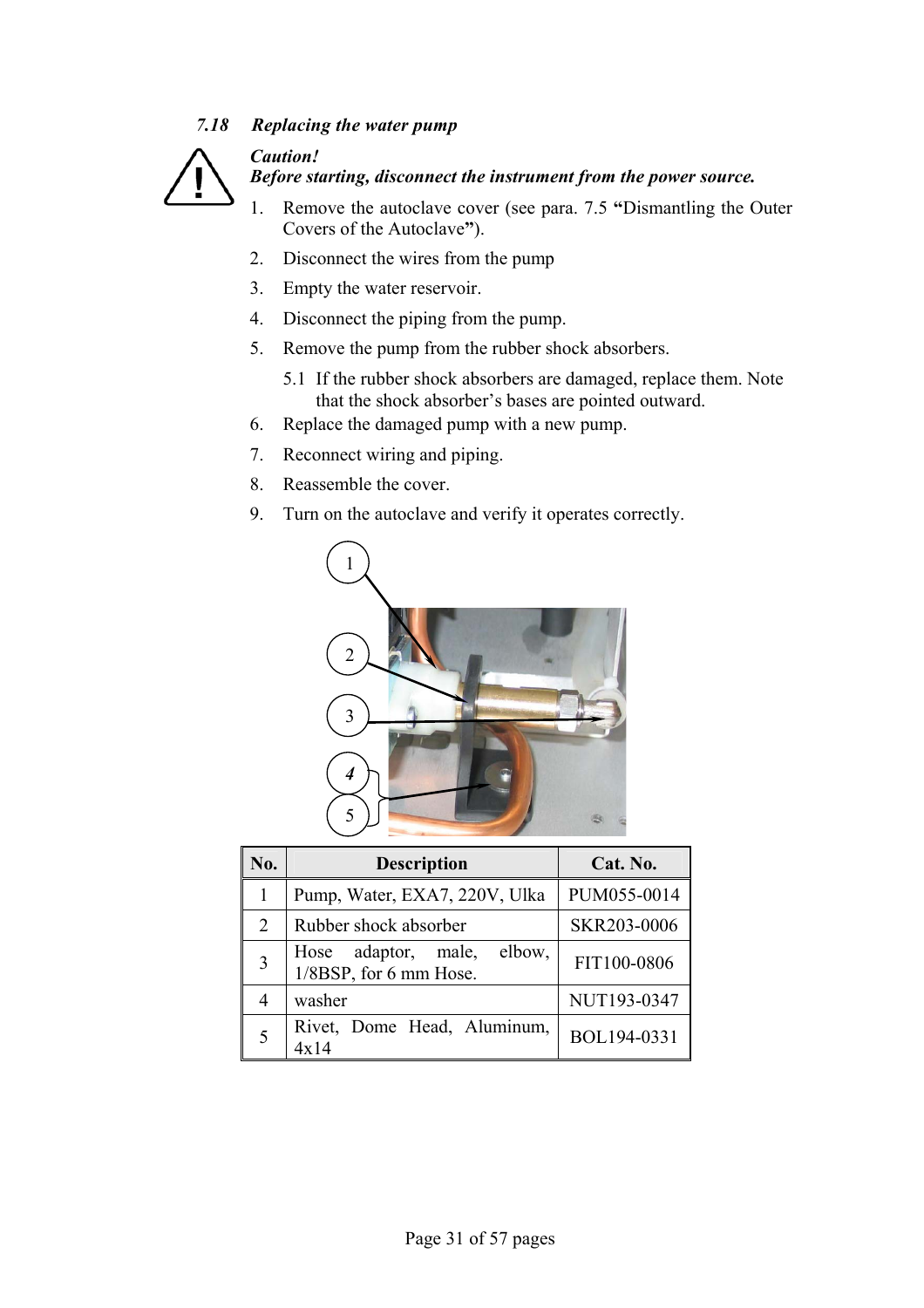#### *7.19 Replacing the Door Bellows*

(Located in the door bridge)

- 1. Open the door.
- 2. Unscrew and remove the tightening screw (5).
- 3. Gently pull out the door safety device locking pin (13).
- 4. It is possible that the washers (7, 10) will be stuck if so, push them out by introducing pressurized air through the steam inlet hole (8).

No lubrication or cleaning is required.

- 5. Reconnect the door device locking pin (13) into a new silicone bellows (12).
- 6. Put the silicone bellows (12) and pin (13) into the bellows housing (14) and replace the washers (7,10).
- 7. Reconnect all the above into the door bridge.
- 8. Screw in the screws and tighten the tightening screw (5).
- 9. Test all the autoclave cycles.

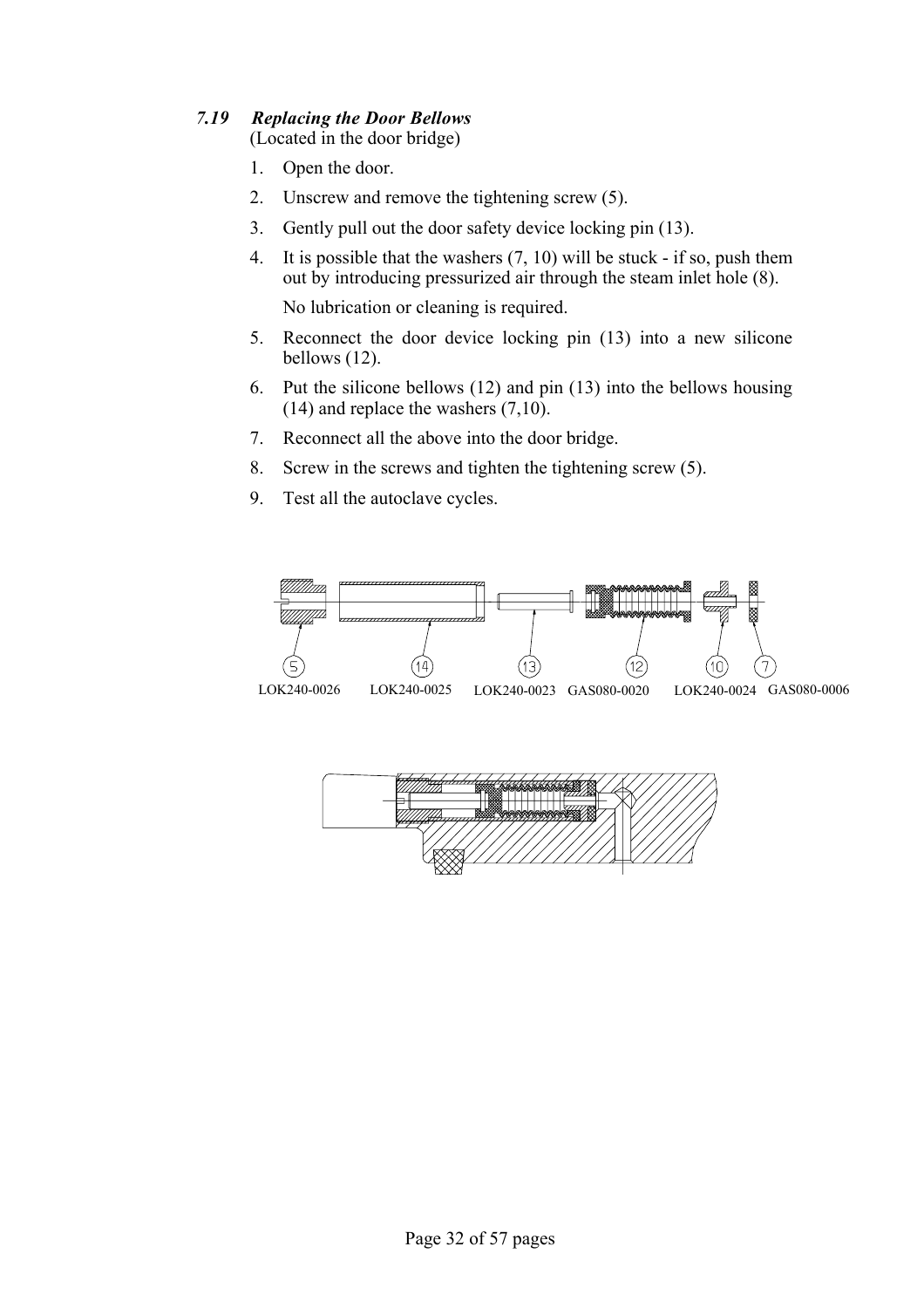#### *7.20 Replacing the Electronics Box*



- 1. Allow the instrument to cool before removing the outer covers.
- 2. Remove the autoclave cover (see para. 7.5 **"**Dismantling the Outer Covers of the Autoclave**"**).
- 3. After the cover is off, remove the two screws that connected the box to the autoclave base (1).
- 4. Remove the top screw which is connected the box to the upper panel frame.
- 5. Disconnect the connectors No.6, 8 and cable shoe no.7.
- 6. Remove the PVC tube (5) from the pressure transducer (4). Pull up the electronic box and replace with a new one.

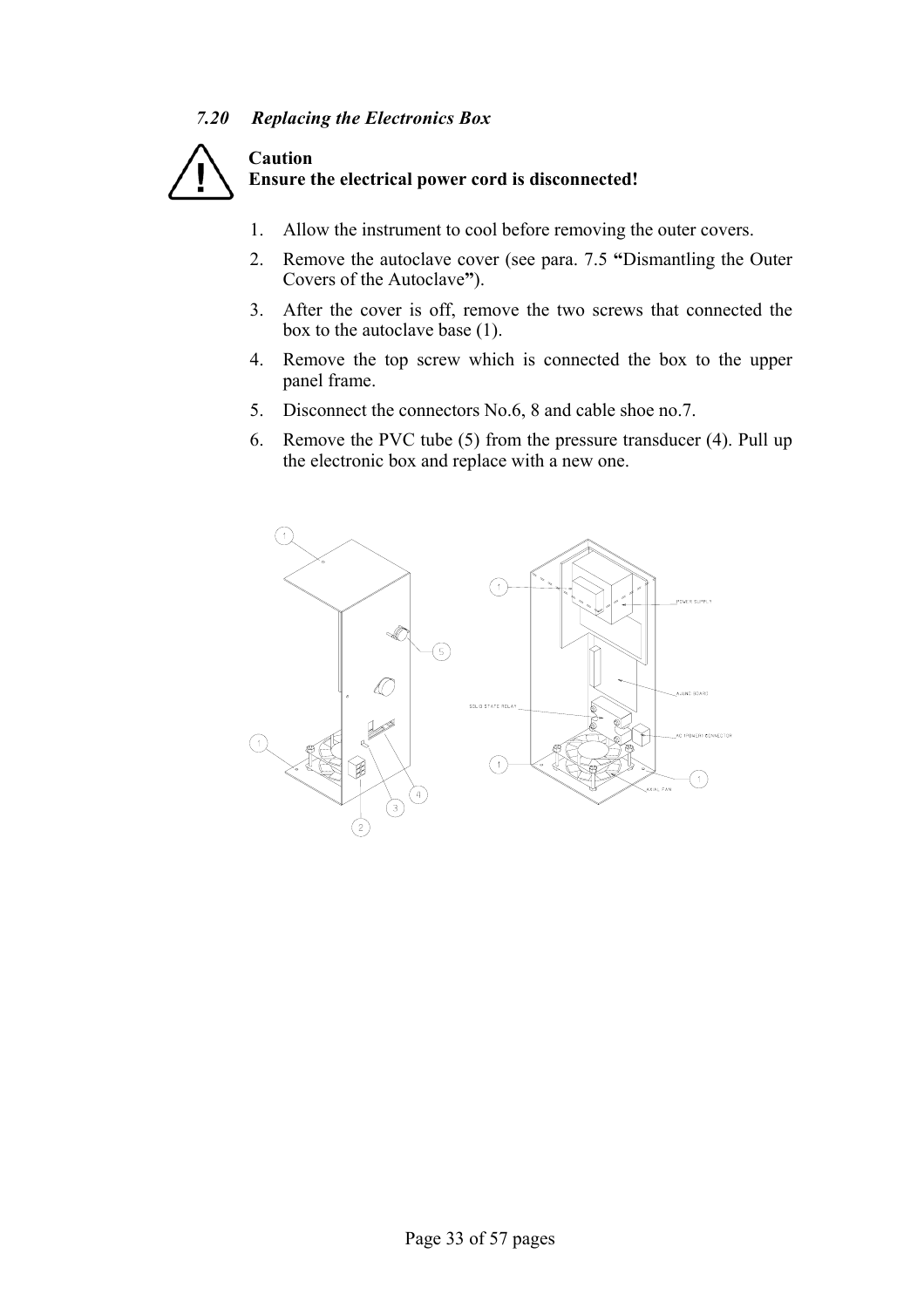#### *7.21 Validation Caution!*



*Before starting the preparations for the validation, disconnect the instrument from the power source and ensure that there is no pressure in the autoclave.* 

 *The validation port is located on the autoclave's door, behind the door cover.* 

- 1. Remove the door cover.
- 2. Unscrew the validation plug from the door.
- 3. Attach the validation adapter to the validation port. The 1/4" BSP thread of the validation port matches the thread of the adapter.
- 4. Perform the validation according to EN554 or the appropriate Pharmacopea.
- 5. After completing the validation, reassemble the validation plug. Use Teflon tape on the plug's thread to assure sealing. Tighten the plug carefully to avoid damage to the door.
- 6. Reassemble the door cover (see para. 7.12 "Replacement of the Door Cover").



VALIDATION PORT COVER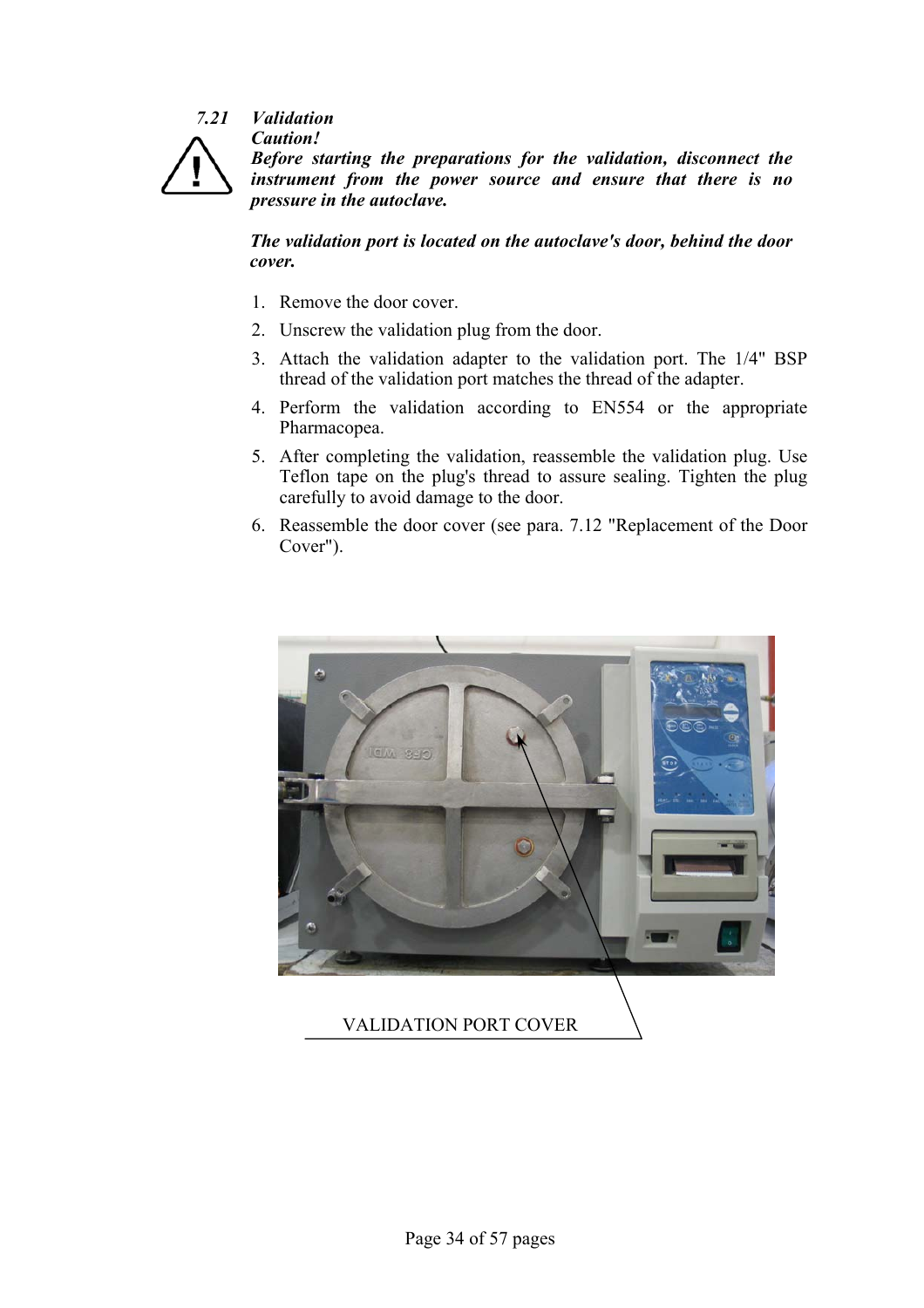# *8 DESCRIPTION AND FUNCTION OF DIP-SWITCHES*

The system allows certain changes of specific parameters:

- 1. Connection of an optional printer.
- 2. Change of parameters (temperature and time).
- 3. Setting autoclave identification, if there is more than one autoclave in vicinity.
- 4. Stand by shoot mode.
- 5. Selecting between ºF,ºC, kPa, PSI.
- 6. Selection of dry cycle shoot mode for the quick or regular autoclave.

 Changing the position of the DIP - SWITCH, as described below determines these parameters.

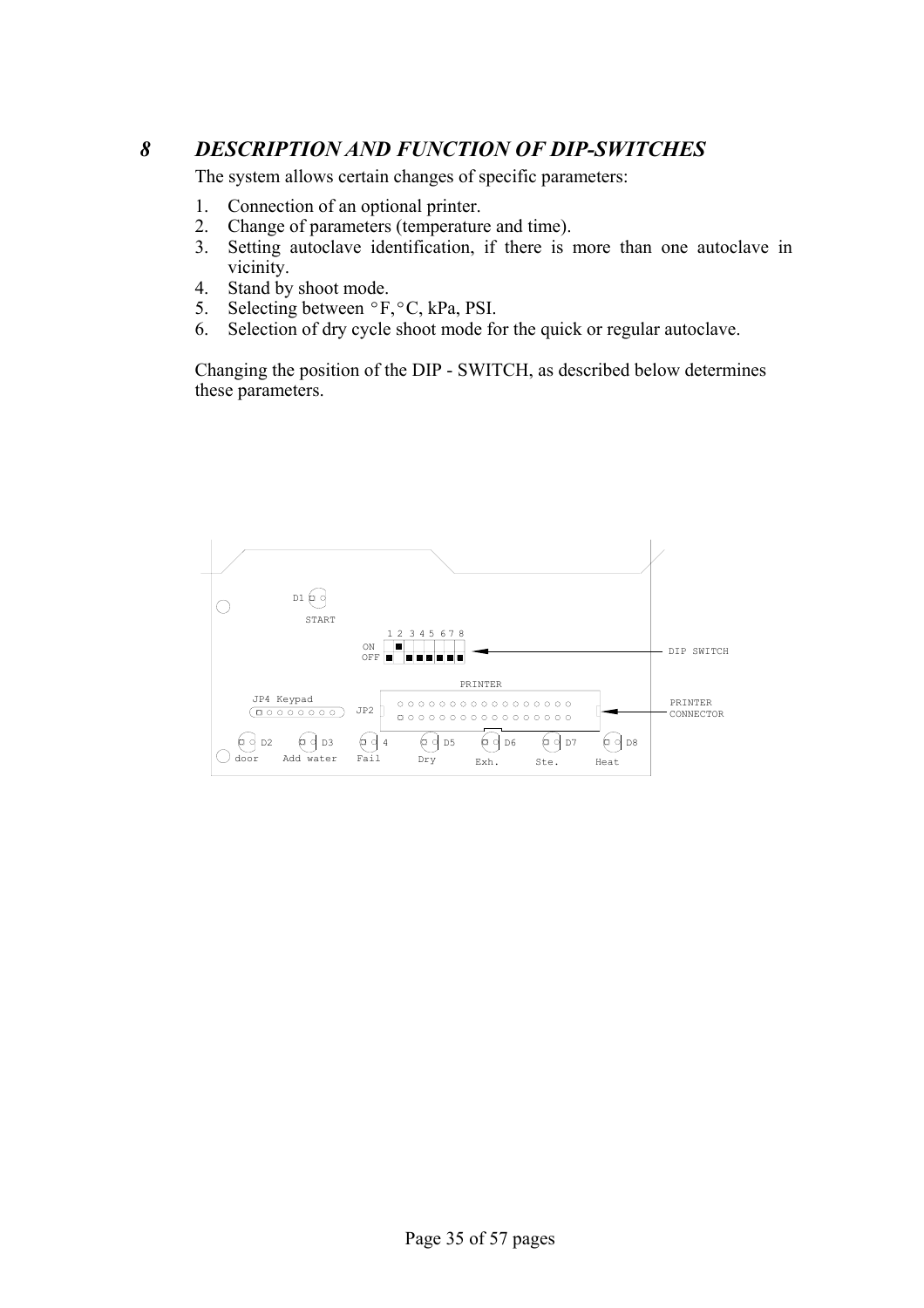#### *8.1 Changing the parameters*

 Not all the switches are relevant to this autoclave, details will be given for the relevant switches only:

# **Note: Changes must be done when the autoclave is shut off.**

SWITCHES 1, 2 — Selecting an identification number for the autoclave

|                 |                                                       |                                                                                                                                        | $1 \text{ ON}, \quad 2 \text{ ON} = \text{number} 1$<br>$1 \text{ ON}, \quad 2 \text{ OFF} = \text{number } 2$<br>$1 \text{ OFF}, 2 \text{ ON} = \text{number } 3$<br>$1$ OFF, $2$ OFF = number 4 |
|-----------------|-------------------------------------------------------|----------------------------------------------------------------------------------------------------------------------------------------|---------------------------------------------------------------------------------------------------------------------------------------------------------------------------------------------------|
| SWITCH 3        | — Change of parameters<br>ON<br><b>OFF</b>            |                                                                                                                                        | $=$ Unable to change option<br>$=$ Able to change option                                                                                                                                          |
| <b>SWITCH 4</b> | — Stand by shoot mode                                 | $ON =$ Able<br>$Off =$ Unable                                                                                                          |                                                                                                                                                                                                   |
|                 |                                                       | 5 OFF, 6 OFF = $\degree$ F, psi<br>5 OFF, 6 ON = $\degree$ F, kPa<br>5 ON, 6 OFF = $^{\circ}$ C , psi<br>5 ON, 6 ON = $\degree$ C, kPa | SWITCHES 5, 6 — Selection of temperature and pressure parameters                                                                                                                                  |
|                 | SWITCH 7 - Factory use only.                          |                                                                                                                                        |                                                                                                                                                                                                   |
| <b>SWITCH 8</b> | -Option for connecting a printer.<br>ON<br><b>OFF</b> |                                                                                                                                        | — printer is connecting.<br>printer not connected.                                                                                                                                                |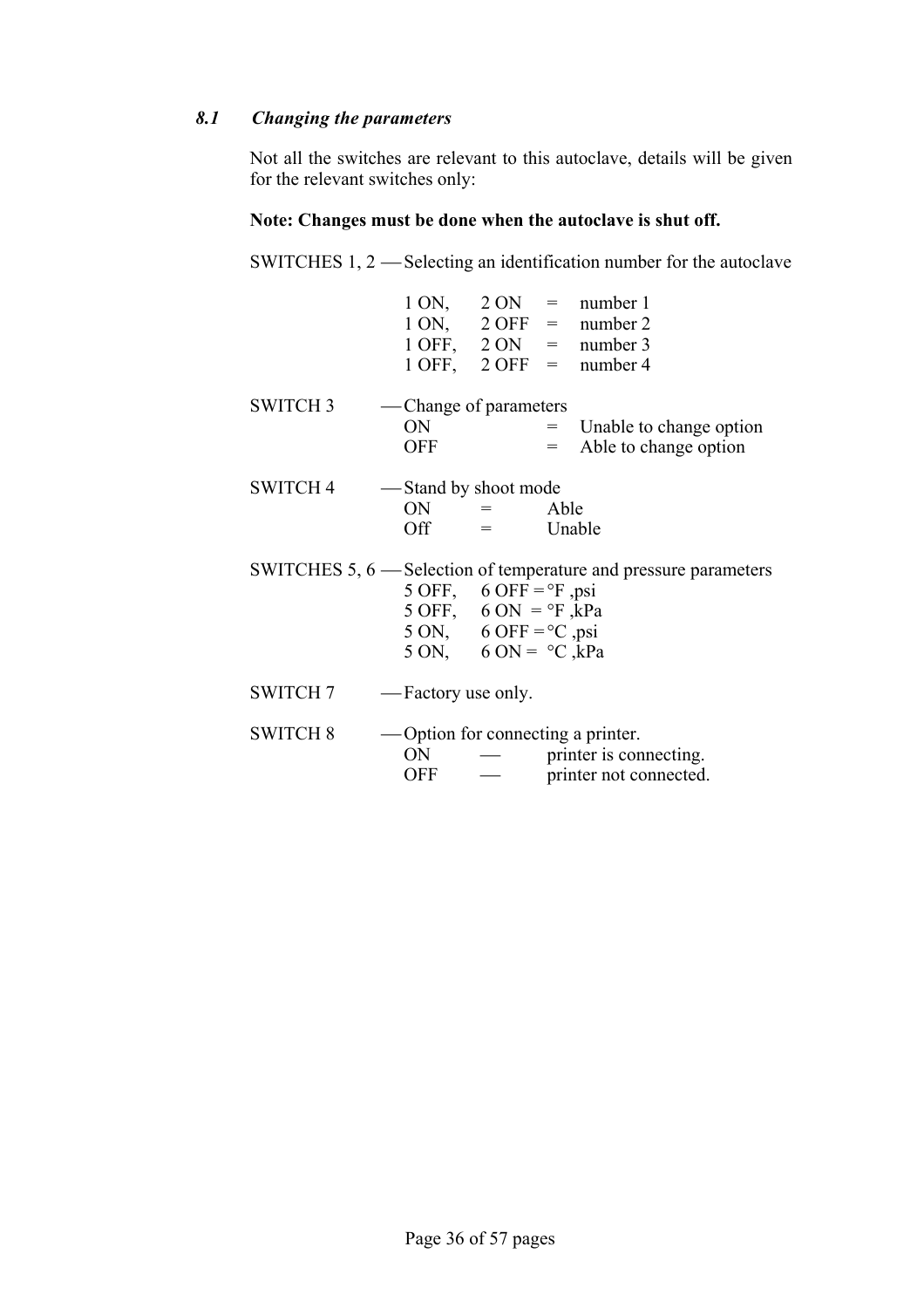# *9 TEST POINTS - TABLE AUTOCLAVE (AJUNC 3 BOARD)*

| <b>NUTP</b>     | <b>FUNCTION</b>                  | <b>VALUE</b>                              |
|-----------------|----------------------------------|-------------------------------------------|
| TP1             | <b>GND</b>                       |                                           |
| TP4             | <b>ANALOG PRESSURE</b>           | " $0$ "B - $0.5V$                         |
| TP <sub>5</sub> |                                  |                                           |
| TP <sub>6</sub> | ELECTRODE (WATER LEVEL)          | ON-4V; OFF-0V                             |
| TP7             | <b>OUT PT-100</b>                | $134^{\circ}$ C - 151.4 $\Omega$ - 2.385V |
| TP8             | <b>FLOAT SWITCH</b>              | OPEN -5V; CLOSE-0V                        |
| TP <sub>9</sub> | <b>DOOR SWITCH</b>               | OPEN-5V;CLOSE-0V                          |
| <b>TP10</b>     | <b>WATER</b>                     | <b>ON-0V; OFF-12V</b>                     |
| <b>TP11</b>     | <b>EXHAUST VALVE CONTROL</b>     | ON-0V; OFF-12V                            |
| <b>TP12</b>     | <b>HEATERS CONTROL</b>           | ON-0.7V; OFF-5V                           |
| <b>TP13</b>     | <b>FAN CONTROL</b>               | <b>ON-0V; OFF-12V</b>                     |
| <b>TP14</b>     | AIR VALVE (TOP EXH') CONTROL     | ON-0V; OFF-5V                             |
| <b>TP15</b>     | <b>VEE</b>                       | 12V                                       |
| <b>TP16</b>     | -VCC                             | $-5.2V$                                   |
| <b>TP17</b>     | <b>VCC</b>                       | $+5.2V$                                   |
| <b>TP18</b>     | AIR INLET VALVE (Compressed air) | ON -0V; OFF-12V                           |
| <b>TP19</b>     |                                  |                                           |
| <b>TP21</b>     |                                  |                                           |
| <b>TP22</b>     | <b>THERMOSTAT</b>                | ON-0V; OFF-5V                             |
| <b>TP23</b>     |                                  |                                           |
| <b>TP24</b>     |                                  |                                           |
| <b>TP25</b>     | ZERO PT-100 "-"                  | $0^{\circ}$ C - 100 $\Omega$ -"0"mV       |
| <b>TP26</b>     | ZERO PT-100 "+"                  | $0^{\circ}$ C - 100 $\Omega$ -"0"mV       |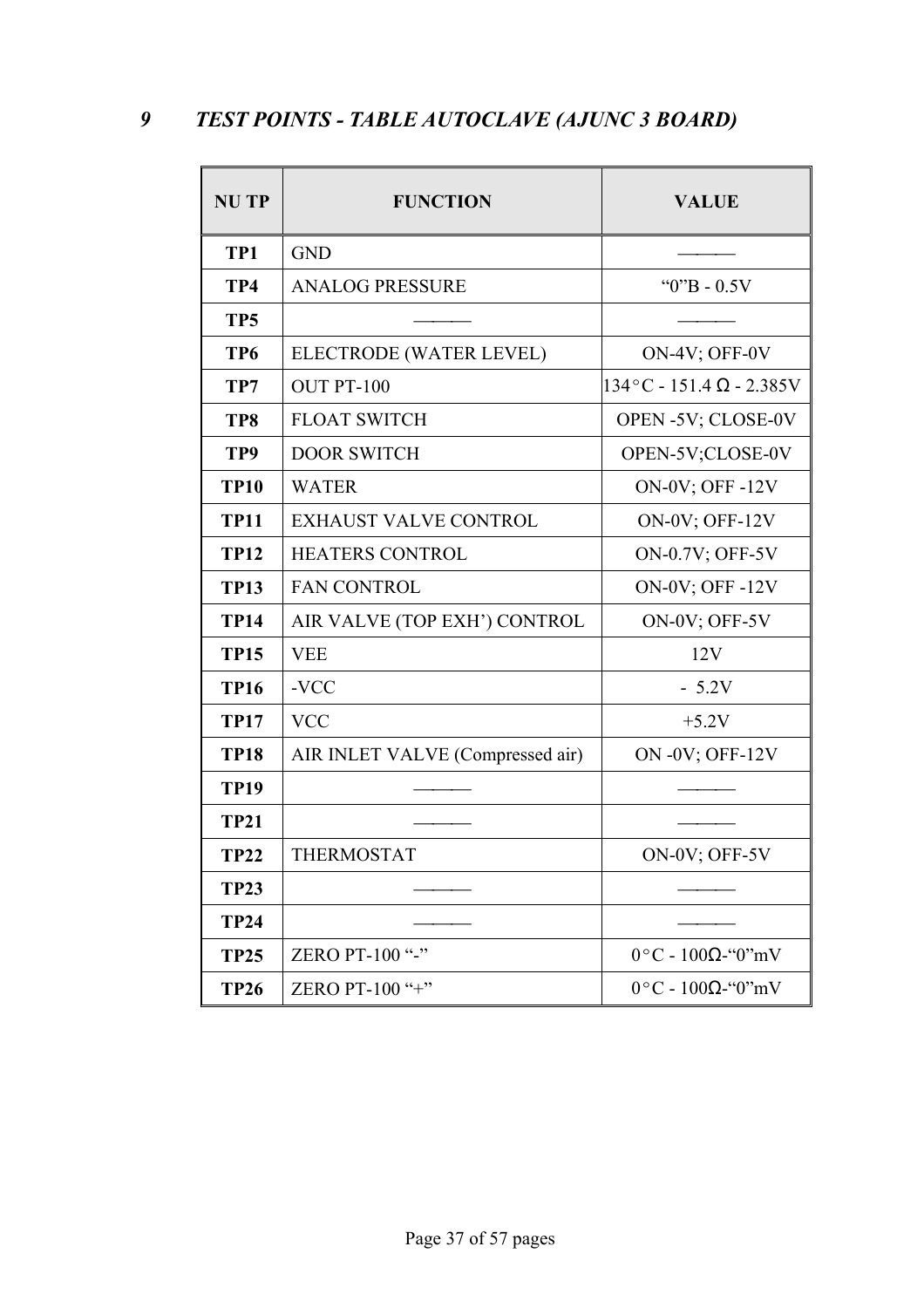# *10 DETAILED DESCRIPTION OF ELECTRONIC SUB-ASSEMBLIES 10.1 PREDG board*

- 1. U1 Micro-controller (MOTOROLA) comprises of the memory (RAM and EPROM) A/D which is the central processing unit.
- 2. U2 Real time clock, contains the date and time of the day with a 100 years calendar, is the pilot clock of the system. It contains the back up memory for that data which must not be lost in case of a power failure.

 The battery is good for ten years. It is recommended to replace U2 every 8 years.

- 3. The LCD display, is an alphanumeric display, with 16 characters on one line.
- 4. JP2, connector to the printer unit (SEIKO).
- 5. JP1 connector to AJUNC3 BOARD.
- 6. U3, U4, integrated circuit 74H C373 having the function of latch drivers for the light signal LEDS, U7 and the valves controls.
- 7. U5, integrated circuits, has the function of buffer to the dip-switch.
- 8. U6, integrated circuit has the function of buffer to the keypad.
- 9. Transistors Q2 and Q7 are the control of the EXHAUST and WATER valves, as well as of the FAN.
- 10. Temperature circuit is based on LM34AH, and the component U2.
- 11. There are also other components like capacitors, diodes and resistors belonging to the battery back - up and crystal oscillator circuits.

See electrical schematic drawing for a more detailed view of the board.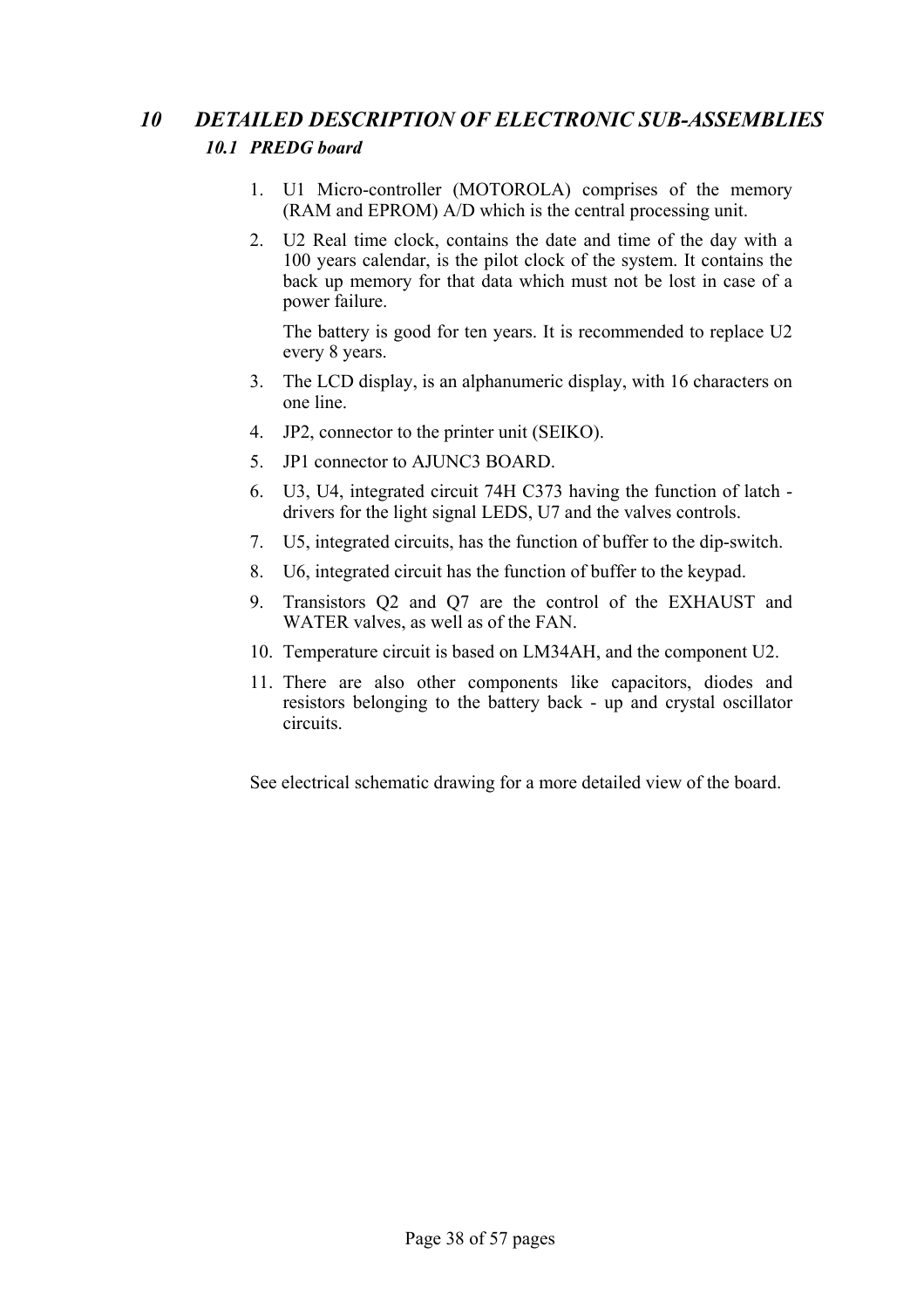#### **PREDG BOARD**

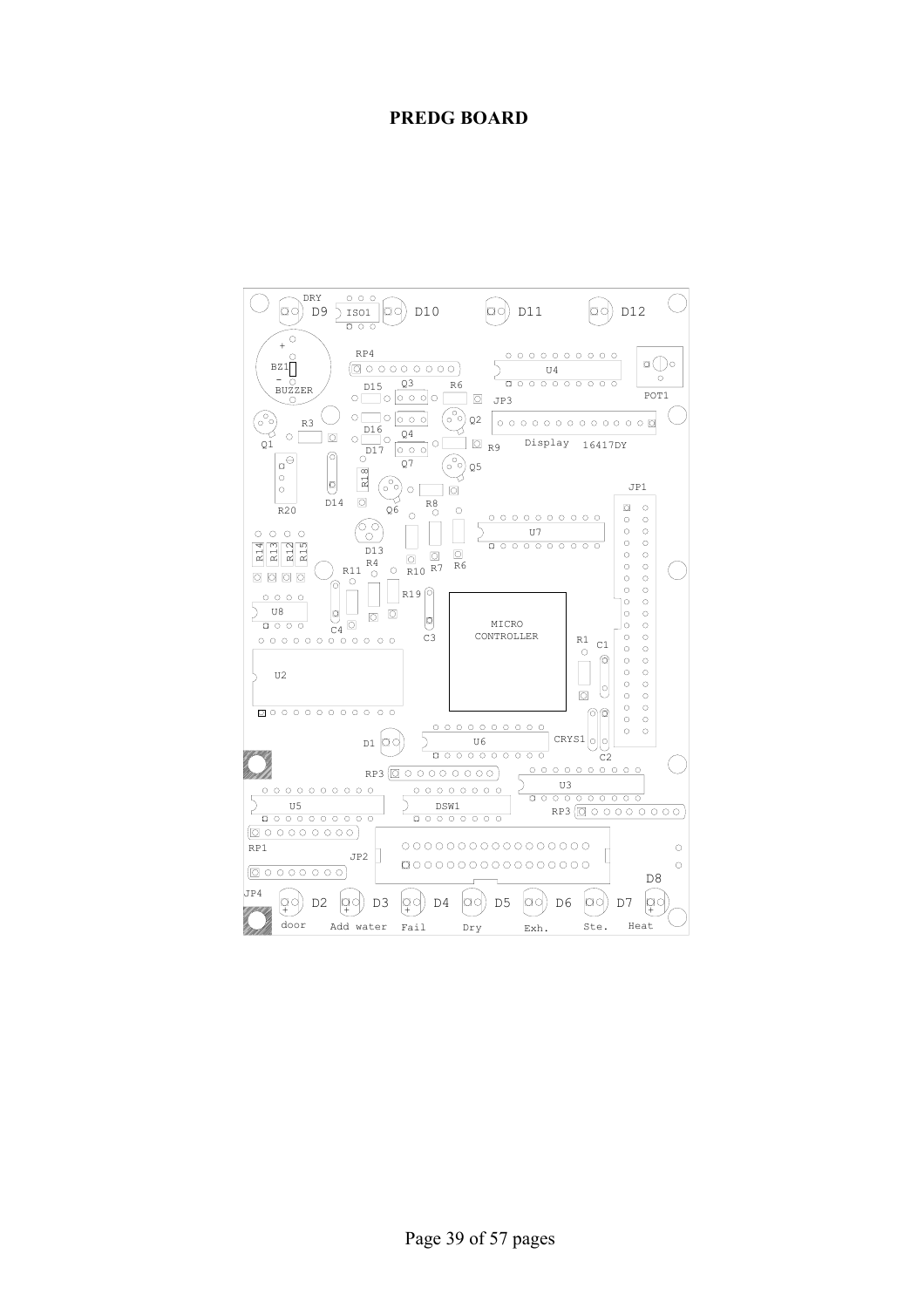#### *10.2 AJUNC 3 Board*

 The AJUNC3 analog board is connected to the digital board, by a flat cable, on connector JP1. This board contains all the analog and digital inputs required for the system. The board converts the analog input signal so the digital board can process it. In addition to this the board enables the microprocessor (on the digital board) to control all the digital outputs on the analog board.

#### *The Board's Connections and Functions:*

- JP1 Connection between the analog board and the digital board.
- JP2 Digital outputs for WATER, EXH, and AIR valves.

 Digital inputs for: thermostat, door switch, float switch and analog input of the electrode.

- JP3 Power connection to the board: 5V & 12V.
- JP4 Control of the SSR controlling the heating elements.
- JP6 MPX2200AP pressure transducer input.
- JP10 Voltage output to the fan.
- JP11 PT100 temperature sensor input.
- JP12 Voltage output to DRY valve.
- JP13 Communication port
- JP14 Connection to TEST BOARD.
- JP15 Connection to drying-pump control.

#### *Potentiometers*

 By setting the potentiometers, the input signal is adjusted to the signal required to be processed by the digital board.

- POT1 Setting "Gain Pressure".
- POT4 Setting "Zero Temp".
- POT5 Seting "Gain Temp".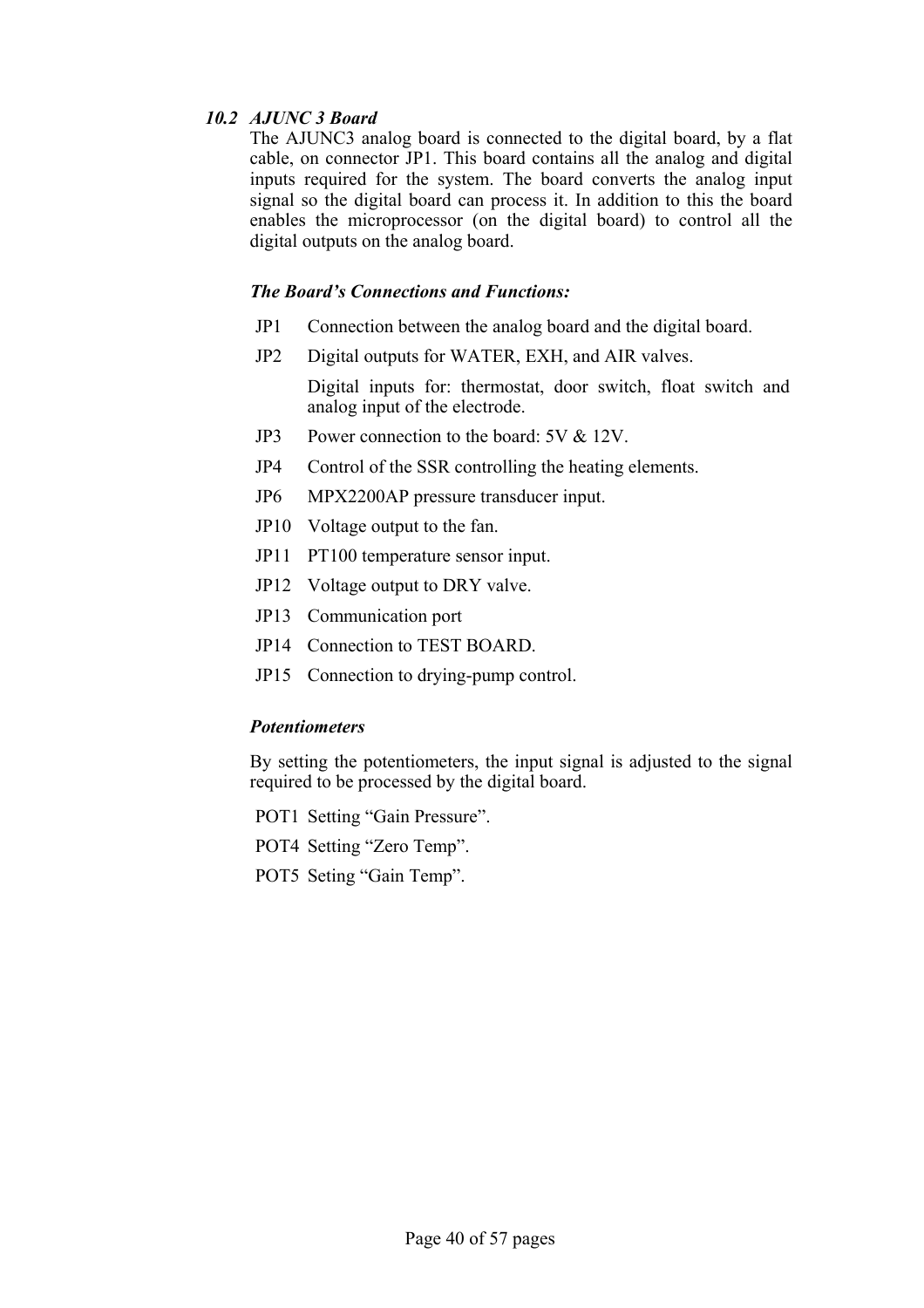#### **AJUNC 3 BOARD**

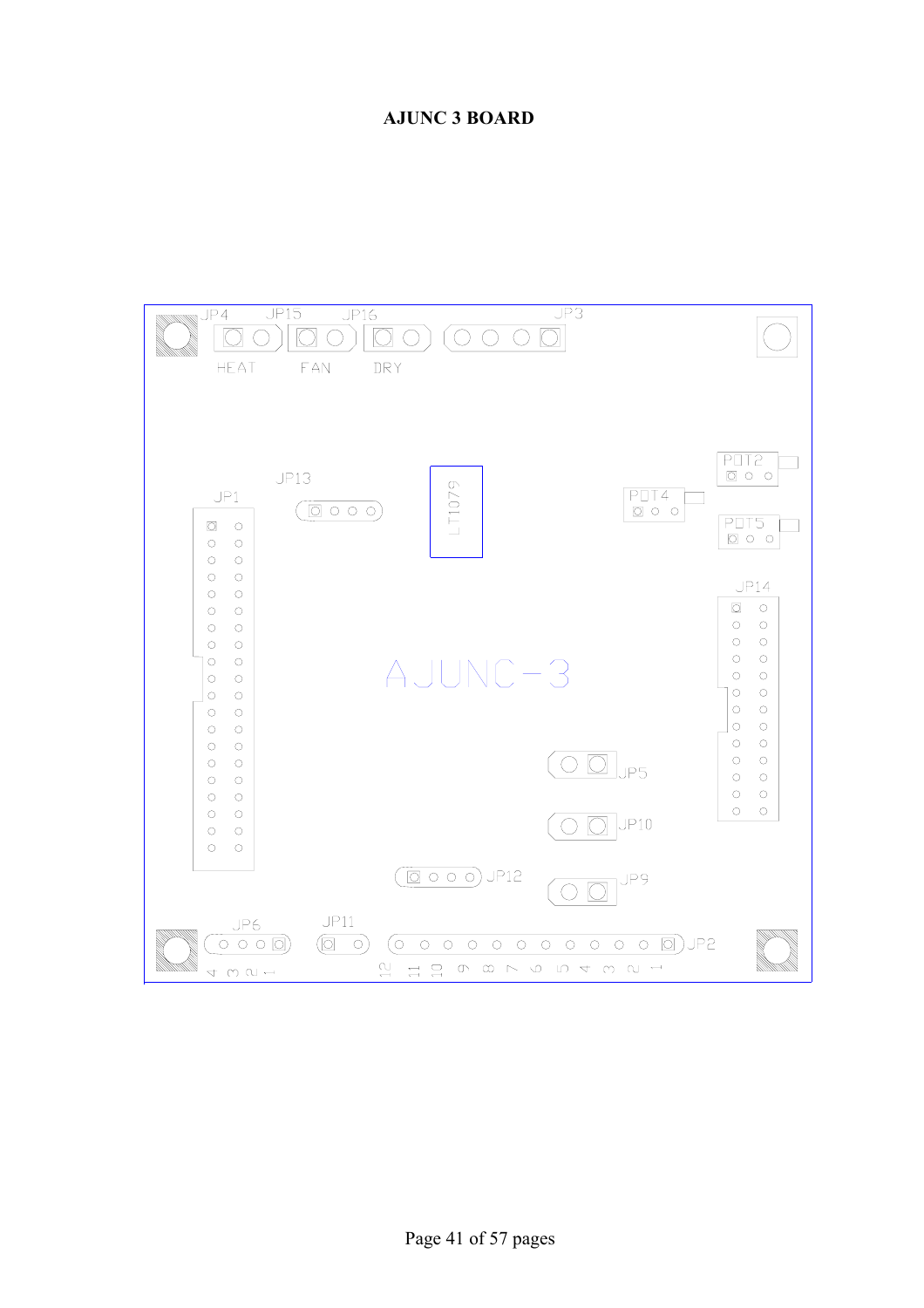# *11 CALIBRATION AND TESTING PROCEDURE*

 The system is provided with a number of test points for check-up and adjustment purposes.

 For this purpose, the connector JP14 on the AJUNC3 board has to be connected with the Test board.

 The above board is supplied only to service personnel who maintain and service the autoclaves.

 A digital multi-meter with a 1 mV resolution is needed for check - up and repair.

#### *11.1 Check-Up of Voltages*

 GND check up - check the voltage between test point TP1 and the body of the autoclave. If the measured voltage is higher than 30mV, we face a problem of unsuitable grounding at one of the electronic boards or some other electronic component (like power supply).

 Checking of 12V - connect the negative probe of the multi-meter at TPI and the positive probe at TP 15, the measured voltage should be 12V.

 If voltage is not correct, the fuses on the primary and secondary circuits have to be checked to see if they are not blown.

 Take the connector off the board, and check for a short-circuit on the board.

 Checking of 5V - connect the negative probe of the multi-meter at TP1 and the positive probe at TP17, the measured voltage should be 5V. If voltage is incorrect the fuses on primary and secondary circuits have to be checked.

#### *11.2 Calibration Procedure*

#### *11.2.1 Calibration MPX 2200*

 Connect the (negative probe) of the multi-meter at TP1 and the (positive probe) at TP4 turn POT2, the measured voltage should be  $0.5V$ .

#### *11.2.2 Temperature Calibration OF PT-100*

- 1. Connect to JP11 resistor 100 $\Omega$  (2°C) and calibrate between TP25 (negative probe) and TP26 (positive probe) with POT4 to 5.1m.
- 2. Connect to JP11 resistor 151.4Ω (134ºC) and calibrate between TP1(negative probe) and TP7 (positive probe) with POT5, the measured voltage should be 2.385V.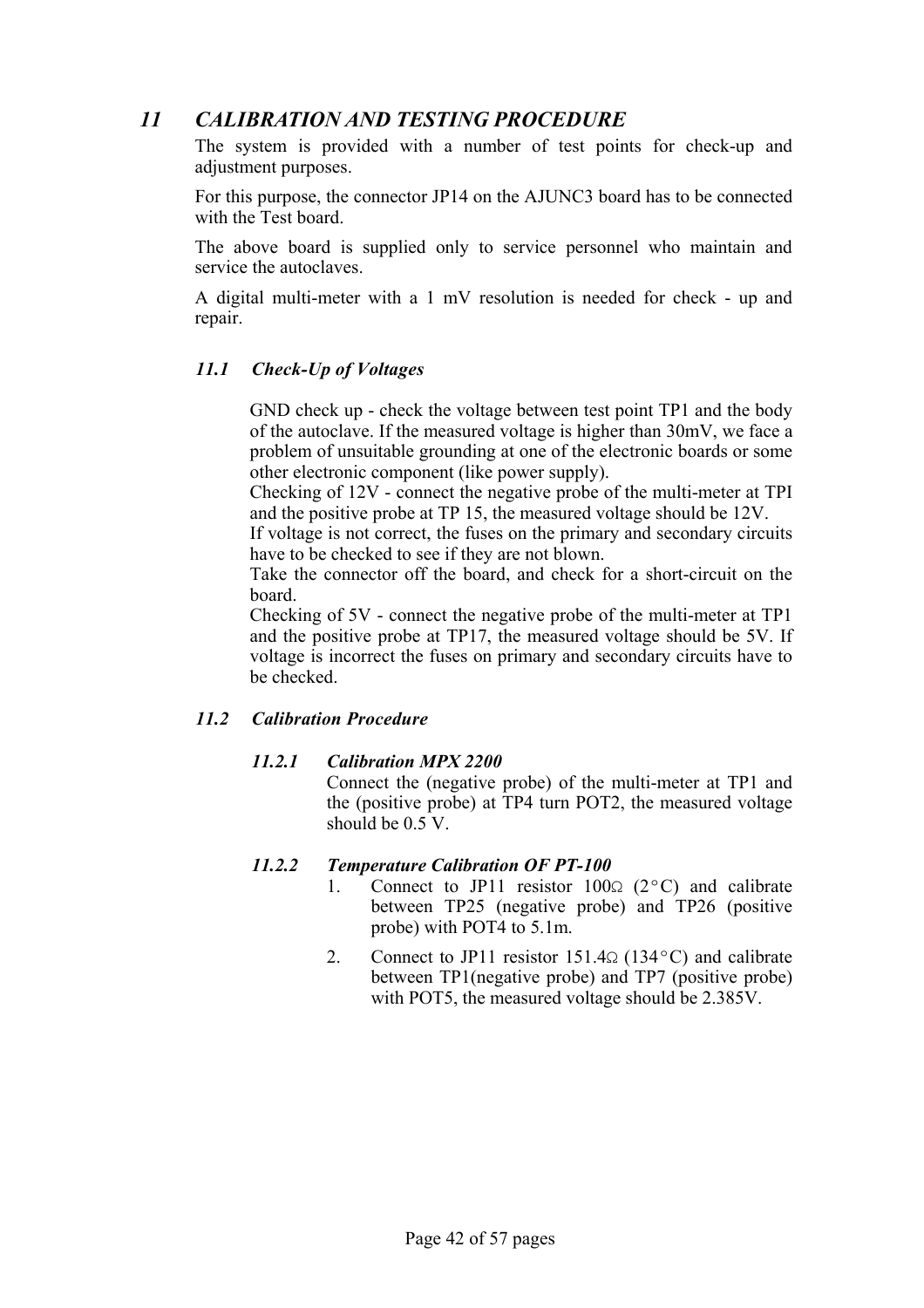# *12 LIST OF SPARE PARTS*

| <b>Description</b>                                      | EZ9         | <b>EZ10, EZ10K</b>        |
|---------------------------------------------------------|-------------|---------------------------|
| Printer, DPU-20, Seiko                                  | THE002-0005 | THE002-0005               |
| Paper, Roll, Printer, DPU-20                            | THE002-0003 | THE002-0003               |
| Sensor, Temperature, PT100, 3 Wires                     | ELC258-0003 | ELC258-0003               |
| Thermostat, Safety, 180C, TY95/AC, Campini              | THE005-0003 | THE005-0003               |
| Thermostat, CUT-OFF, TY95-H, Campini                    | THE005-0014 | THE005-0014               |
| Transducer, Pressure, MPX 2200 AP                       | THE006-0003 | THE006-0003               |
| Switch, Float, Mini, Rico                               | THE007-0001 | THE007-0001               |
| Heating Element, 230V, 550W, 2340                       | HEA010-0003 |                           |
| Heating Element, 230V, 550W, 2540                       |             | HEA010-0004               |
| Valve, Solenoid 1/4"x6                                  | SOL026-0006 | SOL026-0006               |
| Valve, Solenoid 1/4"x3                                  | SOL026-0004 | SOL026-0004               |
| Coil, Solenoid 220V-12W                                 | SRV000-0239 | SRV000-0239               |
| Plunger 1/4", Solenoid 1.6-4                            | SOL026-0015 | SOL026-0015               |
| Plunger 1/4", Solenoid 6                                | SOL026-0016 | SOL026-0016               |
| Fuse, mini, Slow Blow, 1.25A, 5*20                      | ELE035-0005 | ELE035-0005               |
| Fuse Holder, Mini, 5*32                                 | ELE035-0001 | ELE035-0001               |
| Switch, Rocker, 16A                                     | ELE035-0012 | ELE035-0012               |
| Microswitch, E13-00M, 15A, 125/250VAC,<br>3/4HP, Cheery | ELE036-0001 | ELE036-0001               |
| Pump, Air, 230v, 50/60Hz ZA.12, DVP                     |             | PUM058-0011 PUM058-0011   |
| Air pump for EKA 115V                                   |             | PUM058-0009   PUM058-0009 |
| Gauge, Pressure, Steam, -30+60 psi, 1.5"                | GAU029-0009 | GAU029-0009               |
| Cover, Reservoir, Water, Superp.                        | POL067-0004 | POL067-0004               |
| Panel Completion, 1730E, Superp.                        | POL063-0002 | POL063-0002               |
| Panel Base                                              | POL062-0002 | POL062-0002               |
| Cover, Door, EZ9, Zriha                                 | POL065-0038 |                           |
| Cover, Door, EZ10, Zriha                                |             | POL065-0039               |
| Cover, Door, EZ10K, Zriha                               |             | POL065-0040               |
| Cover, Printer Opening, Superp.                         | POL067-0002 | POL067-0002               |
| Gasket, Door                                            | GAS080-0002 | GAS080-0003               |
| Gasket, Silicone, Water Reservoir                       | GAS080-0007 | GAS080-0007               |
| Tube, Silicon, drain                                    | GAS084-0007 | GAS084-0007               |
| Socket for electric cord 15A/USA                        | WIR040-0016 | WIR040-0016               |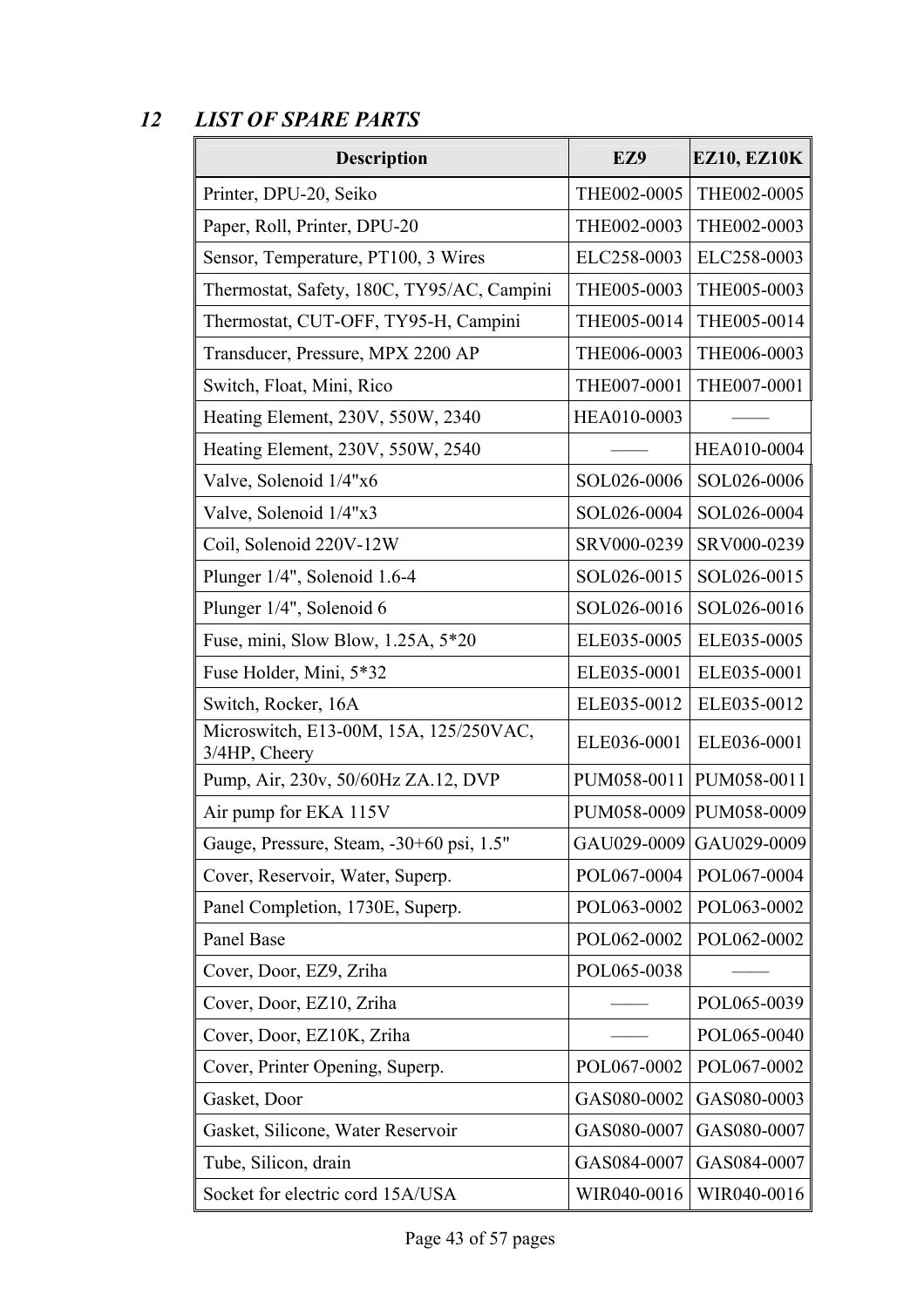| <b>Description</b>                           | EZ9          | <b>EZ10, EZ10K</b>        |             |
|----------------------------------------------|--------------|---------------------------|-------------|
| Cable, Plug+Socket 230V 10A, EUR             | WIR040-0003  | WIR040-0003               |             |
| Cable, Plug+Socket 120V 15A, USA             | WIR040-0004  | WIR040-0004               |             |
| Cable, Plug+Socket 230V 15A, USA             |              | WIR040-0005               | WIR040-0005 |
| Cable, Flat, Printer, DPU20, 25CM, 34P       |              | WIR040-0070               | WIR040-0070 |
| Cable, Flat, AJUNC2 Board, 225CM, 40P        |              | WIR040-0071               | WIR040-0071 |
| Valve, Safety, Steam 1/4"-40 psi (ASME)      |              | SVL029-0004               | SVL029-0004 |
| Filter, air, 0.2M, 36MM, 55041, ARBOR        |              | FIL175-0010               | FIL175-0010 |
| Valve, Drain, Sag.                           |              | VLV170-0066               | VLV170-0066 |
| Predg Unit with Keyboard                     |              | CTP201-0040               | CTP201-0040 |
| Leg, Front, TTA                              |              | WHE070-0012               | WHE070-0012 |
| Leg, Rubber, Rear, TTA                       |              | WHE070-0014               | WHE070-0014 |
| Power Supply, 12V, PU40-23S                  |              | ELE035-0031               | ELE035-0031 |
| Fan, Axial, 12VDC, 80mm                      |              | CTP201-0000               | CTP201-0000 |
| Relay, Solid State, 25A/230V                 |              | CTP201-0065               | CTP201-0065 |
| Control Unit, Electronic,                    | EZ9,<br>EZ10 | CTP200-0008               | CTP200-0008 |
| Complete                                     | EZ10K        |                           | CTP200-0004 |
| Cover, Outer                                 |              | $COV240-0011$             | COV240-0011 |
| Cover, rear                                  |              | RCV240-0002               | RCV240-0002 |
| Door, assembly                               |              | DOR234-0001               | DOR254-0001 |
| Tightening Bolt, Door, Assembly              |              | LOK240-0001   LOK240-0001 |             |
| Air Jet, Red                                 |              | CMT100-0003               | CMT100-0003 |
| Reservoir, Water , assy., complete           | EZ9,<br>EZ10 | SRV000-0277               | SRV000-0277 |
|                                              | EZ10K        |                           | CMT240-0042 |
| Reservoir, Water, with Stand                 |              | SRV000-0402               | SRV000-0402 |
| Support, Tray, Upper                         |              | SRV000-0247               | SRV000-0247 |
| Holder, Tray                                 | TRH234-0001  | TRH254-0001               |             |
| Tray                                         | TRY240-0001  | TRY240-0001               |             |
| Handle, Tray,                                | CMT240-0001  | CMT240-0001               |             |
| Bellows, Door Lock                           | GAS080-0020  | GAS080-0020               |             |
| <b>Tightening Bolt, Door Locking Bellows</b> |              | LOK240-0026               | LOK240-0026 |
| Housing, Door Locking Bellows                |              | LOK240-0025               | LOK240-0025 |
| Pin, Membrane                                |              | LOK240-0023               | LOK240-0023 |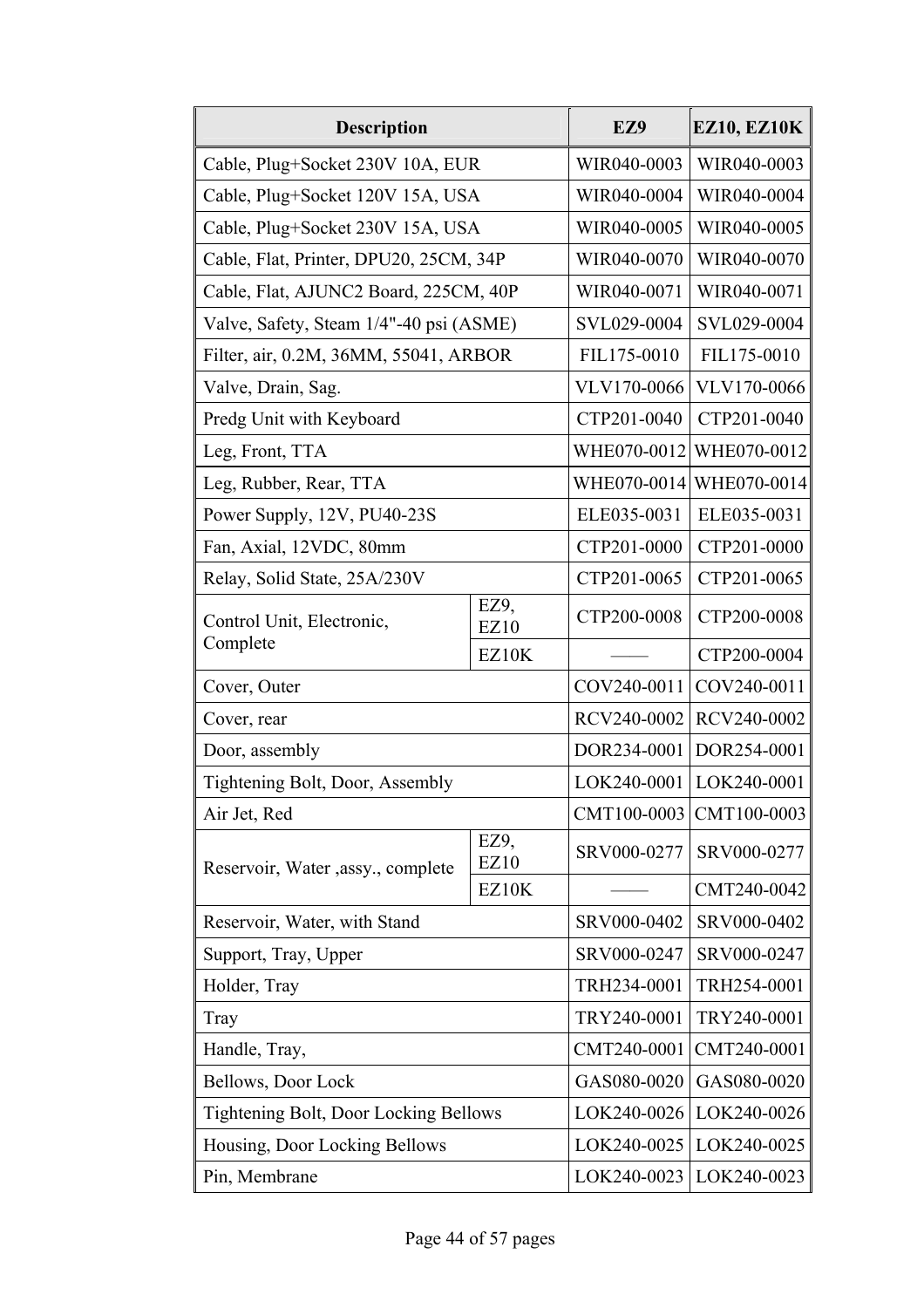| <b>Description</b>                             | EZ9         | <b>EZ10, EZ10K</b>      |
|------------------------------------------------|-------------|-------------------------|
| Plug, membrane                                 |             | LOK240-0024 LOK240-0024 |
| Bushing, Inner, bellows                        | CMT067-0002 | CMT067-0002             |
| Disc, Silicone, Door Bellows                   | GAS080-0006 | GAS080-0006             |
| O-Ring, $10 \times 2.5$ , Viton                | GAS082-0020 | GAS082-0020             |
| O-Ring, $6 \times 2$ , Viton                   | GAS082-0021 | GAS082-0021             |
| Electrode, Water Level, Assembly, For TTA      | CMT196-0004 | CMT196-0004             |
| Dipstick, Reservoir, Water, Superp.            | POL067-0005 | POL067-0005             |
| Cap, water strainer, $\frac{1}{4}$ "           | FIL175-0027 | FIL175-0027             |
| Screen, 400 Micron, For Strainer 1/4"          | FIL175-0046 | FIL175-0046             |
| Gasket, 3mm, Silicon, for 1/4" Strainer        | GAS082-0007 | GAS082-0007             |
| Strainer, Water, Housing + cap, $1/4$          | FIL175-0051 | FIL175-0051             |
| Circuit Breaker, Rail, 1PH, 10A, Carlingswitch | ELE035-0019 | ELE035-0019             |
| Circuit Breaker, Rail, 1PH, 15A, Carlingswitch |             | ELE035-0021             |
| Cover, RS232 Opening, Superp.                  | POL067-0003 | POL067-0003             |
| Capacitor, 470nF                               | CTP201-0016 | CTP201-0016             |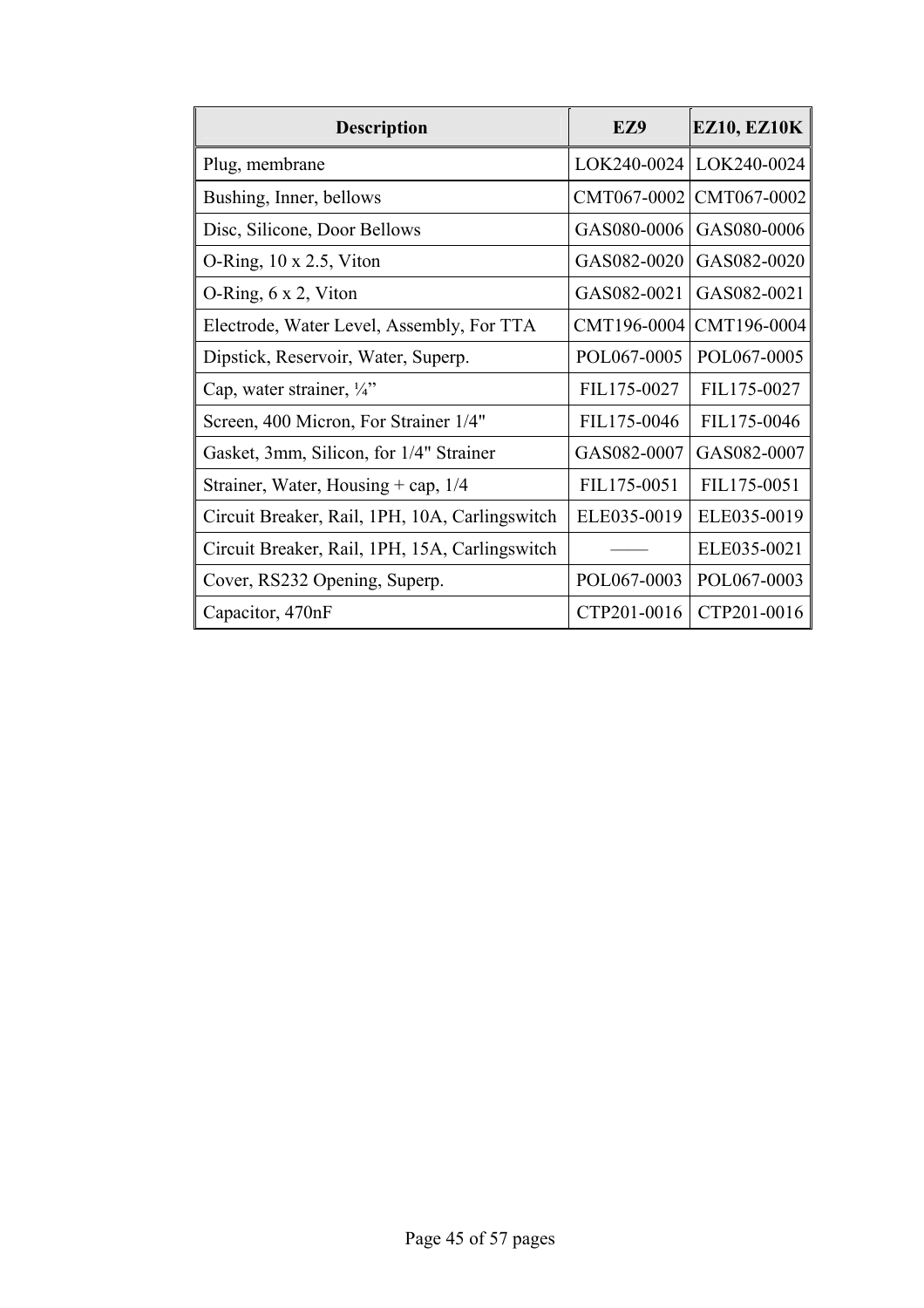| 1.5<br>2.95<br>0.10<br>45.8<br>17.1<br>1.18<br>117.9<br>114.5<br>10<br>2.4<br>219.7<br>2.2<br>4.44<br>129.3<br>0.15<br>15<br>54.1<br>17.2<br>2.5<br>219.9<br>1.18<br>118.6<br>2.9<br>5.90<br>140.2<br>60.1<br>17.2<br>2.5<br>0.20<br>20<br>220.1<br>118.6<br>1.19<br>7.39<br>2.6<br>3.6<br>25<br>65.0<br>220.3<br>1.19<br>149.1<br>0.25<br>17.3<br>119.3<br>8.86<br>156.4<br>0.30<br>30<br>68.9<br>2.7<br>220.5<br>1.20<br>120.0<br>4.4<br>17.4<br>5.1<br>220.6<br>1.20<br>10.34<br>162.9<br>0.35<br>35<br>72.7<br>17.4<br>2.7<br>120.0<br>5.8<br>17.5<br>11.81<br>168.6<br>0.40<br>40<br>75.9<br>2.8<br>220.8<br>1.20<br>120.4 | 104.3<br>104.4<br>104.5<br>104.6<br>104.7<br>104.8<br>104.9<br>105.0<br>105.1<br>105.2<br>105.3 |
|---------------------------------------------------------------------------------------------------------------------------------------------------------------------------------------------------------------------------------------------------------------------------------------------------------------------------------------------------------------------------------------------------------------------------------------------------------------------------------------------------------------------------------------------------------------------------------------------------------------------------------|-------------------------------------------------------------------------------------------------|
|                                                                                                                                                                                                                                                                                                                                                                                                                                                                                                                                                                                                                                 |                                                                                                 |
|                                                                                                                                                                                                                                                                                                                                                                                                                                                                                                                                                                                                                                 |                                                                                                 |
|                                                                                                                                                                                                                                                                                                                                                                                                                                                                                                                                                                                                                                 |                                                                                                 |
|                                                                                                                                                                                                                                                                                                                                                                                                                                                                                                                                                                                                                                 |                                                                                                 |
|                                                                                                                                                                                                                                                                                                                                                                                                                                                                                                                                                                                                                                 |                                                                                                 |
|                                                                                                                                                                                                                                                                                                                                                                                                                                                                                                                                                                                                                                 |                                                                                                 |
|                                                                                                                                                                                                                                                                                                                                                                                                                                                                                                                                                                                                                                 |                                                                                                 |
| 6.5<br>13.30<br>173.8<br>0.45<br>45<br>78.8<br>17.5<br>2.8<br>221.0<br>1.21<br>120.7                                                                                                                                                                                                                                                                                                                                                                                                                                                                                                                                            |                                                                                                 |
| 7.3<br>50<br>2.9<br>1.21<br>14.76<br>178.4<br>0.50<br>81.3<br>17.6<br>221.2<br>121.3                                                                                                                                                                                                                                                                                                                                                                                                                                                                                                                                            |                                                                                                 |
| 17.7<br>3.0<br>221.4<br>1.22<br>122.0                                                                                                                                                                                                                                                                                                                                                                                                                                                                                                                                                                                           |                                                                                                 |
| $\mathbf{P}$<br>$\rm ^{\circ}C$<br>kPa<br><b>Bar</b><br>3.0<br>221.5<br>1.22<br>122.0<br>psia<br>17.7<br>psig                                                                                                                                                                                                                                                                                                                                                                                                                                                                                                                   |                                                                                                 |
| 1.01<br>101.3<br>3.1<br>221.7<br>1.23<br>122.7<br>14.7<br>0.0<br>212.0<br>100.0<br>17.8                                                                                                                                                                                                                                                                                                                                                                                                                                                                                                                                         | 105.4                                                                                           |
| 3.1<br>1.23<br>14.8<br>0.1<br>212.2<br>1.02<br>101.7<br>100.1<br>17.8<br>221.9<br>122.7                                                                                                                                                                                                                                                                                                                                                                                                                                                                                                                                         | 105.5                                                                                           |
| 14.8<br>0.1<br>212.4<br>1.02<br>102.1<br>100.2<br>17.9<br>3.2<br>222.1<br>1.23<br>123.4                                                                                                                                                                                                                                                                                                                                                                                                                                                                                                                                         | 105.6                                                                                           |
| 3.3<br>14.9<br>$0.2\,$<br>212.5<br>102.4<br>100.3<br>18.0<br>124.1<br>222.3<br>1.24<br>1.02                                                                                                                                                                                                                                                                                                                                                                                                                                                                                                                                     | 105.7                                                                                           |
| 3.3<br>0.2<br>212.7<br>102.8<br>222.4<br>1.24<br>124.1<br>14.9<br>1.03<br>100.4<br>18.0                                                                                                                                                                                                                                                                                                                                                                                                                                                                                                                                         | 105.8                                                                                           |
| 15.0<br>0.3<br>212.9<br>1.03<br>103.2<br>100.5<br>18.1<br>3.4<br>222.6<br>1.24<br>124.7                                                                                                                                                                                                                                                                                                                                                                                                                                                                                                                                         | 105.9                                                                                           |
| 15.0<br>0.3<br>1.04<br>103.6<br>18.2<br>3.5<br>222.8<br>1.25<br>125.1<br>213.1<br>100.6                                                                                                                                                                                                                                                                                                                                                                                                                                                                                                                                         | 106.0                                                                                           |
| 15.1<br>213.3<br>1.04<br>104.0<br>100.7<br>18.2<br>3.5<br>223.0<br>1.26<br>125.5<br>0.4                                                                                                                                                                                                                                                                                                                                                                                                                                                                                                                                         | 106.1                                                                                           |
| 15.1<br>1.04<br>104.3<br>100.8<br>18.3<br>3.6<br>223.2<br>0.4<br>213.4<br>1.26<br>126.0                                                                                                                                                                                                                                                                                                                                                                                                                                                                                                                                         | 106.2                                                                                           |
| 15.2<br>1.05<br>104.7<br>100.9<br>18.3<br>223.3<br>1.26<br>0.5<br>213.6<br>3.6<br>126.2                                                                                                                                                                                                                                                                                                                                                                                                                                                                                                                                         | 106.3                                                                                           |
| 15.2<br>105.1<br>101.0<br>18.4<br>3.7<br>0.5<br>213.8<br>1.05<br>223.5<br>1.27<br>126.8                                                                                                                                                                                                                                                                                                                                                                                                                                                                                                                                         | 106.4                                                                                           |
| 15.3<br>3.8<br>105.4<br>101.1<br>18.5<br>0.6<br>214.0<br>1.05<br>223.7<br>1.27<br>127.2                                                                                                                                                                                                                                                                                                                                                                                                                                                                                                                                         | 106.5                                                                                           |
| 15.4<br>0.7<br>214.2<br>105.8<br>101.2<br>18.5<br>3.8<br>1.06<br>223.9<br>1.28<br>127.7                                                                                                                                                                                                                                                                                                                                                                                                                                                                                                                                         | 106.6                                                                                           |
| 15.4<br>0.7<br>214.3<br>1.06<br>106.2<br>101.3<br>18.6<br>3.9<br>224.1<br>128.1<br>1.28                                                                                                                                                                                                                                                                                                                                                                                                                                                                                                                                         | 106.7                                                                                           |
| 15.5<br>$0.8\,$<br>18.6<br>3.9<br>128.5<br>214.5<br>1.07<br>106.6<br>101.4<br>224.2<br>1.29                                                                                                                                                                                                                                                                                                                                                                                                                                                                                                                                     | 106.8                                                                                           |
| 18.7<br>15.5<br>0.8<br>1.07<br>106.9<br>101.5<br>224.4<br>1.29<br>129.0<br>214.7<br>4.0                                                                                                                                                                                                                                                                                                                                                                                                                                                                                                                                         | 106.9                                                                                           |
| 15.6<br>18.8<br>4.1<br>0.9<br>214.9<br>1.07<br>107.3<br>101.6<br>224.6<br>1.29<br>129.6                                                                                                                                                                                                                                                                                                                                                                                                                                                                                                                                         | 107.0                                                                                           |
| 15.6<br>0.9<br>107.7<br>101.7<br>18.9<br>4.2<br>224.8<br>1.30<br>129.9<br>215.1<br>1.08                                                                                                                                                                                                                                                                                                                                                                                                                                                                                                                                         | 107.1                                                                                           |
| 15.7<br>$1.0\,$<br>101.8<br>18.9<br>4.2<br>215.2<br>108.1<br>225.0<br>1.30<br>130.4<br>1.08                                                                                                                                                                                                                                                                                                                                                                                                                                                                                                                                     | 107.2                                                                                           |
| 15.7<br>215.4<br>108.4<br>101.9<br>19.0<br>4.3<br>225.1<br>1.31<br>1.0<br>1.08<br>130.8                                                                                                                                                                                                                                                                                                                                                                                                                                                                                                                                         | 107.3                                                                                           |
| 15.8<br>1.1<br>215.6<br>1.09<br>108.8<br>102.0<br>4.3<br>225.3<br>1.31<br>131.3<br>19.0                                                                                                                                                                                                                                                                                                                                                                                                                                                                                                                                         | 107.4                                                                                           |
| 225.5<br>15.8<br>1.1<br>215.8<br>1.09<br>109.2<br>102.1<br>19.1<br>4.4<br>1.32<br>131.7                                                                                                                                                                                                                                                                                                                                                                                                                                                                                                                                         | 107.5                                                                                           |
| 102.2<br>15.9<br>1.2<br>216.0<br>19.2<br>4.5<br>1.32<br>132.2<br>1.10<br>109.6<br>225.7                                                                                                                                                                                                                                                                                                                                                                                                                                                                                                                                         | 107.6                                                                                           |
| 16.0<br>1.3<br>216.3<br>1.10<br>110.0<br>102.4<br>19.3<br>4.6<br>225.9<br>1.33<br>132.6                                                                                                                                                                                                                                                                                                                                                                                                                                                                                                                                         | 107.7                                                                                           |
| 16.1<br>216.5<br>110.7<br>102.5<br>19.3<br>4.6<br>226.0<br>1.33<br>133.1<br>1.4<br>1.11                                                                                                                                                                                                                                                                                                                                                                                                                                                                                                                                         | 107.8                                                                                           |
| 111.1<br>102.6<br>19.4<br>4.7<br>226.2<br>1.34<br>133.5<br>16.1<br>1.4<br>216.7<br>1.11                                                                                                                                                                                                                                                                                                                                                                                                                                                                                                                                         | 107.9                                                                                           |
| 102.7<br>16.2<br>1.5<br>216.9<br>111.5<br>19.4<br>4.7<br>1.34<br>134.0<br>1.12<br>226.4                                                                                                                                                                                                                                                                                                                                                                                                                                                                                                                                         | 108.0                                                                                           |
| 16.2<br>1.5<br>217.0<br>1.12<br>111.9<br>102.8<br>19.5<br>4.8<br>226.6<br>1.34<br>134.4                                                                                                                                                                                                                                                                                                                                                                                                                                                                                                                                         | 108.1                                                                                           |
| 16.3<br>1.6<br>217.2<br>112.3<br>102.9<br>19.6<br>4.9<br>1.12<br>226.8<br>1.35<br>134.9                                                                                                                                                                                                                                                                                                                                                                                                                                                                                                                                         | 108.2                                                                                           |
| 1.7<br>16.4<br>217.4<br>1.13<br>112.7<br>19.6<br>4.9<br>226.9<br>135.3<br>103.0<br>1.35                                                                                                                                                                                                                                                                                                                                                                                                                                                                                                                                         | 108.3                                                                                           |
| 1.7<br>113.1<br>103.1<br>19.7<br>1.36<br>135.8<br>16.4<br>217.6<br>1.13<br>5.0<br>227.1                                                                                                                                                                                                                                                                                                                                                                                                                                                                                                                                         | 108.4                                                                                           |
| 16.5<br>113.5<br>103.2<br>19.8<br>5.1<br>1.8<br>217.8<br>1.14<br>227.3<br>1.36<br>136.2                                                                                                                                                                                                                                                                                                                                                                                                                                                                                                                                         | 108.5                                                                                           |
| 19.8<br>5.1<br>16.5<br>1.8<br>217.9<br>114.0<br>103.3<br>227.5<br>1.37<br>136.7<br>1.14                                                                                                                                                                                                                                                                                                                                                                                                                                                                                                                                         | 108.6                                                                                           |
| 16.6<br>218.1<br>114.3<br>103.4<br>19.9<br>5.2<br>137.1<br>1.9<br>1.14<br>227.7<br>1.37                                                                                                                                                                                                                                                                                                                                                                                                                                                                                                                                         | 108.7                                                                                           |
| 5.2<br>16.6<br>1.9<br>218.3<br>114.7<br>103.5<br>19.9<br>227.8<br>1.15<br>1.38<br>137.6                                                                                                                                                                                                                                                                                                                                                                                                                                                                                                                                         | 108.8                                                                                           |
| 5.3<br>16.7<br>2.0<br>218.5<br>1.15<br>115.1<br>138.1<br>103.6<br>20.0<br>228.0<br>1.38                                                                                                                                                                                                                                                                                                                                                                                                                                                                                                                                         | 108.9                                                                                           |
| 2.1<br>16.8<br>218.7<br>1.16<br>115.6<br>103.7<br>20.1<br>5.4<br>228.2<br>1.39<br>138.5                                                                                                                                                                                                                                                                                                                                                                                                                                                                                                                                         | 109.0                                                                                           |
| 2.1<br>16.8<br>218.8<br>5.5<br>1.16<br>116.0<br>103.8<br>20.2<br>228.4<br>1.39<br>139.0                                                                                                                                                                                                                                                                                                                                                                                                                                                                                                                                         | 109.1                                                                                           |
| 16.9<br>2.2<br>116.3<br>139.5<br>219.0<br>1.16<br>103.9<br>20.3<br>5.6<br>228.6<br>1.39                                                                                                                                                                                                                                                                                                                                                                                                                                                                                                                                         | 109.2                                                                                           |
| 16.9<br>2.2<br>219.2<br>116.7<br>104.0<br>20.3<br>5.6<br>228.7<br>140.0<br>1.17<br>1.40<br>2.3<br>5.7<br>17.0<br>219.4<br>1.17<br>117.1<br>104.1<br>20.4<br>228.9<br>1.40<br>140.5                                                                                                                                                                                                                                                                                                                                                                                                                                              | 109.3<br>109.4                                                                                  |
| 17.1<br>2.4<br>104.2<br>5.7<br>219.6<br>117.5<br>20.4<br>229.1<br>1.41<br>140.9<br>1.18                                                                                                                                                                                                                                                                                                                                                                                                                                                                                                                                         | 109.5                                                                                           |

*13 PRESSURE VS TEMPERATURE FOR SATURATED STEAM* 

Page 46 of 57 pages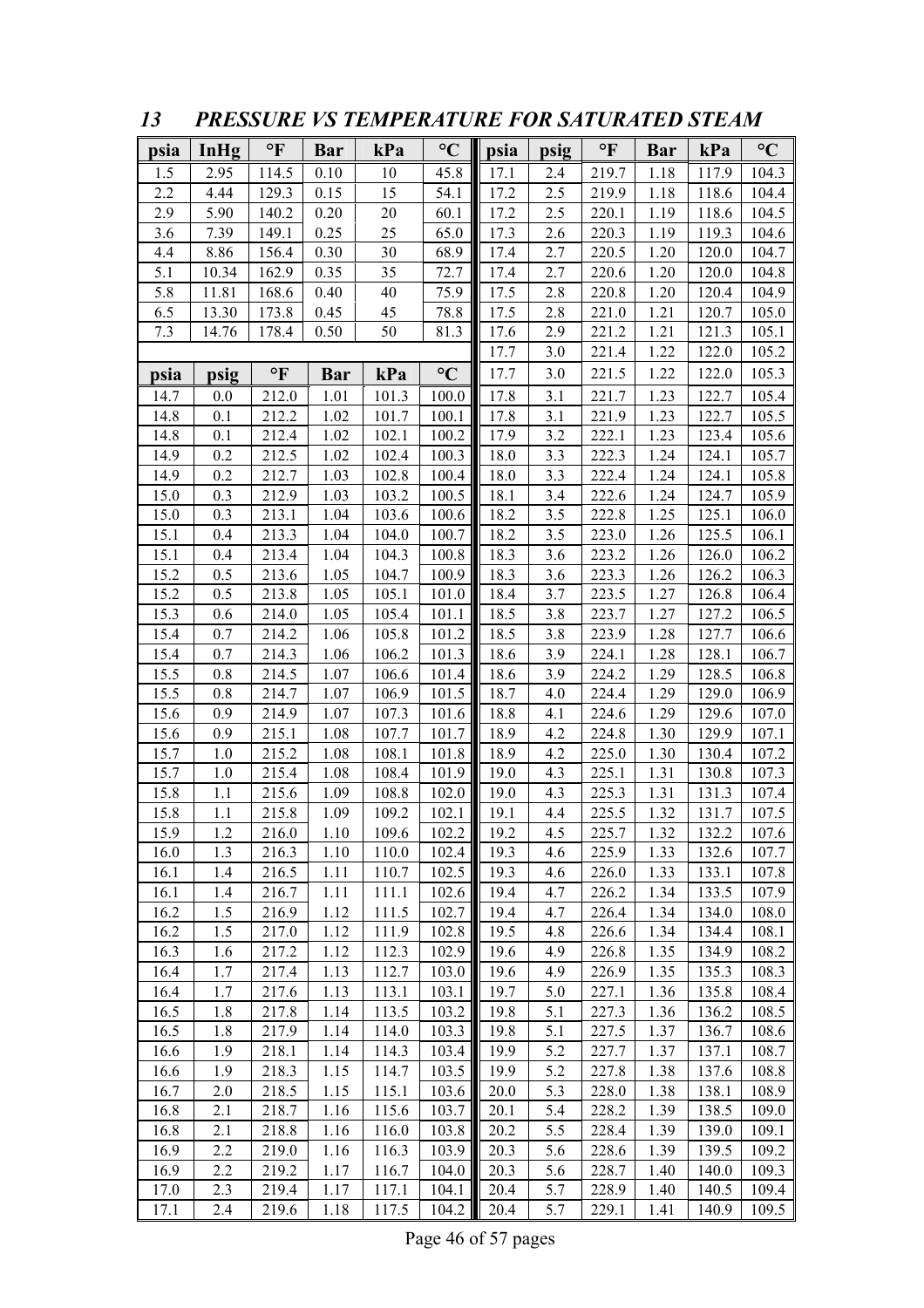| psia         | psig       | $\mathbf{P}$   | <b>Bar</b>   | kPa            | $\rm ^{\circ}C$ | psia         | psig         | $\mathbf{P}$   | <b>Bar</b>   | kPa            | $\rm ^{\circ}C$ |
|--------------|------------|----------------|--------------|----------------|-----------------|--------------|--------------|----------------|--------------|----------------|-----------------|
| 20.5         | 5.8        | 229.3          | 1.41         | 141.4          | 109.6           | 24.6         | 9.9          | 239.2          | 1.70         | 169.7          | 115.1           |
| 20.6         | 5.9        | 229.5          | 1.42         | 142.0          | 109.7           | 24.7         | 10.0         | 239.4          | 1.70         | 170.2          | 115.2           |
| 20.6         | 5.9        | 229.6          | 1.42         | 142.4          | 109.8           | 24.7         | 10.0         | 239.5          | 1.71         | 170.8          | 115.3           |
| 20.7         | 6.0        | 229.8          | 1.43         | 142.9          | 109.9           | 24.8         | 10.1         | 239.7          | 1.71         | 171.3          | 115.4           |
| 20.8         | 6.1        | 230.0          | 1.43         | 143.3          | 110.0           | 24.9         | 10.2         | 239.9          | 1.72         | 171.8          | 115.5           |
| 20.9         | 6.2        | 230.2          | 1.44         | 143.9          | 110.1           | 25.0         | 10.3         | 240.1          | 1.72         | 172.4          | 115.6           |
| 21.0         | 6.3        | 230.4          | 1.44         | 144.3          | 110.2           | 25.1         | 10.4         | 240.3          | 1.73         | 173.1          | 115.7           |
| 21.0         | 6.3        | 230.5          | 1.45         | 144.8          | 110.3           | 25.2         | 10.5         | 240.4          | 1.74         | 173.6          | 115.8           |
| 21.1         | 6.4        | 230.7          | 1.45         | 145.3          | 110.4           | 25.3         | 10.6         | 240.6          | 1.74         | 174.1          | 115.9           |
| 21.1         | 6.4        | 230.9          | 1.46         | 145.8          | 110.5           | 25.3         | 10.6         | 240.8          | 1.75         | 174.7          | 116.0           |
| 21.2         | 6.5        | 231.1          | 1.46         | 146.2          | 110.6           | 25.4         | 10.7         | 241.0          | 1.75         | 175.3          | 116.1           |
| 21.3         | 6.6        | 231.3          | 1.47         | 146.7          | 110.7           | 25.5         | 10.8         | 241.2          | 1.76         | 175.9          | 116.2           |
| 21.3         | 6.6        | 231.4          | 1.47         | 147.2          | 110.8           | 25.6         | 10.9         | 241.3          | 1.76         | 176.4          | 116.3           |
| 21.4         | 6.7        | 231.6          | 1.48         | 147.7          | 110.9           | 25.7         | 11.0         | 241.5          | 1.77         | 177.0          | 116.4           |
| 21.5         | 6.8        | 231.8          | 1.48         | 148.2          | 111.0           | 25.8         | 11.1         | 241.7          | 1.78         | 177.6          | 116.5           |
| 21.6         | 6.9        | 232.0          | 1.49         | 148.6          | 111.1           | 25.9         | 11.2         | 241.9          | 1.78         | 178.2          | 116.6           |
| 21.7         | 7.0        | 232.2          | 1.49         | 149.6          | 111.2           | 25.9         | 11.2         | 242.1          | 1.79         | 178.7          | 116.7           |
| 21.7         | 7.0        | 232.3          | 1.50         | 149.6          | 111.3           | 26.0         | 11.3         | 242.2          | 1.79         | 179.3          | 116.8           |
| 21.8         | 7.1        | 232.5          | 1.50         | 150.3          | 111.4           | 26.1         | 11.4         | 242.4          | 1.80         | 180.0          | 116.9           |
| 21.9         | 7.2        | 232.7          | 1.51         | 151.0          | 111.5           | 26.2         | 11.5         | 242.6          | 1.80         | 180.5          | 117.0           |
| 21.9         | 7.2        | 232.9          | 1.51         | 151.0          | 111.6           | 26.3         | 11.6         | 242.8          | 1.81         | 181.1          | 117.1           |
| 22.0         | 7.3        | 233.1          | 1.52         | 151.7          | 111.7           | 26.4         | 11.7         | 243.0          | 1.82         | 181.6          | 117.2           |
| 22.1         | 7.4        | 233.2          | 1.52         | 152.2          | 111.8           | 26.4         | 11.7         | 243.1          | 1.82         | 182.2          | 117.3           |
| 22.1         | 7.4        | 233.4          | 1.53         | 152.7          | 111.9           | 26.5         | 11.8         | 243.3          | 1.83         | 182.8          | 117.4           |
| 22.2         | 7.5        | 233.6          | 1.53         | 153.2          | 112.0           | 26.6         | 11.9         | 243.5          | 1.83         | 183.4          | 117.5           |
| 22.3         | 7.6        | 233.8          | 1.54         | 153.8          | 112.1           | 26.7         | 12.0         | 243.7          | 1.84         | 184.0          | 117.6           |
| 22.4         | 7.7        | 234.0          | 1.54         | 154.3          | 112.2           | 26.8         | 12.1         | 243.9          | 1.85         | 184.5          | 117.7           |
| 22.4         | 7.7        | 234.1          | 1.55         | 154.8          | 112.3           | 26.8         | 12.1         | 244.0          | 1.85         | 185.1          | 117.8           |
| 22.5         | 7.8        | 234.3          | 1.55         | 155.3          | 112.4           | 26.9         | 12.2         | 244.2          | 1.86         | 185.7          | 117.9           |
| 22.6         | 7.9        | 234.5          | 1.56         | 155.8          | 112.5           | 27.0         | 12.3         | 244.4          | 1.86         | 186.3          | 118.0           |
| 22.7         | 8.0        | 234.7          | 1.56         | 156.3          | 112.6           | 27.1         | 12.4         | 244.6          | 1.87         | 186.9          | 118.1           |
| 22.8<br>22.8 | 8.1<br>8.1 | 234.9          | 1.57<br>1.57 | 156.8          | 112.7<br>112.8  | 27.2<br>27.3 | 12.5         | 244.8          | 1.88         | 187.5          | 118.2           |
| 22.9         | 8.2        | 235.0<br>235.2 | 1.58         | 157.3<br>157.9 | 112.9           | 27.4         | 12.6<br>12.7 | 244.9<br>245.1 | 1.88         | 188.2          | 118.3           |
| 23.0         | 8.3        | 235.4          | 1.58         | 158.4          | 113.0           | 27.5         | 12.8         | 245.3          | 1.89<br>1.89 | 188.8<br>189.4 | 118.4<br>118.5  |
| 23.1         | 8.4        | 235.6          | 1.59         | 158.9          | 113.1           | 27.6         | 12.9         | 245.5          | 1.90         | 190.0          | 118.6           |
| 23.1         | 8.4        | 235.8          | 1.59         | 159.4          | 113.2           | 27.7         | 13.0         | 245.7          | 1.91         | 190.6          | 118.7           |
| 23.2         | 8.5        | 235.9          | 1.60         | 159.9          | 113.3           | 27.7         | 13.0         | 245.8          | 1.91         | 191.2          | 118.8           |
| 23.3         | 8.6        | 236.1          | 1.60         | 160.4          | 113.4           | 27.8         | 13.1         | 246.0          | 1.92         | 191.8          | 118.9           |
| 23.4         | 8.7        | 236.3          | 1.61         | 160.0          | 113.5           | 27.9         | 13.2         | 246.2          | 1.92         | 192.4          | 119.0           |
| 23.4         | 8.7        | 236.5          | 1.62         | 161.5          | 113.6           | 28.0         | 13.3         | 246.4          | 1.93         | 193.0          | 119.1           |
| 23.5         | 8.8        | 236.7          | 1.62         | 162.1          | 113.7           | 28.1         | 13.4         | 246.6          | 1.94         | 193.7          | 119.2           |
| 23.6         | 8.9        | 236.8          | 1.63         | 162.6          | 113.8           | 28.2         | 13.5         | 246.7          | 1.94         | 194.3          | 119.3           |
| 23.7         | 9.0        | 237.0          | 1.63         | 163.1          | 113.9           | 28.3         | 13.6         | 246.9          | 1.95         | 194.9          | 119.4           |
| 23.7         | 9.0        | 237.2          | 1.64         | 163.7          | 114.0           | 28.4         | 13.7         | 247.1          | 1.95         | 195.5          | 119.5           |
| 23.8         | 9.1        | 237.4          | 1.64         | 164.2          | 114.1           | 28.5         | 13.8         | 247.3          | 1.96         | 196.1          | 119.6           |
| 23.9         | 9.2        | 237.6          | 1.65         | 164.8          | 114.2           | 28.6         | 13.9         | 247.5          | 1.97         | 196.7          | 119.7           |
| 24.0         | 9.3        | 237.7          | 1.65         | 165.3          | 114.3           | 28.6         | 13.9         | 247.6          | 1.97         | 197.3          | 119.8           |
| 24.1         | 9.4        | 237.9          | 1.66         | 165.9          | 114.4           | 28.7         | 14.0         | 247.8          | 1.98         | 197.9          | 119.9           |
| 24.1         | 9.4        | 238.1          | 1.66         | 166.4          | 114.5           | 28.8         | 14.1         | 248.0          | 1.99         | 198.5          | 120.0           |
| 24.2         | 9.5        | 238.3          | 1.67         | 167.0          | 114.6           | 28.9         | 14.2         | 248.2          | 1.99         | 199.2          | 120.1           |
| 24.3         | 9.6        | 238.5          | 1.67         | 167.5          | 114.7           | 29.0         | 14.3         | 248.4          | 2.00         | 199.8          | 120.2           |
| 24.4         | 9.7        | 238.6          | 1.68         | 168.0          | 114.8           | 29.1         | 14.4         | 248.5          | 2.00         | 200.5          | 120.3           |
| 24.4         | 9.7        | 238.8          | 1.69         | 168.6          | 114.9           | 29.2         | 14.5         | 248.7          | 2.01         | 201.1          | 120.4           |
| 24.5         | 9.8        | 239.0          | 1.69         | 169.1          | 115.0           | 29.3         | 14.6         | 248.9          | 2.02         | 201.8          | 120.5           |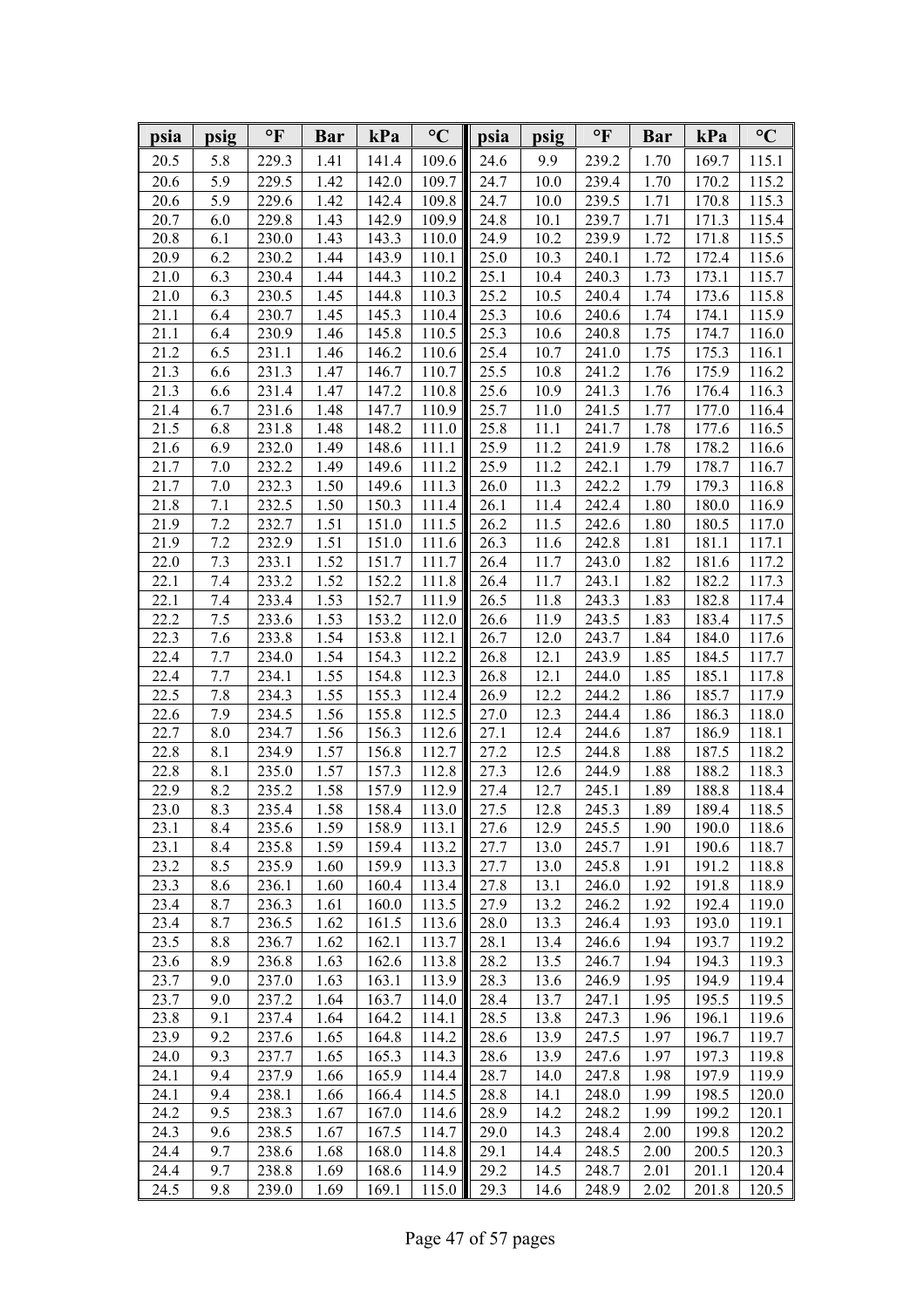| psia | psig | $\mathbf{P}$ | <b>Bar</b> | kPa   | $\rm ^{\circ}C$ | psia | psig | $\mathbf{P}$ | <b>Bar</b> | kPa   | $\rm ^{\circ}C$ |
|------|------|--------------|------------|-------|-----------------|------|------|--------------|------------|-------|-----------------|
| 29.4 | 14.7 | 249.1        | 2.02       | 202.4 | 120.6           | 34.6 | 19.9 | 258.6        | 2.39       | 238.7 | 125.9           |
| 29.5 | 14.8 | 249.3        | 2.03       | 203.1 | 120.7           | 34.7 | 20.0 | 258.8        | 2.39       | 239.4 | 126.0           |
| 29.5 | 14.8 | 249.4        | 2.04       | 203.7 | 120.8           | 34.8 | 20.1 | 259.0        | 2.40       | 240.2 | 126.1           |
| 29.6 | 14.9 | 249.6        | 2.04       | 204.4 | 120.9           | 34.9 | 20.2 | 259.2        | 2.41       | 240.9 | 126.2           |
| 29.7 | 15.0 | 249.8        | 2.05       | 205.0 | 121.0           | 35.0 | 20.3 | 259.3        | 2.42       | 241.6 | 126.3           |
| 29.8 | 15.3 | 250.0        | 2.06       | 205.7 | 121.1           | 35.1 | 20.4 | 259.5        | 2.42       | 242.3 | 126.4           |
| 29.9 | 15.4 | 250.2        | 2.06       | 206.3 | 121.2           | 35.3 | 20.6 | 259.7        | 2.43       | 243.1 | 126.5           |
| 30.0 | 15.5 | 250.3        | 2.07       | 207.0 | 121.3           | 35.4 | 20.7 | 259.9        | 2.44       | 243.8 | 126.6           |
| 30.1 | 15.6 | 250.5        | 2.08       | 207.6 | 121.4           | 35.5 | 20.8 | 260.1        | 2.45       | 244.5 | 126.7           |
| 30.3 | 15.6 | 250.7        | 2.08       | 208.3 | 121.5           | 35.6 | 20.9 | 260.2        | 2.45       | 245.3 | 126.8           |
| 30.5 | 15.8 | 250.9        | 2.09       | 208.9 | 121.6           | 35.7 | 21.0 | 260.4        | 2.46       | 246.0 | 126.9           |
| 30.5 | 15.8 | 251.1        | 2.10       | 209.6 | 121.7           | 35.8 | 21.1 | 260.6        | 2.47       | 246.8 | 127.0           |
| 30.6 | 15.9 | 251.2        | 2.10       | 210.2 | 121.8           | 35.9 | 21.2 | 260.8        | 2.48       | 247.6 | 127.1           |
| 30.7 | 16.0 | 251.4        | 2.11       | 210.8 | 121.9           | 36.0 | 21.3 | 261.0        | 2.48       | 248.3 | 127.2           |
| 30.8 | 16.1 | 251.6        | 2.11       | 211.5 | 122.0           | 36.1 | 21.4 | 261.1        | 2.49       | 249.1 | 127.3           |
| 31.0 | 16.3 | 251.8        | 2.12       | 212.1 | 122.1           | 36.2 | 21.5 | 261.3        | 2.50       | 249.9 | 127.4           |
| 31.0 | 16.3 | 252.0        | 2.13       | 212.8 | 122.2           | 36.5 | 21.8 | 261.5        | 2.51       | 250.6 | 127.5           |
| 31.1 | 16.4 | 252.1        | 2.13       | 213.5 | 122.3           | 36.5 | 21.8 | 261.7        | 2.51       | 251.4 | 127.6           |
| 31.2 | 16.5 | 252.3        | 2.14       | 214.2 | 122.4           | 36.6 | 21.9 | 261.9        | 2.52       | 252.2 | 127.7           |
| 31.3 | 16.6 | 252.5        | 2.15       | 214.8 | 122.5           | 36.7 | 22.0 | 262.0        | 2.53       | 252.9 | 127.8           |
| 31.4 | 16.7 | 252.7        | 2.16       | 215.2 | 122.6           | 36.8 | 22.1 | 262.2        | 2.54       | 253.7 | 127.9           |
| 31.5 | 16.8 | 252.9        | 2.16       | 216.2 | 122.7           | 36.9 | 22.2 | 262.4        | 2.54       | 254.5 | 128.0           |
| 31.6 | 16.9 | 253.0        | 2.17       | 216.9 | 122.8           | 37.0 | 22.3 | 262.6        | 2.55       | 255.2 | 128.1           |
| 31.7 | 17.0 | 253.2        | 2.18       | 217.6 | 122.9           | 37.1 | 22.4 | 262.8        | 2.56       | 256.0 | 128.2           |
| 31.8 | 17.1 | 253.4        | 2.18       | 218.3 | 123.0           | 37.2 | 22.5 | 262.9        | 2.57       | 256.8 | 128.3           |
| 31.8 | 17.1 | 253.6        | 2.19       | 218.9 | 123.1           | 37.4 | 22.7 | 263.1        | 2.58       | 257.5 | 128.4           |
| 31.9 | 17.2 | 253.8        | 2.20       | 219.6 | 123.2           | 37.5 | 22.8 | 263.3        | 2.58       | 258.3 | 128.5           |
| 32.0 | 17.3 | 253.9        | 2.20       | 220.3 | 123.3           | 37.6 | 22.9 | 263.5        | 2.59       | 259.1 | 128.6           |
| 32.1 | 17.4 | 254.1        | 2.21       | 221.0 | 123.4           | 37.7 | 23.0 | 263.7        | 2.60       | 259.8 | 128.7           |
| 32.2 | 17.5 | 254.3        | 2.22       | 221.7 | 123.5           | 37.8 | 23.1 | 263.8        | 2.61       | 260.6 | 128.8           |
| 32.3 | 17.6 | 254.5        | 2.22       | 222.4 | 123.6           | 37.9 | 23.2 | 264.0        | 2.61       | 261.4 | 128.9           |
| 32.4 | 17.7 | 254.7        | 2.23       | 223.1 | 123.7           | 38.0 | 23.3 | 264.2        | 2.62       | 262.2 | 129.0           |
| 32.5 | 17.8 | 254.8        | 2.24       | 223.7 | 123.8           | 38.1 | 23.4 | 264.4        | 2.63       | 263.0 | 129.1           |
| 32.6 | 17.9 | 255.0        | 2.24       | 224.4 | 123.9           | 38.3 | 23.6 | 264.6        | 2.64       | 263.8 | 129.2           |
| 32.6 | 17.9 | 255.2        | 2.25       | 225.1 | 124.0           | 38.4 | 23.7 | 264.7        | 2.65       | 264.6 | 129.3           |
| 32.7 | 18.0 | 255.4        | 2.26       | 225.8 | 124.1           | 38.5 | 23.8 | 264.9        | 2.65       | 265.4 | 129.4           |
| 32.8 | 18.1 | 255.6        | 2.26       | 226.5 | 124.2           | 38.6 | 23.9 | 265.1        | 2.66       | 266.2 | 129.5           |
| 32.9 | 18.2 | 255.7        | 2.27       | 227.2 | 124.3           | 38.7 | 24.0 | 265.3        | 2.67       | 267.0 | 129.6           |
| 33.0 | 18.3 | 255.9        | 2.28       | 227.9 | 124.4           | 38.8 | 24.1 | 265.5        | 2.68       | 267.8 | 129.7           |
| 33.1 | 18.4 | 256.1        | 2.29       | 228.6 | 124.5           | 39.0 | 24.3 | 265.6        | 2.69       | 268.6 | 129.8           |
| 33.3 | 18.6 | 256.3        | 2.29       | 229.3 | 124.6           | 39.1 | 24.4 | 265.8        | 2.69       | 269.4 | 129.9           |
| 33.4 | 18.7 | 256.5        | 2.30       | 230.0 | 124.7           | 39.2 | 24.5 | 266.0        | 2.70       | 270.3 | 130.0           |
| 33.5 | 18.8 | 256.6        | 2.31       | 230.7 | 124.8           | 39.3 | 24.6 | 266.2        | 2.71       | 271.1 | 130.1           |
| 33.6 | 18.9 | 256.8        | 2.31       | 231.5 | 124.9           | 39.4 | 24.7 | 266.4        | 2.72       | 271.9 | 130.2           |
| 33.7 | 19.0 | 257.0        | 2.32       | 232.2 | 125.0           | 39.5 | 24.8 | 266.5        | 2.73       | 272.7 | 130.3           |
| 33.8 | 19.1 | 257.2        | 2.33       | 232.9 | 125.1           | 39.7 | 25.0 | 266.7        | 2.73       | 273.5 | 130.4           |
| 33.9 | 19.2 | 257.4        | 2.34       | 233.6 | 125.2           | 39.8 | 25.1 | 266.9        | 2.74       | 274.3 | 130.5           |
| 34.0 | 19.3 | 257.5        | 2.34       | 234.4 | 125.3           | 39.9 | 25.2 | 267.1        | 2.75       | 275.1 | 130.6           |
| 34.1 | 19.4 | 257.7        | 2.35       | 235.1 | 125.4           | 40.0 | 25.3 | 267.3        | 2.76       | 275.9 | 130.7           |
| 34.2 | 19.5 | 257.9        | 2.36       | 235.8 | 125.5           | 40.1 | 25.4 | 267.4        | 2.77       | 276.7 | 130.8           |
| 34.3 | 19.6 | 258.1        | 2.37       | 236.5 | 125.6           | 40.3 | 25.6 | 267.6        | 2.78       | 277.5 | 130.9           |
| 34.4 | 19.7 | 258.3        | 2.37       | 237.3 | 125.7           | 40.4 | 25.7 | 267.8        | 2.78       | 278.3 | 131.0           |
| 34.5 | 19.8 | 258.4        | 2.38       | 238.0 | 125.8           | 40.5 | 25.8 | 268.0        | 2.79       | 279.1 | 131.1           |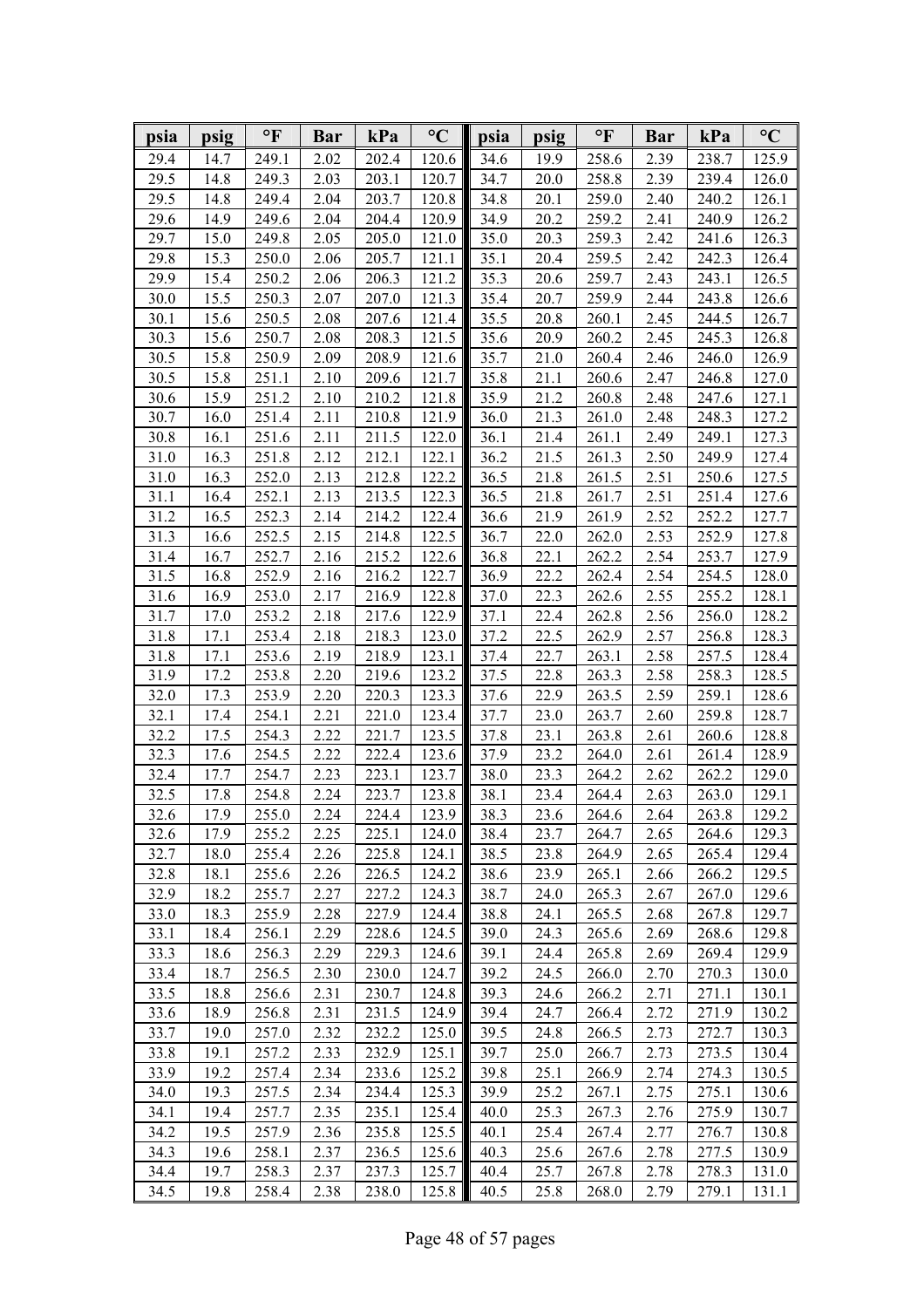| psia                                                                                                                                                                                                        | psig | $\mathbf{P}$ | Bar  | kPa   | $\rm ^{\circ}C$ | psia | psig | $\mathbf{P}$ | Bar  | kPa   | $\rm ^{\circ}C$ |
|-------------------------------------------------------------------------------------------------------------------------------------------------------------------------------------------------------------|------|--------------|------|-------|-----------------|------|------|--------------|------|-------|-----------------|
| 40.6                                                                                                                                                                                                        | 25.9 | 268.2        | 2.80 | 280.0 | 131.2           | 45.7 | 31.2 | 275.4        | 3.15 | 315.0 | 135.2           |
| 40.7                                                                                                                                                                                                        | 26.0 | 268.3        | 2.81 | 280.9 | 131.3           | 45.8 | 31.3 | 275.5        | 3.16 | 315.9 | 135.3           |
| 40.9                                                                                                                                                                                                        | 26.2 | 268.5        | 2.82 | 281.7 | 131.4           | 45.9 | 31.5 | 275.7        | 3.17 | 316.8 | 135.4           |
| 41.0                                                                                                                                                                                                        | 26.3 | 268.7        | 2.83 | 282.6 | 131.5           | 46.1 | 31.6 | 275.9        | 3.18 | 317.7 | 135.5           |
| 41.1                                                                                                                                                                                                        | 26.4 | 268.9        | 2.83 | 283.4 | 131.6           | 46.2 | 31.7 | 276.1        | 3.19 | 318.6 | 135.6           |
| 41.2                                                                                                                                                                                                        | 26.5 | 269.1        | 2.84 | 284.3 | 131.7           | 46.3 | 31.9 | 276.2        | 3.20 | 319.5 | 135.7           |
| 41.4                                                                                                                                                                                                        | 26.7 | 269.2        | 2.85 | 285.1 | 131.8           | 46.5 | 32.0 | 276.4        | 3.20 | 320.5 | 135.8           |
| 41.5                                                                                                                                                                                                        | 26.8 | 269.4        | 2.86 | 286.0 | 131.9           | 46.6 | 32.1 | 276.6        | 3.21 | 321.4 | 135.9           |
| 41.6                                                                                                                                                                                                        | 26.9 | 269.6        | 2.87 | 286.8 | 132.0           | 46.8 | 32.3 | 276.8        | 3.22 | 322.4 | 136.0           |
| 41.7                                                                                                                                                                                                        | 27.0 | 269.8        | 2.88 | 287.7 | 132.1           | 46.9 | 32.4 | 277.0        | 3.23 | 323.3 | 136.1           |
| 41.8                                                                                                                                                                                                        | 27.1 | 270.0        | 2.89 | 288.5 | 132.2           | 47.0 | 32.6 | 277.2        | 3.24 | 324.3 | 136.2           |
| 42.0                                                                                                                                                                                                        | 27.3 | 270.1        | 2.89 | 289.4 | 132.3           | 47.2 | 32.7 | 277.3        | 3.25 | 325.2 | 136.3           |
| 42.1                                                                                                                                                                                                        | 27.4 | 270.3        | 2.90 | 290.2 | 132.4           | 47.3 | 32.8 | 277.5        | 3.26 | 326.2 | 136.4           |
| 42.2                                                                                                                                                                                                        | 27.5 | 270.5        | 2.91 | 291.1 | 132.5           | 47.4 | 33.0 | 277.7        | 3.27 | 327.1 | 136.5           |
| 42.3                                                                                                                                                                                                        | 27.6 | 270.7        | 2.92 | 291.9 | 132.6           | 47.6 | 33.1 | 277.9        | 3.28 | 328.1 | 136.6           |
| 42.5                                                                                                                                                                                                        | 27.8 | 270.9        | 2.93 | 292.8 | 132.7           | 47.7 | 33.2 | 278.1        | 3.29 | 329.0 | 136.7           |
| 42.6                                                                                                                                                                                                        | 27.9 | 271.0        | 2.94 | 293.6 | 132.8           | 47.9 | 33.3 | 278.2        | 3.30 | 330.0 | 136.8           |
| 42.7                                                                                                                                                                                                        | 28.0 | 271.2        | 2.94 | 294.5 | 132.9           | 48.0 | 33.3 | 278.4        | 3.31 | 330.9 | 136.9           |
| 42.8                                                                                                                                                                                                        | 28.1 | 271.4        | 2.95 | 295.4 | 133.0           | 48.1 | 33.4 | 278.6        | 3.32 | 331.9 | 137.0           |
| 43.0                                                                                                                                                                                                        | 28.3 | 271.6        | 2.96 | 296.2 | 133.1           | 48.3 | 33.6 | 278.8        | 3.33 | 332.8 | 137.1           |
| 43.1                                                                                                                                                                                                        | 28.4 | 271.8        | 2.97 | 297.1 | 133.2           | 48.4 | 33.7 | 279.0        | 3.34 | 333.8 | 137.2           |
| 43.2                                                                                                                                                                                                        | 28.5 | 271.9        | 2.98 | 297.9 | 133.3           | 48.5 | 33.8 | 279.1        | 3.35 | 334.7 | 137.3           |
| 43.3                                                                                                                                                                                                        | 28.6 | 272.1        | 2.99 | 298.8 | 133.4           | 48.7 | 34.0 | 279.3        | 3.36 | 335.6 | 137.4           |
| 43.5                                                                                                                                                                                                        | 28.8 | 272.3        | 3.00 | 299.7 | 133.5           | 48.8 | 34.1 | 279.5        | 3.37 | 336.6 | 137.5           |
| 43.6                                                                                                                                                                                                        | 28.9 | 272.5        | 3.01 | 300.6 | 133.6           | 49.0 | 34.3 | 279.7        | 3.38 | 337.5 | 137.6           |
| 43.7                                                                                                                                                                                                        | 29.0 | 272.7        | 3.01 | 301.5 | 133.7           | 49.1 | 34.4 | 279.9        | 3.38 | 338.5 | 137.7           |
| 43.9                                                                                                                                                                                                        | 29.2 | 272.8        | 3.02 | 302.4 | 133.8           | 49.2 | 34.5 | 280.0        | 3.39 | 339.4 | 137.8           |
| 44.0                                                                                                                                                                                                        | 29.3 | 273.0        | 3.03 | 303.3 | 133.9           | 49.4 | 34.7 | 280.2        | 3.40 | 340.4 | 137.9           |
| 44.1                                                                                                                                                                                                        | 29.4 | 273.2        | 3.04 | 304.2 | 134.0           | 49.5 | 34.8 | 280.4        | 3.41 | 341.4 | 138.0           |
| 44.2                                                                                                                                                                                                        | 29.5 | 273.4        | 3.05 | 305.1 | 134.1           | 49.7 | 35.0 | 280.6        | 3.42 | 342.4 | 138.1           |
| 44.4                                                                                                                                                                                                        | 29.7 | 273.6        | 3.06 | 306.0 | 134.2           | 49.8 | 35.1 | 280.8        | 3.43 | 343.4 | 138.2           |
| 44.5                                                                                                                                                                                                        | 29.8 | 273.7        | 3.07 | 306.9 | 134.3           | 49.9 | 35.2 | 280.9        | 3.44 | 344.4 | 138.3           |
| 44.6                                                                                                                                                                                                        | 29.9 | 273.9        | 3.08 | 307.8 | 134.4           | 50.1 | 35.4 | 281.1        | 3.45 | 345.4 | 138.4           |
| 44.8                                                                                                                                                                                                        | 30.1 | 274.1        | 3.09 | 308.7 | 134.5           | 50.2 | 35.5 | 281.3        | 3.46 | 346.4 | 138.5           |
| 44.9                                                                                                                                                                                                        | 30.2 | 274.3        | 310  | 309.6 | 134.6           | 50.4 | 35.7 | 281.5        | 3.47 | 347.4 | 138.6           |
| 45.0                                                                                                                                                                                                        | 30.3 | 274.5        | 3.10 | 310.5 | 134.7           | 50.6 | 35.9 | 281.7        | 3.48 | 348.4 | 138.7           |
| 45.2                                                                                                                                                                                                        | 30.5 | 274.6        | 3.11 | 311.4 | 134.8           | 50.7 | 36.0 | 281.8        | 3.49 | 349.4 | 138.8           |
| 45.3                                                                                                                                                                                                        | 30.6 | 274.8        | 3.12 | 312.3 | 134.9           | 50.8 | 36.1 | 282.0        | 3.50 | 350.4 | 138.9           |
| 45.4                                                                                                                                                                                                        | 30.7 | 275.0        | 3.13 | 313.2 | 135.0           | 51.0 | 36.3 | 282.2        | 3.51 | 351.4 | 139.0           |
| 45.6                                                                                                                                                                                                        | 31.1 | 275.2        | 3.14 | 314.1 | 135.1           | 51.1 | 36.4 | 282.4        | 3.52 | 352.4 | 139.1           |
| Legend:<br>psia<br>absolute pressure in psi<br>Psig<br>gauge pressure in psi<br>absolute pressure in kilo-Pascal<br>kPa<br>$\qquad \qquad \longleftarrow$<br>pressure (vacuum) in inch-Mercury<br>In $Hg -$ |      |              |      |       |                 |      |      |              |      |       |                 |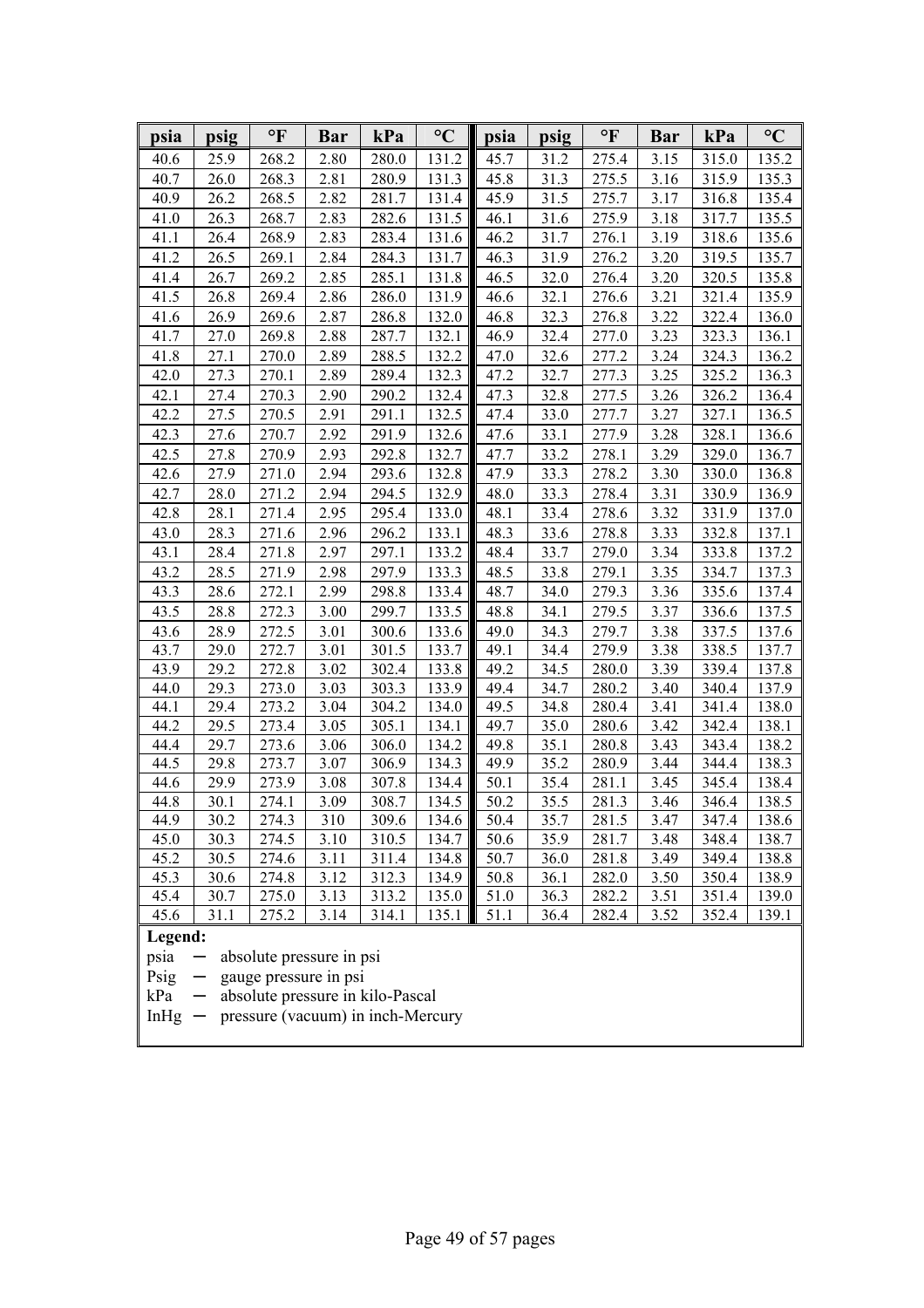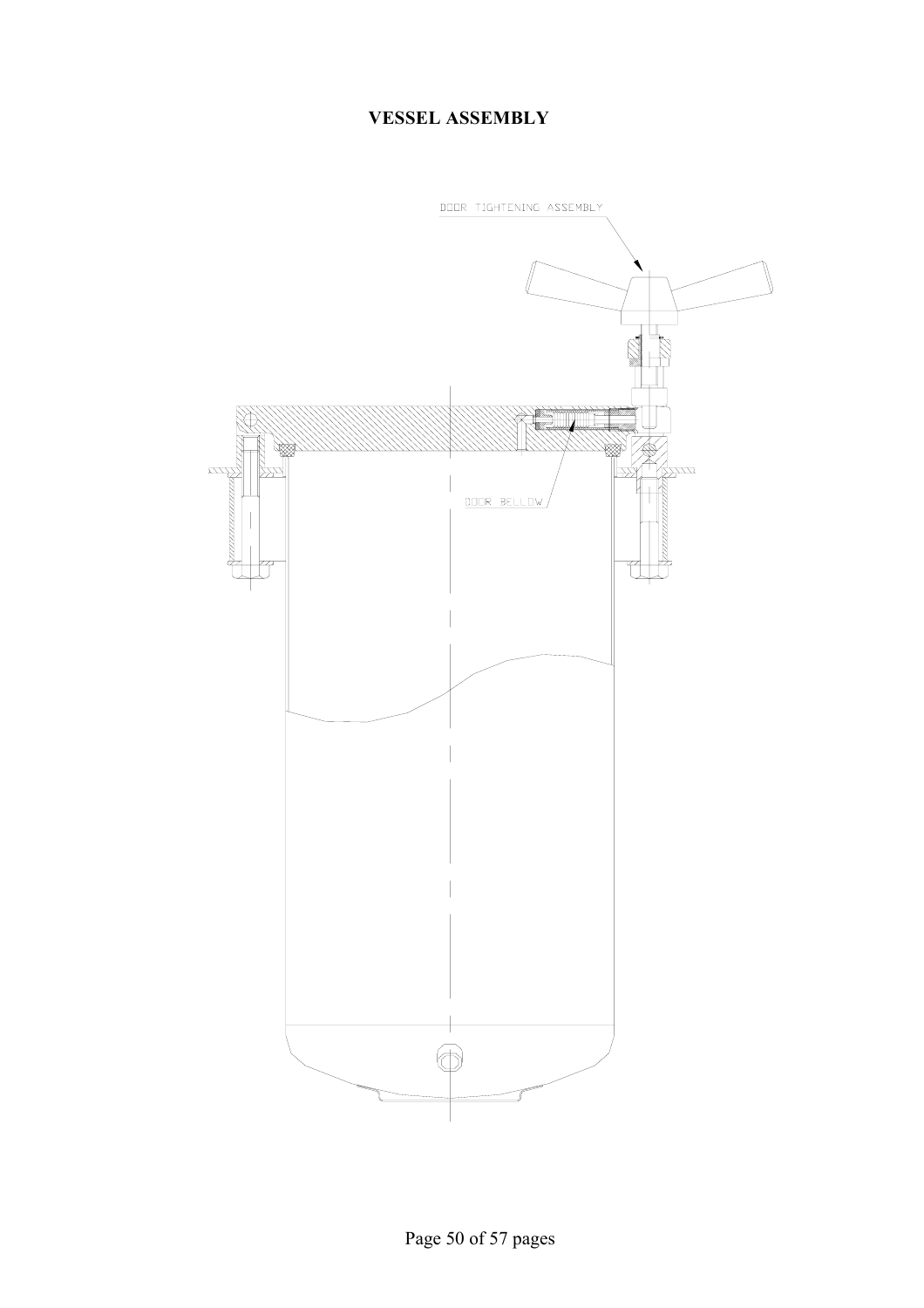#### **DOOR TIGHTENING BOLT – ASSEMBLY**



| No.          | <b>Description</b>                                | Cat. No.    |
|--------------|---------------------------------------------------|-------------|
| $\mathbf{1}$ | <b>Bushing</b>                                    | LOK240-0003 |
| 2            | Bolt, Door Tightening, - assembly                 | LOK240-0036 |
| 3            | Locking screw housing                             | LOK240-0005 |
| 4            | Locking base                                      | LOK240-0030 |
| 5            | Locking housing axe - assembly                    | LOK240-0013 |
| 6            | Door locking device pin                           | LOK240-0035 |
| 7            | Bakelite handle                                   | HAN071-0003 |
| 8            | Closing bridge "c" clip                           | NUT193-0302 |
| 9            | Cotter pin                                        | LOK692-0039 |
| 10           | Okolon disc                                       | LOK240-0017 |
|              | Door tightening bolt – assembly (w/o 5, 6, 9, 10) | LOK240-0001 |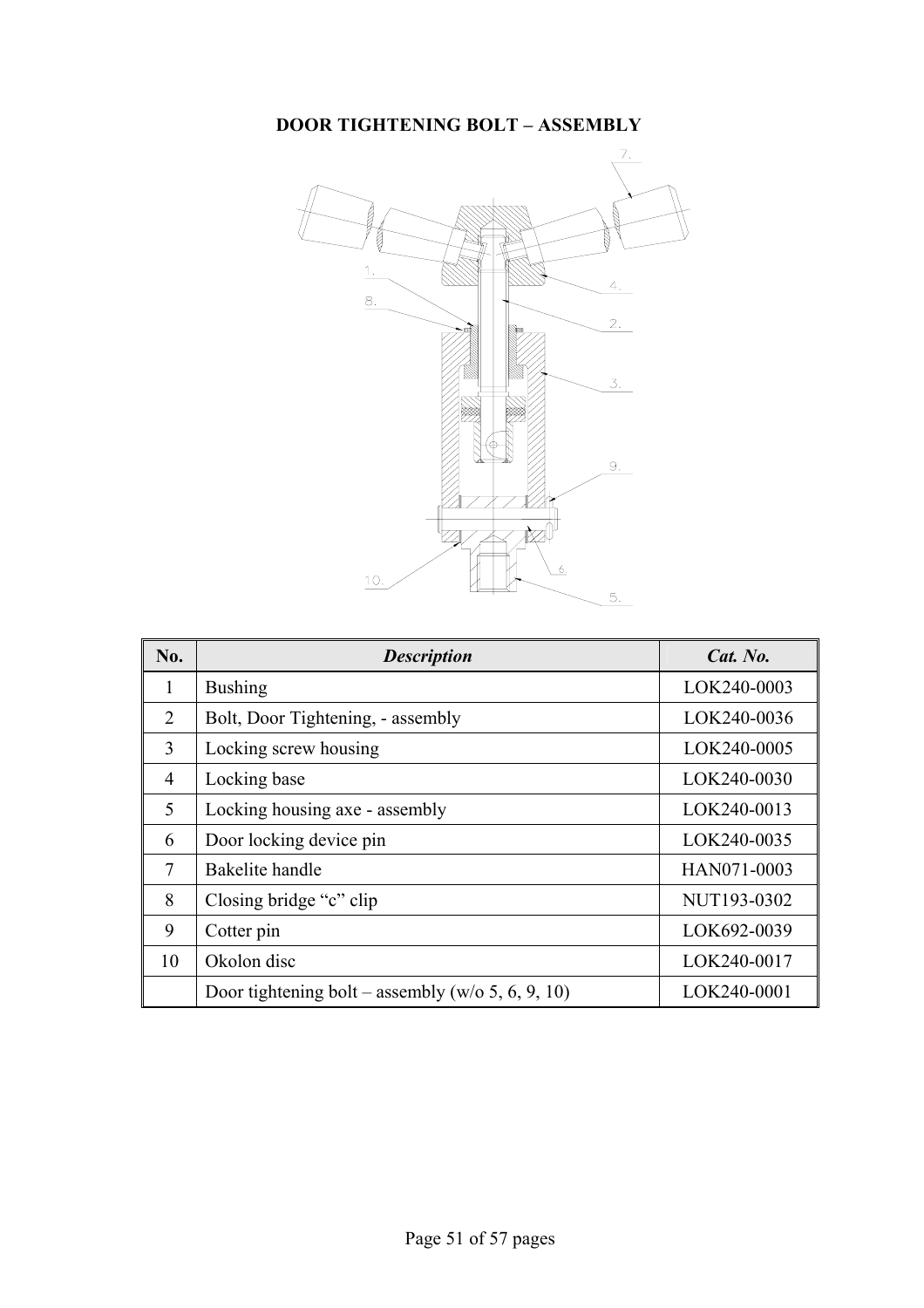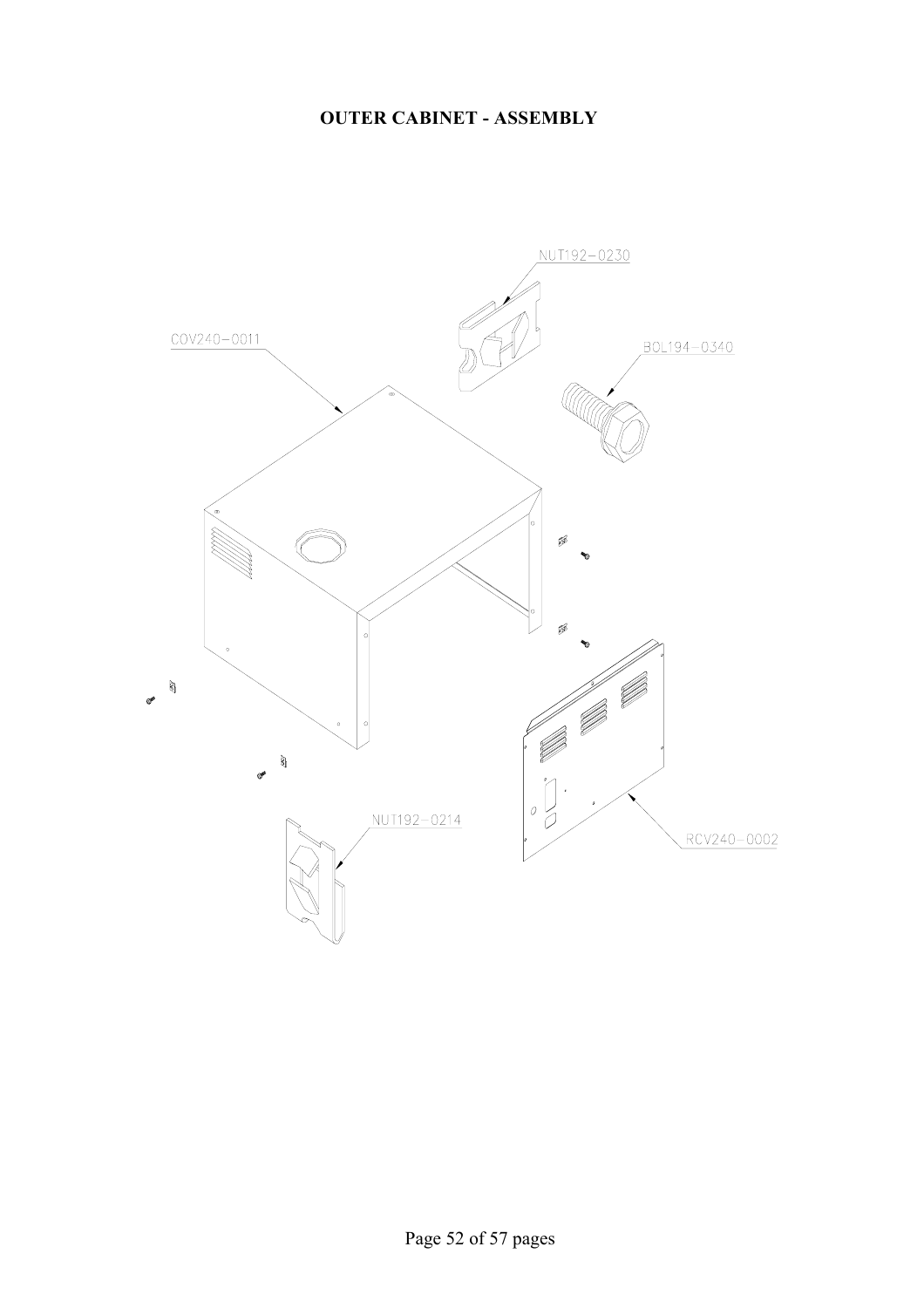#### **WATER RESERVOIR**



### **WATER OUTLET STRAINER**



| <b>Description</b>                      | Cat. No.    |
|-----------------------------------------|-------------|
| Cap, water strainer, $\frac{1}{4}$ "    | FIL175-0027 |
| Screen, 400 Micron, For Strainer 1/4"   | FIL175-0046 |
| Gasket, 4mm, Silicon, for 1/4" Strainer | GAS082-0008 |
| Strainer, Water, Housing + cap, $1/4$   | FIL175-0051 |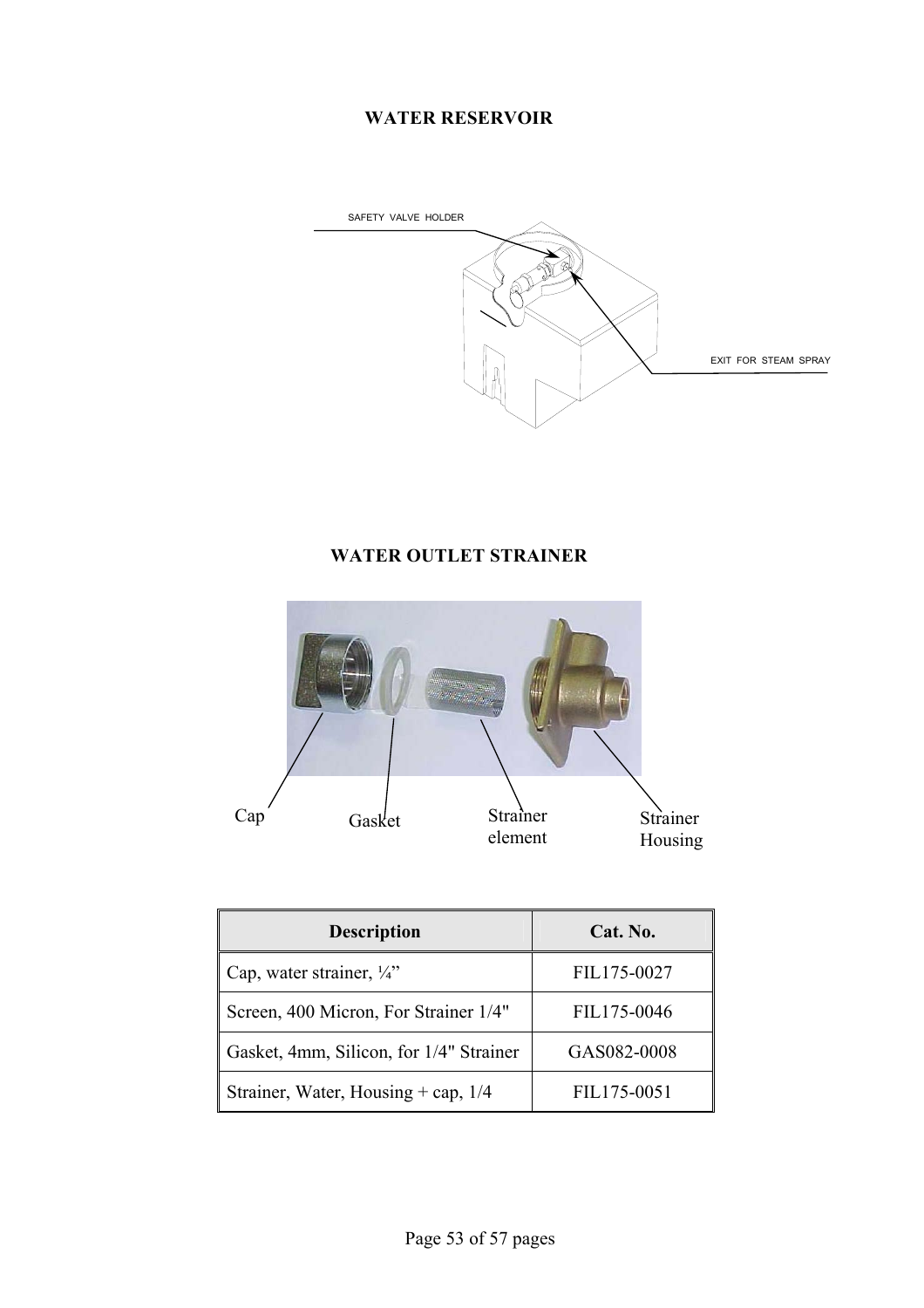# *14 VALVES NUMBERING*

 The valves in the drawing and the manual are numbered according to their function. The following list includes all the valve numbers that are in use in Tuttnauer

| 0. | <b>FUNCTION</b>                     | 01.<br>02.<br>03.                                    | Change-over : steam / electricity<br>Locking door cylinder (front door)<br>Locking door cylinder (Rear door)                                                                                                                                    |
|----|-------------------------------------|------------------------------------------------------|-------------------------------------------------------------------------------------------------------------------------------------------------------------------------------------------------------------------------------------------------|
| 1. | <b>FEED WATER</b>                   | 11.<br>12.<br>13.<br>14.<br>15.<br>16.<br>17.<br>18. | Feed water $-\text{cool}$ jacket<br>Feed water – cool heat exchanger<br>Feed water – cool fast exhaust<br>Feed water $-$ to reservoir<br>$feed$ water $-$ to vacuum pump<br>Water outlet<br>Shut<br>Feed water $-$ to ejector                   |
| 2. | <b>MINERAL FREE</b><br><b>WATER</b> | 21.<br>22.<br>23.<br>24.<br>25.                      | Mineral free water - inlet<br>Detergent<br>To spray<br>Recycling inlet<br>Recycling outlet                                                                                                                                                      |
| 3. | <b>COMPRESSED</b><br><b>AIR</b>     | 31.<br>32.<br>33.                                    | $\overline{A}$ ir inlet<br>Air inlet - to chamber<br>To splash cooling pipe<br>$34 - 1$ . To door 1 seal<br>$34 - 2$ . To door 2 seal<br>$38 - 1$ . Open door 1<br>$38 - 2$ . Open door 2<br>$39 - 1$ . Close door 1<br>$39 - 2$ . Close door 2 |
| 4. | AIR                                 | 41.<br>42.<br>43.<br>44.<br>45.                      | Air release N.C.<br>Air release N.O.<br>Filtered air - inlet<br>Air Inlet<br>Aeration                                                                                                                                                           |
| 5. | <b>VACUUM</b>                       | 51.<br>52.<br>53.1<br>$53-2.$                        | Vacuum - break<br>Vacuum - to pump<br>Vacuum - from door 1 seal<br>Vacuum - from door 2 seal                                                                                                                                                    |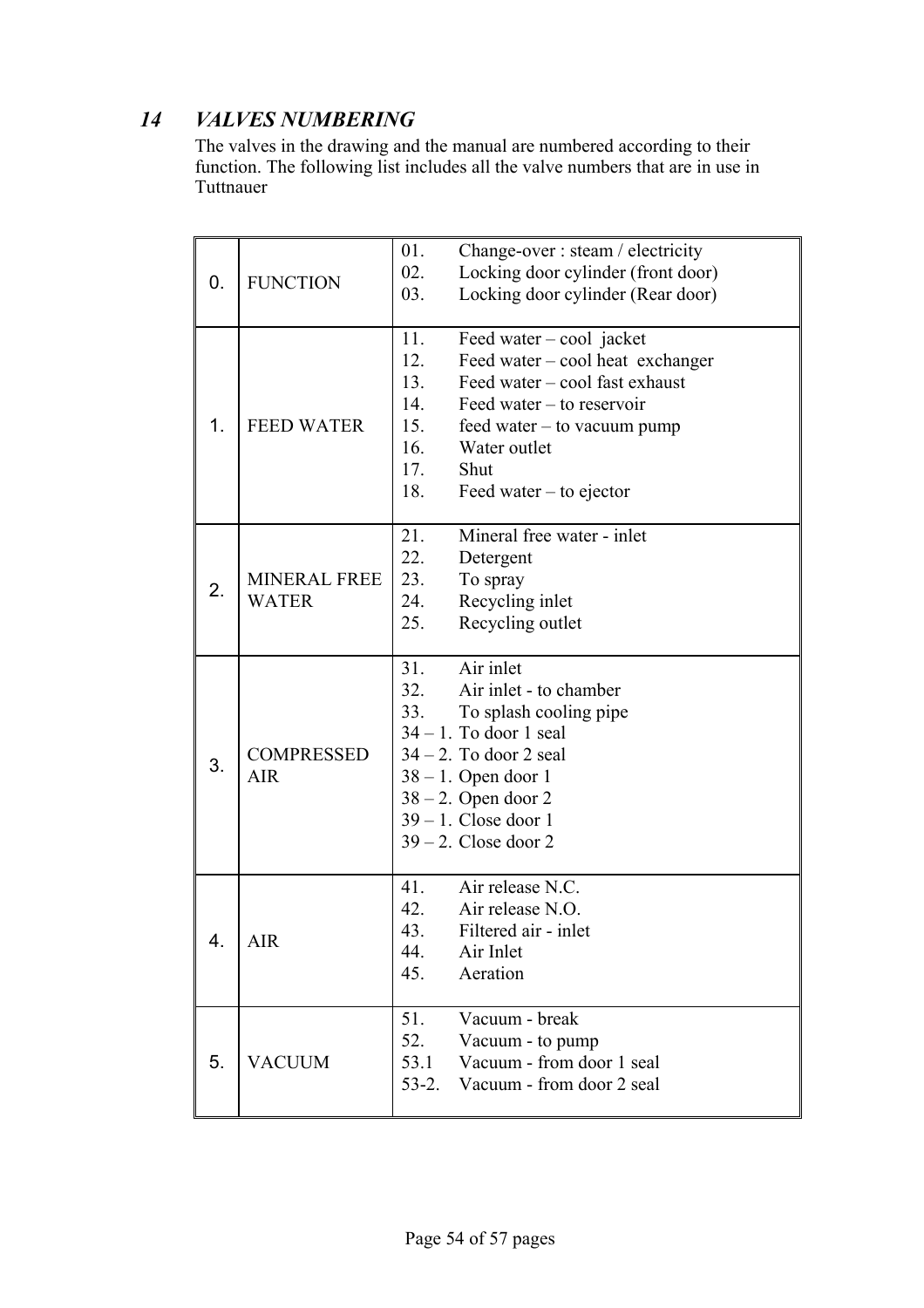| 6. | <b>DRAIN</b>   | 61.<br>62.<br>63.<br>64.<br>65.<br>66.<br>67.<br>68.<br>69.        | Drain – from reservoir<br>Drain – from jacket overflow<br>Drain – from vacuum pump / ejector<br>Drain – from chamber<br>Drain - from cooler<br>Drain – from sanitary filter<br>Drain $-$ from steam generator<br>$Drain - jacket$<br>Drain – condense from seal                                                   |
|----|----------------|--------------------------------------------------------------------|-------------------------------------------------------------------------------------------------------------------------------------------------------------------------------------------------------------------------------------------------------------------------------------------------------------------|
| 7. | <b>EXHAUST</b> | 70.<br>71.<br>72.<br>73.<br>74.<br>75.<br>76.<br>77.<br>78.<br>79. | Exhaust – from chamber<br>Exhaust $-$ to reservoir<br>Exhaust $-$ to drain<br>Fast exhaust<br>Slow exhaust<br>Exhaust to ejector / to vacuum pump<br>Exhaust – from heat exchanger<br>Exhaust – from steam generator<br>Exhaust through heat exchanger<br>(pre-vacuum stage only)<br>Jacket steam trap            |
| 8. | GAS            | 81.<br>82.<br>83.                                                  | Inlet<br>Main inlet<br>Inlet through humidifier                                                                                                                                                                                                                                                                   |
| 9. | <b>STEAM</b>   | 90.<br>91.<br>92.<br>93.<br>95.<br>96.<br>97.<br>98.               | Steam – from building source<br>Steam – to jacket (From outer source)<br>$Steam - inlet$<br>$Steam - to chamber$<br>$94 - 1$ . Steam – to door 1 seal<br>94 – 2. Steam – to door 2 seal<br>Steam – to heat exchanger<br>Steam – to sanitary filter<br>Steam - from steam generator<br>Steam – to activate ejector |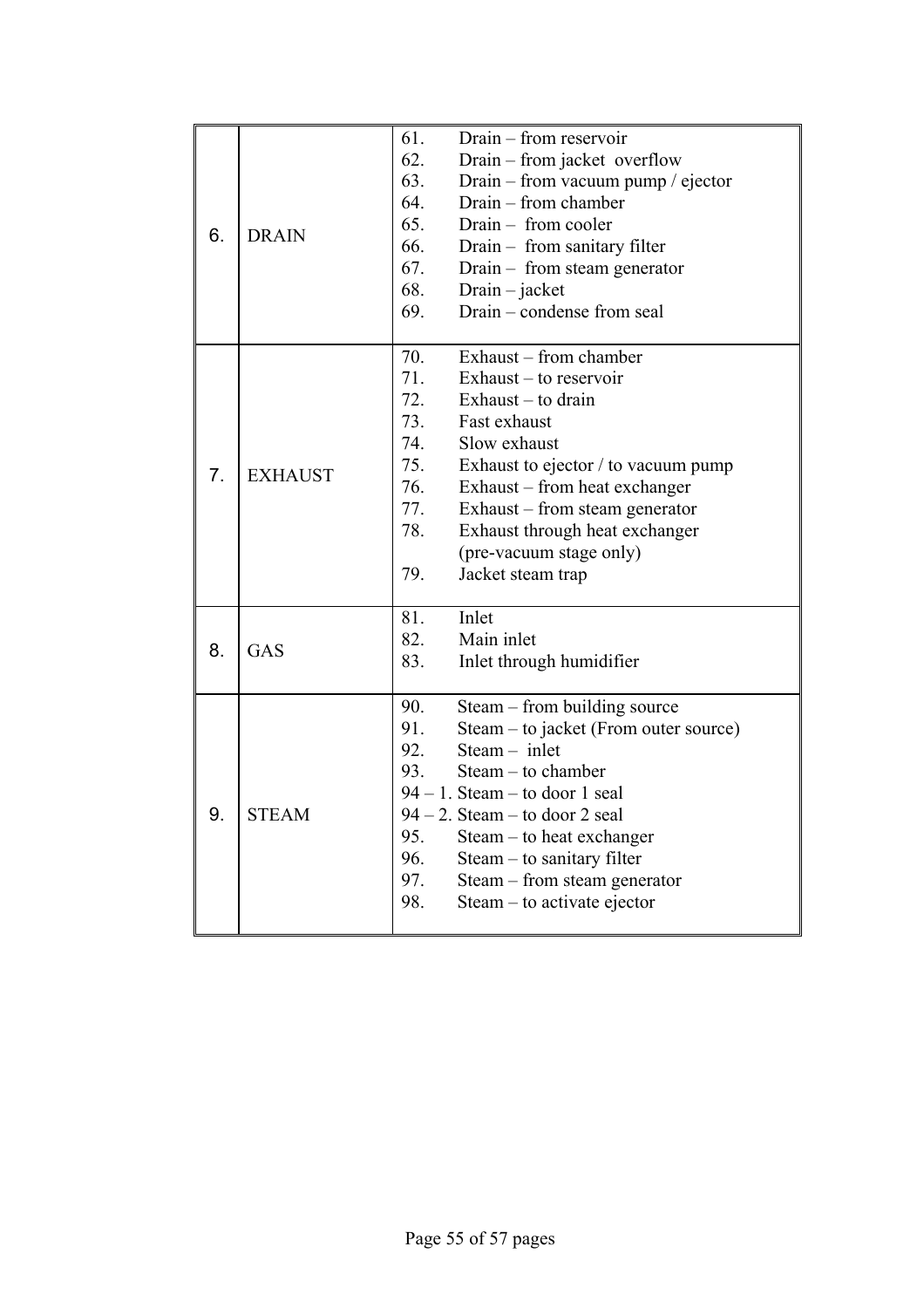

#### **PIPING DIAGRAM**

Page 56 of 57 pages